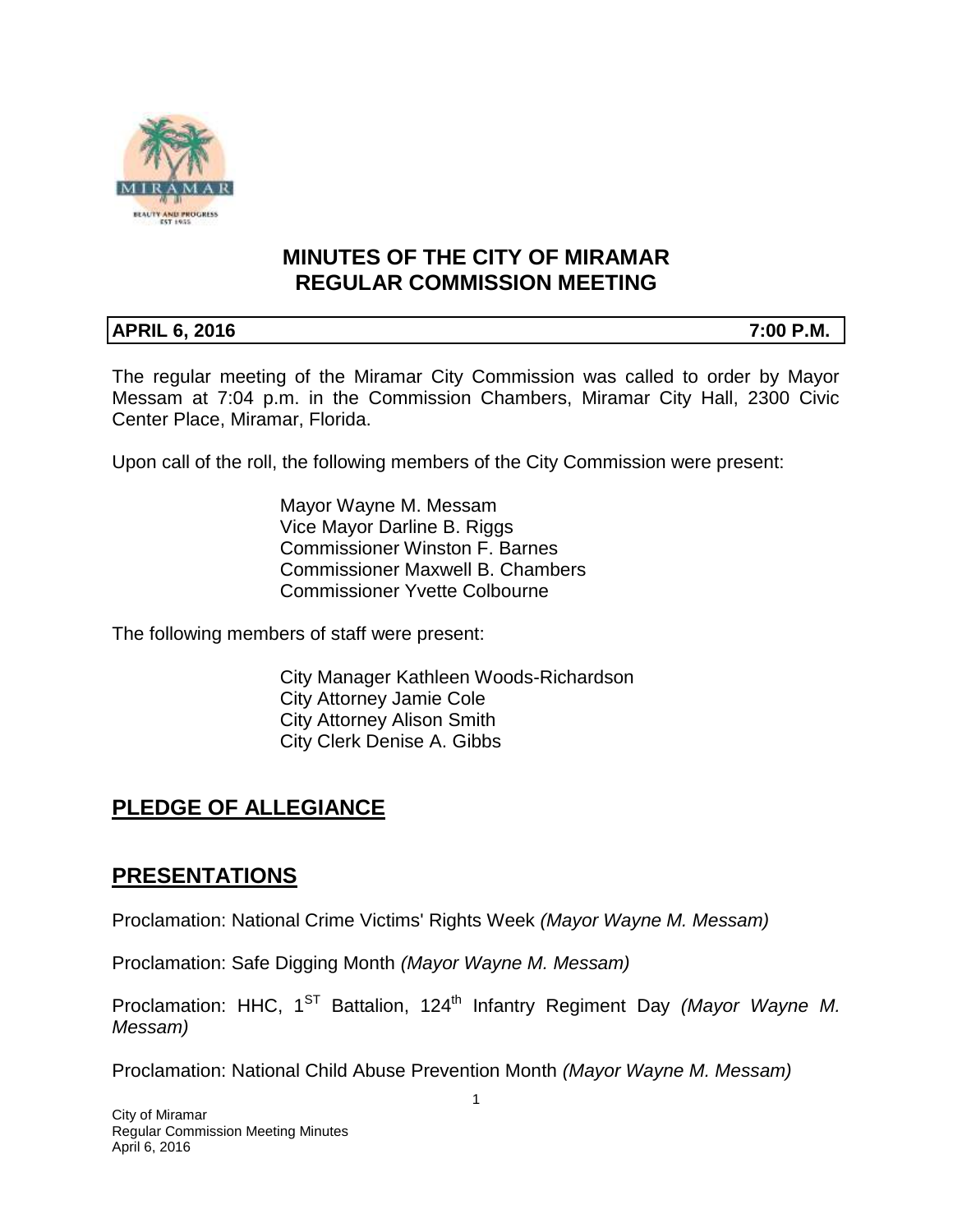# **CONSENT AGENDA**

Mayor Messam pulled item two.

Commissioner Barnes pulled item three.

Vice Mayor Riggs pulled item five.

Commissioner Chambers pulled item six.

On a motion by Commissioner Colbourne, seconded by Vice Mayor Riggs, to approve Consent Agenda Items 1, 4 and 7, the Commission voted:

| <b>Commissioner Barnes</b>    | Yes |
|-------------------------------|-----|
| <b>Commissioner Chambers</b>  | Yes |
| <b>Commissioner Colbourne</b> | Yes |
| Vice Mayor Riggs              | Yes |
| Mayor Messam                  | Yes |

**1.** Minutes from the Regular Commission Meeting of March 23, 2016.

### **Approved**

**2.** Temp. Reso. #R6006 amending Resolution No. 15-185 to provide for local financial support in the form of cash to be paid to **Project Potential/Strive** in an amount not-to-exceed \$42,600. *(Community and Economic Development Department Director Eric Silva)*

Community and Economic Development Department Director Eric Silva gave a brief presentation on the proposed item, further detailed in the backup. The City Manager recommended approval.

MAYOR MESSAM: Thank you, Mr. Silva. Before I get to my questions, are there any members from the public that have any comments regarding this item? All right, seeing none, back to the Commission. The first question I have, and I think you kind of answered the question, the 142 jobs, is that in addition to the 50 already approved, or it's an additional 92?

MR. SILVA: It's an additional 92.

MAYOR MESSAM: The other item, obviously, we're always excited when we have opportunities to bring companies into our City, especially those that qualify under the QTI program. I just want to share with the public that I am in communication with the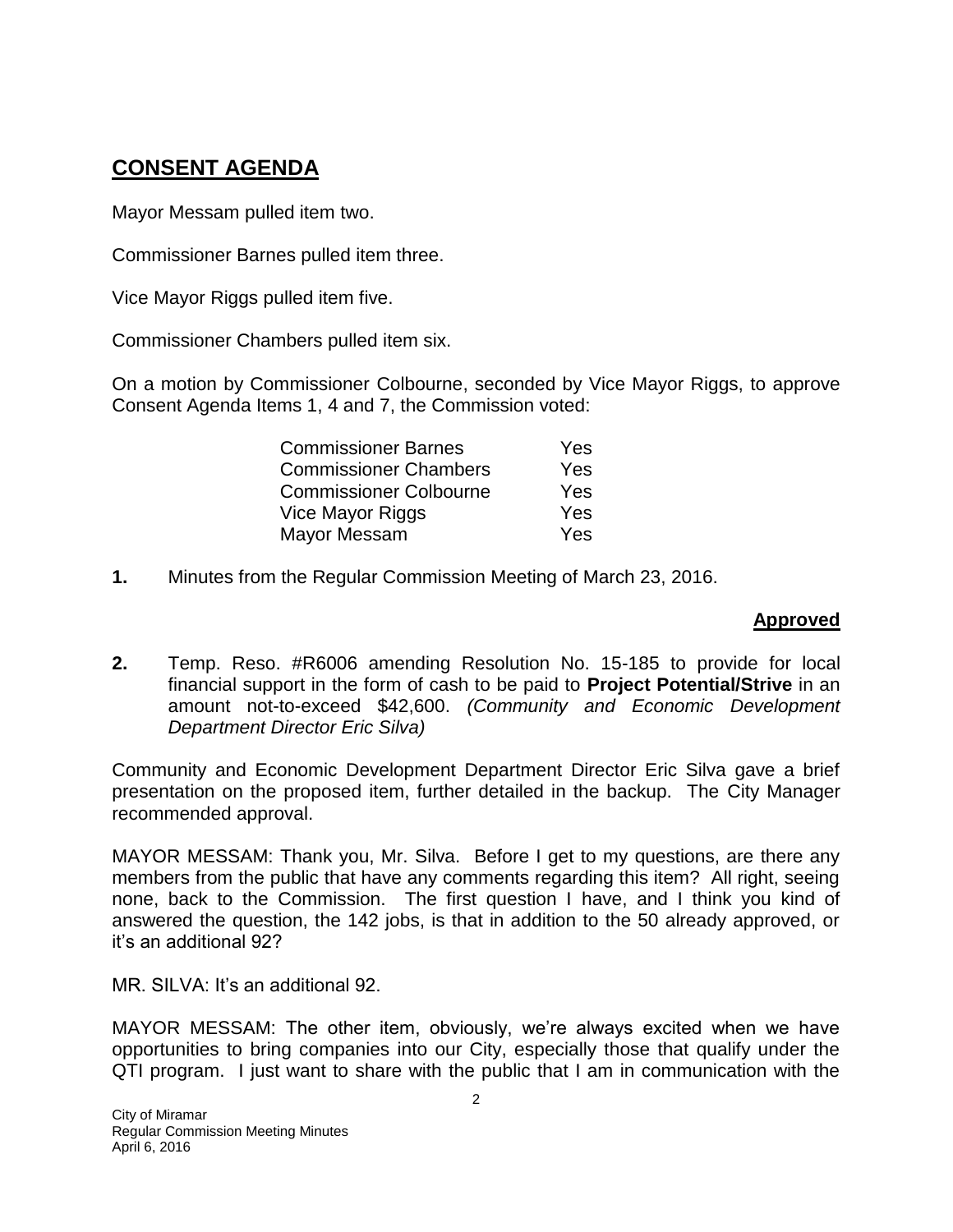staff in terms of compiling all of our QTI incentive programs, dating back from its inception that are currently still in effect. Because I think it's important, from an economic development standpoint that the City is in a position to provide these financial incentives to create jobs. However, we would like to ensure that our residents have the best opportunity to be at the front of the line for these jobs, for opportunities. Obviously, the agreements aren't tied to hiring Miramar residents, but we want to ensure that our residents: 1) have access to the information; 2) know where to apply; and 3) know where these opportunities are for the companies, once they make their transitions. Because right now, the companies, they're under code name, but once it becomes official, once they do it, once they make their transition, we want to ensure. So I'll continue to work with our staff, because from the Mayor's Office, we'll be launching a Mayor's jobs incentive, with these projects, as well as others, so that our residents can be informed about these opportunities, because I think it's really important that our residents have an opportunity to take advantage of these jobs. And these are, on average, \$50,000 to \$60,000 in many cases, so these are well-paying jobs, and we're just happy to continue this momentum in the City of Miramar, so thanks so much for the great presentation, and keep on bringing in these businesses. Are there any other questions from the dais? If not, I'll entertain a motion for approval.

On a motion by Vice Mayor Riggs, seconded by Commissioner Barnes, to approve Resolution #R6006, the Commission voted:

| <b>Commissioner Barnes</b>    | <b>Yes</b> |
|-------------------------------|------------|
| <b>Commissioner Chambers</b>  | Yes        |
| <b>Commissioner Colbourne</b> | Yes        |
| Vice Mayor Riggs              | Yes        |
| Mayor Messam                  | Yes        |

### **Resolution No. 16-86**

**3.** Temp. Reso. #R6009 approving the Fiscal Year 2015 Interlocal Agreement between Broward County and the City of Miramar for the disbursement of \$124,204 in **Home Investment Partnership Program funds** for expenditures on eligible rehabilitation activities. *(Community and Economic Development Director Eric Silva)*

MAYOR MESSAM: Commissioner Barnes, do you need a presentation?

COMMISSIONER BARNES: No, just a couple questions. Does this figure represent an increase from the last time we looked at this?

MR. SILVA: I think it is an increase. Let me double check with Debbie. Debbie, is this an increase from last year?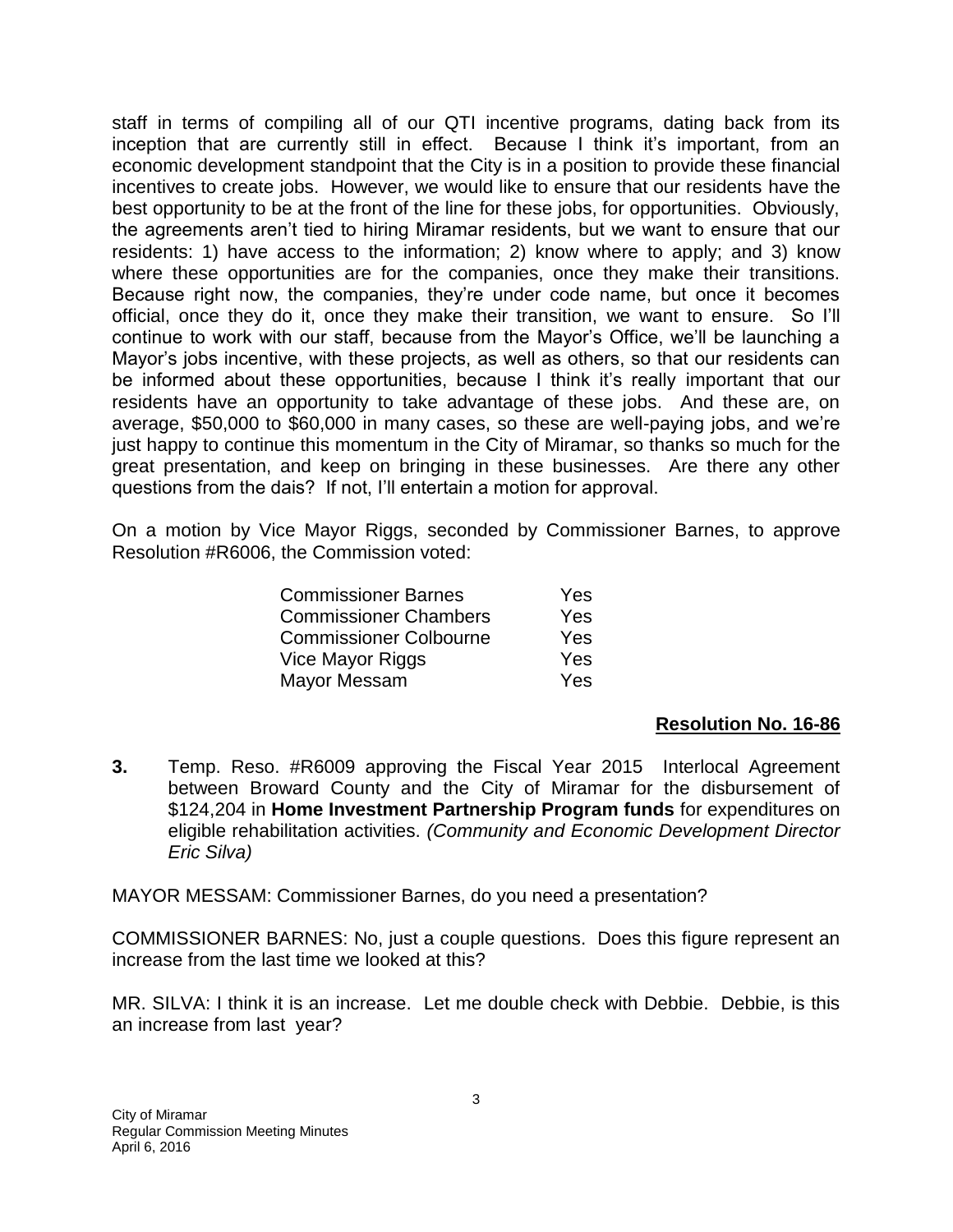MS. STEVENS: Good evening, Debbie Stevens, Client Services Manager. It's about a couple hundred dollars more, not much.

COMMISSIONER BARNES: Just for our residents' sake, remind us who are eligible to apply for these funds, and under what circumstances they apply.

MS. STEVENS: At the last Commission Meeting a couple weeks ago, we changed the requirements, and what we're saying that we're now having minor home repair for lowincome individuals. And just to give you an idea of what is considered a low-income individual. It's based on household size and income, so if it's one person in a household, the maximum they can make \$38,750, versus, it they're four persons in the household, there can make \$55,300 to qualify for minor home repair.

COMMISSIONER BARNES: And when we say minor house repairs, give us an idea about that?

MS. STEVENS: That entails code violations, health hazards, items such as weatherization, windows or doors that might be impacted due to the weather. Also, others such as roof repairs, plumbing, flooring, things of that nature It's a repair program, not a remodeling program.

COMMISSIONER BARNES: Keep looking for some money, please.

MS. STEVENS: Well, we just received our allocation or notice of allocation from SHIP, and it has increased approximately \$270,000 this year, so that's quite an achievement for us.

COMMISSIONER BARNES: Okay, thanks.

MS. STEVENS: So we will be publishing a notice of fundability shortly.

MAYOR MESSAM: At this time, are there any members from the public who would like to comment on this item? Seeing and hearing none, back to the Commission. Are there any questions or comments? I'll entertain a motion.

On a motion by Commissioner Chambers, seconded by Commissioner Barnes, to approve Resolution #R6009, the Commission voted:

| <b>Commissioner Barnes</b>    | Yes |
|-------------------------------|-----|
| <b>Commissioner Chambers</b>  | Yes |
| <b>Commissioner Colbourne</b> | Yes |
| Vice Mayor Riggs              | Yes |
| Mayor Messam                  | Yes |

**Resolution No. 16-87**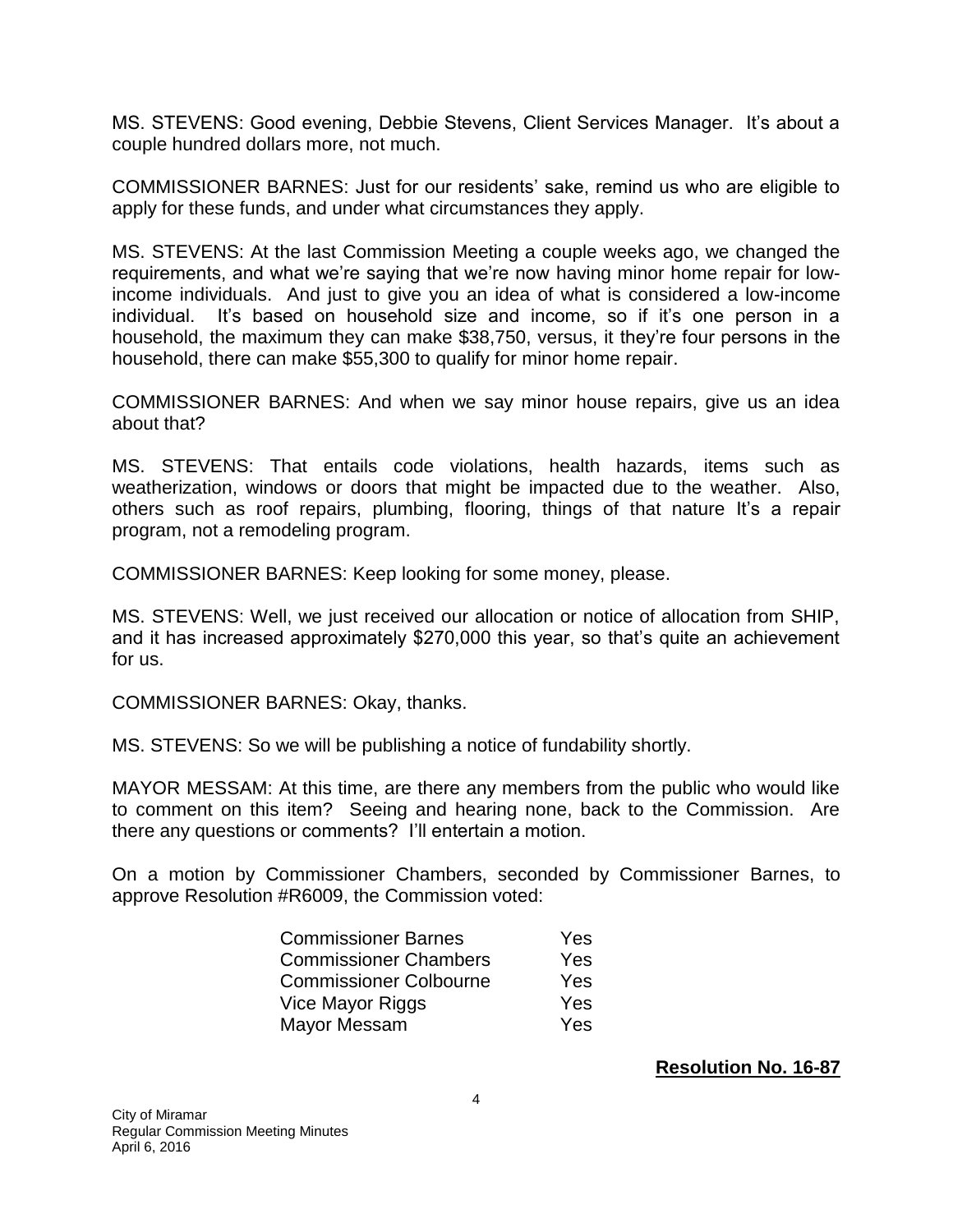**4.** Temp. Reso. #R5995 approving the **reappointment** of Dahlia A. Walker-Huntington, Esq., Vincent T. Brown, Esq. and Michelle Austin Pamies, Esq. as **Code Compliance Special Magistrates** for a term of one year commencing July 3, 2016 and ending July 2, 2017; authorizing the City Manager to execute Special Magistrate Services Agreements with the three appointees. *(Chief of Police Dexter Williams)*

### **Resolution No. 16-88**

**5.** Temp. Reso. #R6001 approving the award of Request For Proposals No. 16-12- 10, for **Security Guard Services** at the **Miramar Cultural Center Artspark, Wastewater Reclamation Facility** and the **Multi-Service Complex** to Regions Security Services, Inc; authorizing the City Manager to execute a Security Guard Services Agreement with Regions Security Services, Inc. for an initial three-year term, with the option to renew for two additional one-year terms, in an annual amount not-to-exceed \$196,000 for monthly scheduled services and \$19,065 for additional hours, as needed. *(Procurement Director Randy Cross)*

MAYOR MESSAM: Vice Mayor Riggs, do you need a presentation or have questions?

VICE MAYOR RIGGS: Presentation. Go ahead.

Procurement Director Randy Cross reviewed the subject resolution as set forth in the backup. The City Manager recommended approval.

MAYOR MESSAM: Yes, Vice Mayor, you're recognized.

VICE MAYOR RIGGS: As far as the background check, how many years do you go back?

MR. CROSS: For this RFP, we asked for all proposals to provide five years background, to provide any litigation or other issues that may have arisen, and to provide that information in their proposals, so five years.

VICE MAYOR RIGGS: The rest of my questions would be for Mr. Carlos Rivero. You are Mr. Carlos Rivero?

MAYOR MESSAM: Please state your name and address for the record?

MR. RIVERO: Carlos Rivero, Jr., President and CEO of Regions Security. We're located at 7925 NW 12<sup>th</sup> Street, Ste. 306, Doral, Florida 33126.

MAYOR MESSAM: Welcome.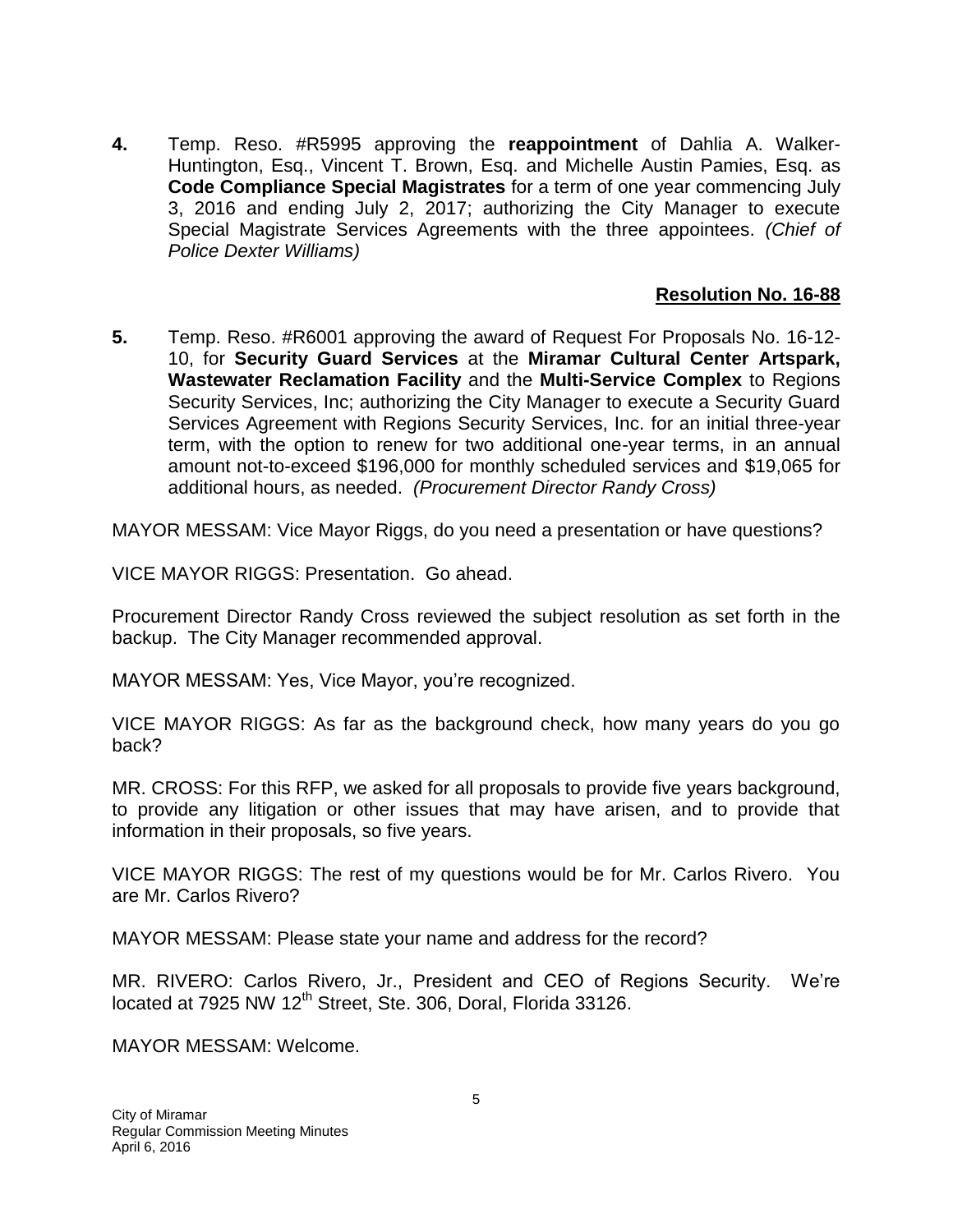MR. RIVERO: Thank you very much.

VICE MAYOR RIGGS: Welcome. My question is can you clarify for the Commission and also for our Miramar residents in the community the report from the OIG in reference to Sereca's relationship with SMI, your tenure with those two companies, and Regions?

MR. RIVERO: Yes, during the OIG report, I'm not too familiar with the content or the information, I was employed during that time as an Operations Manager, managing the employees out in the work field, no decision making. I was not an officer or a Director of the company.

VICE MAYOR RIGGS: That was with Sereca or SMI?

MR. RIVERO: With both Sereca Security and SMI Security.

VICE MAYOR RIGGS: During 2006 and 2007?

MR. RIVERO: 2006 all the way through 2009, I worked with Sereca, and in 2009, I worked with SMI Security.

VICE MAYOR RIGGS: In reference to your organizational chart, can you tell me the relationship of some of your colleagues at Regions, and their relationship in reference to Sereca and SMI?

MR. RIVERO: Yes, absolutely. Jose Rubio, he is our current Regional Operations Manager of Regions Security. He worked with me in Sereca, I believe, in 2007 through 2009, and with SMI in 2009. Alejandro Gonzalez, he's our South Florida operations manager, currently employed with Regions Security. He worked with Sereca, I believe, 2008 through 2009 and with SMI in 2009. As far as anyone else, they're all new employees with Regions Security, and those two individuals, I brought them aboard when I started my own company in 2010.

VICE MAYOR RIGGS: Which is Regions, right?

MR. RIVERO: Regions Security.

VICE MAYOR RIGGS: Any of those individuals you mentioned had any decision making at Sereca or SMI?

MR. RIVERO: No, ma'am, no, Vice Mayor.

VICE MAYOR RIGGS: So can you clarify for us, I'm sure you know what the report was from the OIG?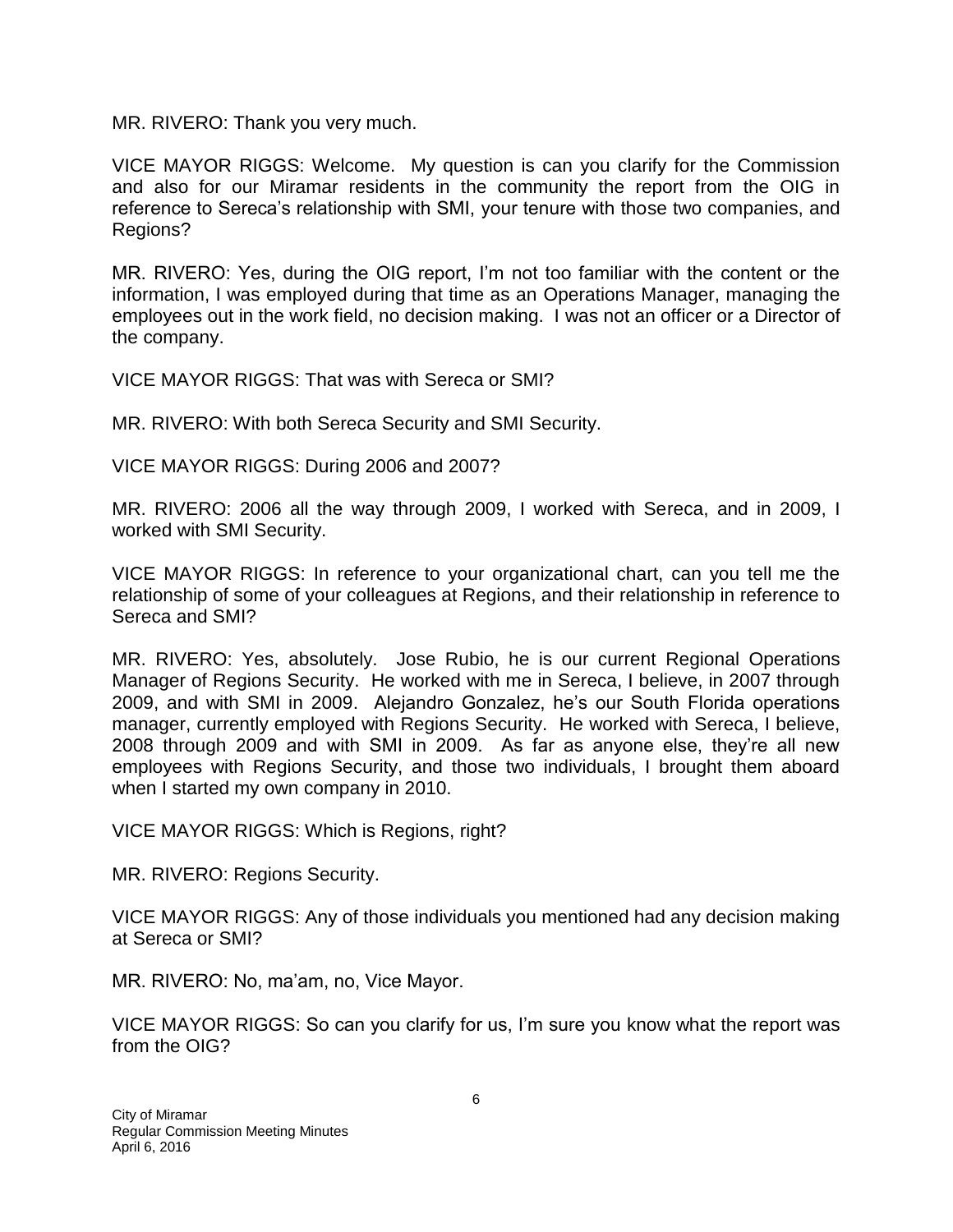MR. RIVERO: I don't know the content of that information. It was basically above my pay grade during my tenure at those companies.

VICE MAYOR RIGGS: Just for the record, though, the OIG report stated that the investigation concluded that SMI Security Management underpaid the Miami-Dade County Aviation Department a total of \$96,000 and opportunity fees from the period of 2006 to 2007, which is about the time that you and your colleagues were employed with SMI. And, supposedly, the OIG investigated revealed SMI's disturbingly close association with Sereca Security, a company also investigated by the OIG, and who recently had its permit to conduct business at Miami International Airport revoked. So both companies ended up under reporting.

MR. RIVERO: Correct. Again, I didn't have any financial management with the company, I just was in charge of the operations out in the field, so I had no ownership decision making, or any financial decision making with those companies. I just ran the operations out in the field, and that's where my service stopped. I can tell you that Region Security has been providing services since 2010 for the past six years. We do have federal and municipal contracts. A federal contract with United States Department of Agriculture. We have municipal contracts with the City of Hollywood, City of North Miami Beach, Town of Palm Beach Marina, and we also have over 80 contracts in South Florida with hotels, commercial properties, developers, and residential communities. We have some contracts here in Miramar. We are in good standing with the Department of Revenue, the State of Florida, with the Division of Licensing. We haven't had any violations, any issues whatsoever. We don't have any criminal background. We provide a good service. That's, basically, all the information I can tell you. We're also recognized as the 2015 Small Business of the Year by the South Florida Business Journal, by the Doral Business Council, and were also recognized by our Governor, Mr. Rick Scott, we are a great company. You can do the background. I believe your Procurement Department did their due diligence during the process, but if you need more information, I can certainly provide all that information to you. And, by the way, I am a U.S. Army, lucky to be here standing before you, U.S. Army veteran.

MAYOR MESSAM: Yes, Commissioner Chambers, you're recognized.

COMMISSIONER CHAMBERS: Good evening, sir.

MR. RIVERO: Good evening, Commissioner.

COMMISSIONER CHAMBERS: Do you understand the Vice Mayor's concerns? I want to ask you, during the report, in the process; I'm not seeing anything where you spoke about the employees. Are they robots or are they human beings?

MR. RIVERO: Human beings, sir. Right after the army, my first job was as a security officer almost 15 years ago, and basically, I went through every position you can think of in the security industry, so all of our employees are human beings, and we treat them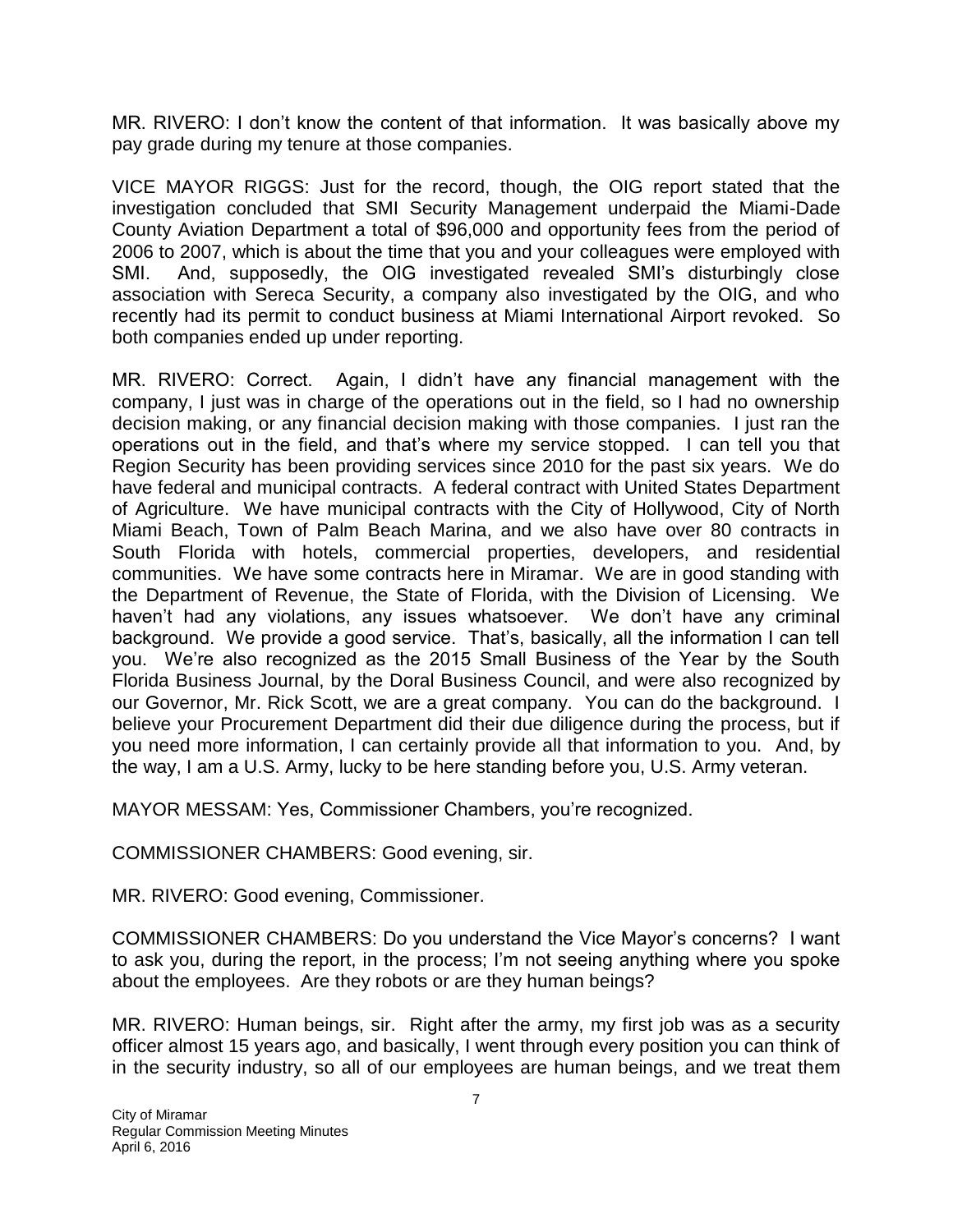like human beings. We have employee of the month, employee of the year, and certain recognition programs in the company, because I know how hard it is to work out in the field and in the weather conditions that we have out in South Florida, and it's important to at least keep them motivated.

COMMISSIONER CHAMBERS: But yet there was no mention at all in the interview process about your employees and I'm concerned, because you're not going to come out and work the post yourself, and we don't know who these people are. You didn't state, "We have great employees there."

MR. RIVERO: You mean employees who are going to be assigned to the City contract?

COMMISSIONER CHAMBERS: The guards, yes.

MR. RIVERO: Yes. We did not mention that, because, in order for us to start with the hiring process, we're supposed to receive an award in order to start that process. We have to call applicants, candidates, have them come in, we need to interview them, have their background screening, so, obviously, we cannot tell you who's going to work on the contract until an award is made, and then we can start to work on that.

COMMISSIONER CHAMBERS: But this is not the first contract you're getting. You have people working at other places, right?

MR. RIVERO: That is correct, and they have their permanent schedule, so obviously we have to hire additional personnel to work at this contract.

COMMISSIONER CHAMBERS: But what I'm saying is, within your company, you've got to have some background on the people that work for you already. So you didn't state anything about the people that work for your company. It was about you and your partner and stuff like that.

MR. RIVERO: Commissioner, I have no partners. I'm the owner of the company, and basically, we did have our organizational chart, our managers, who will be responsible to manage this contract, from our Field Supervisors, our Account Managers, our Operations Managers, our Finance Managers, our HR Manager, HR Specialist, and our Corporate Manager, as well as our Area Manager.

COMMISSIONER CHAMBERS: Let me ask you, what was your position at the other two companies that you worked at that failed?

MR. RIVERO: I'm sorry, sir?

COMMISSIONER CHAMBERS: What was your position, your job description?

MR. RIVERO: I was the operations manager.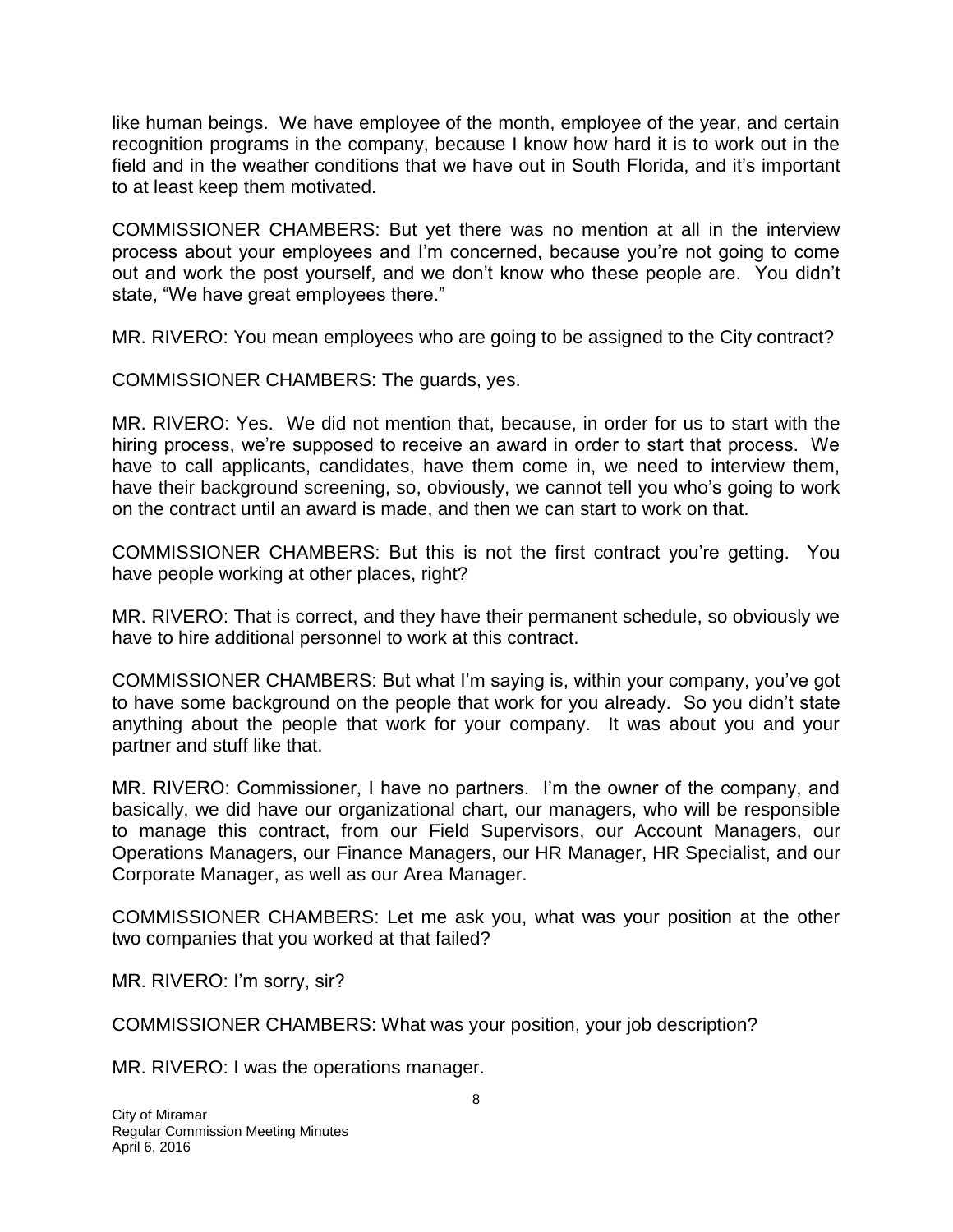COMMISSIONER CHAMBERS: At the previous companies, the SMI and Sereca.

MR. RIVERO: Yes. I was the Operations Manager. I was managing the employees that were out in the field from making sure that they were in uniform, that they understood their post orders, that they arrived on time, that they were properly supervised by the Field Supervisors, so just operations.

COMMISSIONER CHAMBERS: Was that a low-level position?

MR. RIVERO: It's not a low-level; it's a level of managing the operations out in the field. But, as far as ownership or financial decision-making, that was not my position.

COMMISSIONER CHAMBERS: But you were aware of the misconduct?

MR. RIVERO: I was aware after the fact. Now that you mention it, some of the articles, some of the information did come back to me. I was aware of that after the fact, not during.

COMMISSIONER CHAMBERS: Were you contacted by the Inspector General at all? Were you interviewed?

MR. RIVERO: Not to my knowledge, no.

COMMISSIONER CHAMBERS: You don't remember?

MR. RIVERO: No.

COMMISSIONER CHAMBERS: There's quite a few concerns I have.

MR. RIVERO: Not to interrupt, but remember you're dealing with Regions Security, and if you do the background from me and my company, there's nothing that can be spoken negatively about the company and myself. You're dealing with me, I'm the only owner, I have no partners. I did not have any ownership or shares with the previous company, it was just an employment. Unfortunately, you work with great companies, and you work with other companies that are not so great, and it's just part of the job environment.

COMMISSIONER CHAMBERS: For the record, how long has your company been in business?

MR. RIVERO: Since January 7, 2010.

COMMISSIONER CHAMBERS: Final question. With the water facility, how are you going to address the sanitation, the bathroom, the guard, with the bathroom situation there?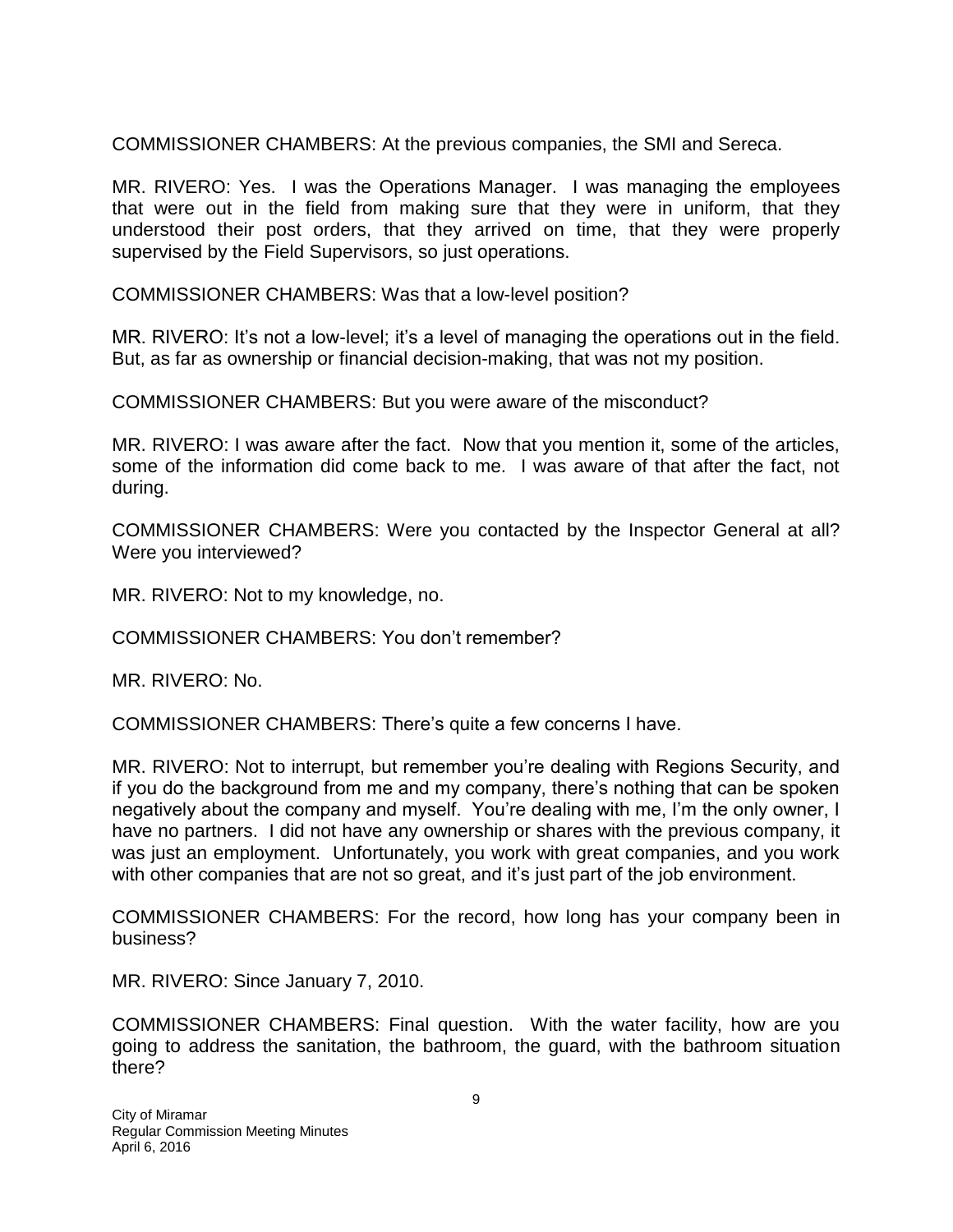MR. RIVERO: Well, we briefly spoke when we conducted our presentation. We were asked that question. Number one, we would first have to meet with the manager of that facility in order to do an assessment of the needs and the requirements. Unfortunately, there was no site visit or anything that we could have done prior to turning in our proposal, so once an award is made, we will schedule a meeting with the different facility managers and do an assessment, and request for the requirements, and that's how we're going to base our post orders, procedures, and solutions.

COMMISSIONER CHAMBERS: From what I understand, that you're going to have to send a guard to relieve the guard on duty for them to use the bathroom, something like that, off site.

MR. RIVERO: I'm sorry, can you repeat one more time?

COMMISSIONER CHAMBERS: Are your guards going to be allowed to use the bathrooms onsite or are they going to go offsite?

MR. RIVERO: No, they would have to be onsite to use the restroom, and I do recall we proposed we were going to install a device, basically, a cell phone with our security system that will keep GPS tracking on the officer. We'll give the officer the ability to document reports with picture taking capabilities, and as well, we will be adding a sign at the guardhouse once the officer has to use the restroom for those five minutes for anyone to contact the number, and he will be able to assist that individual who is trying to access the property.

COMMISSIONER CHAMBERS: What's your plan for your guards to be able to work with the Miramar PD and fire department? Do you have any training or any plans in that area to partner?

MR. RIVERO: Well, our officers are CPR first aid trained, and, again, it's about meeting with the different managers and sitting down and going over the procedures, post orders or requirements, the needs and wants of those specific facilities. That's the way it normally works in the security industry.

COMMISSIONER CHAMBERS: Mr. Cross, I'm not sure what the situation is now with the current guard. I heard there's an issue with the bathroom. How is it being handled now? Are the security guards able to use the bathroom facility?

MR. CROSS: At which facility?

COMMISSIONER CHAMBERS: The Wastewater Plant.

MR. CROSS: There's nothing in the contract that specifically addresses the use of the restroom. That would be a procedural issue worked out with the Site Manager and the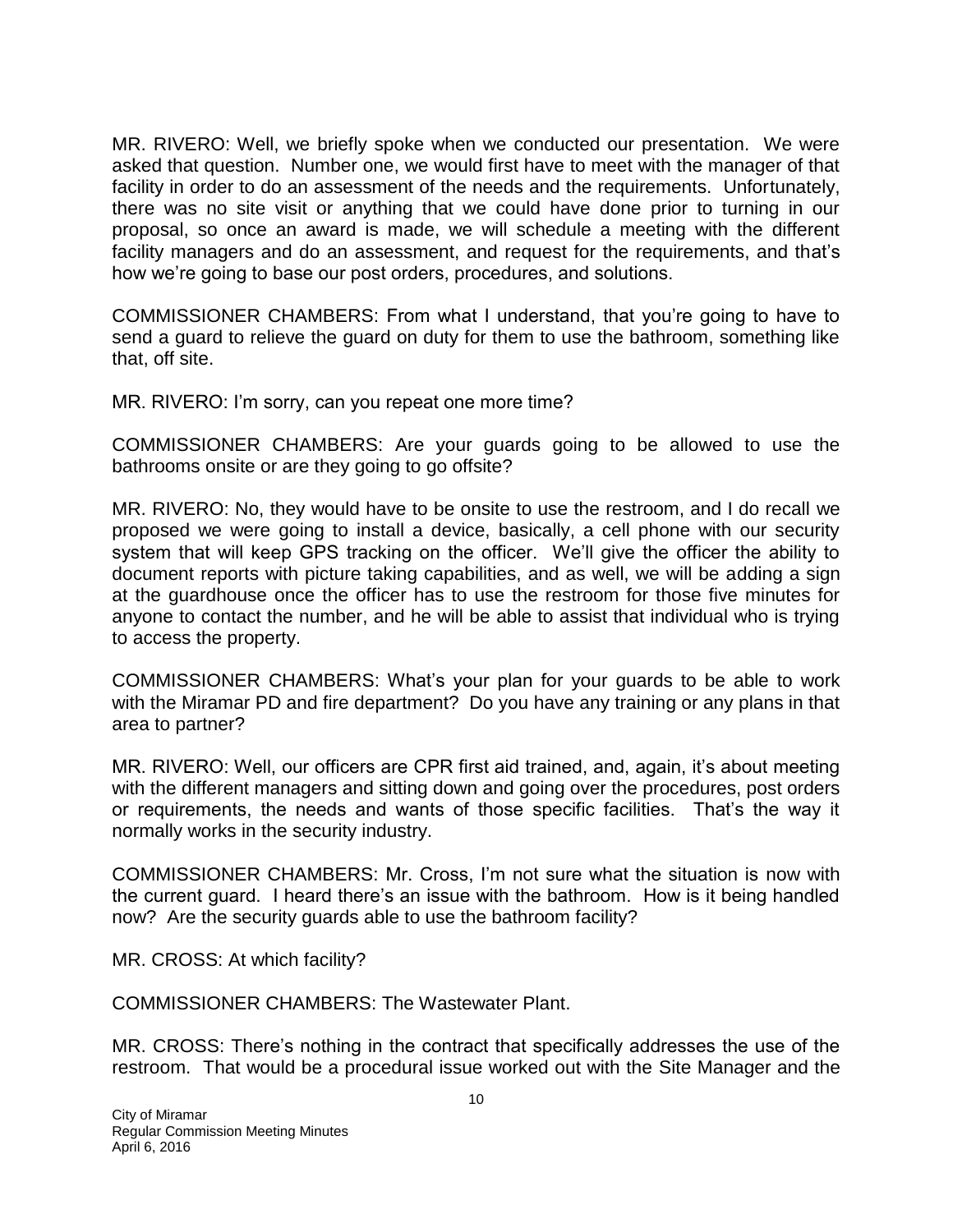contractor to arrange so that services are maintained at all times during the hours required in the contract, but also allow for the guards to relieve themselves.

COMMISSIONER CHAMBERS: The reason I'm mentioning this, another company that bid stated that it was an issue; they wouldn't be allowed to use the bathroom there, and I have serious concerns, because we just spent over \$800,000 to build that guardhouse, and there's no bathroom inside there, so I'm not sure. This is a problem for me. I can't imagine that we spent that kind of money to build a little guardhouse and a water fountain, and there's no restroom inside the guardhouse. I don't know how we're going to address that issue, maybe for later, but that's a serious issue for me.

MAYOR MESSAM: That concludes your inquiry, Commissioner Chambers?

COMMISSIONER CHAMBERS: Does that conclude your questions?

MAYOR MESSAM: I want to allow you to get all your questions out, but I want to move the meeting.

COMMISSIONER CHAMBERS: Yes. I just want to state I have other disagreement with this contract, so I'm going to be a no for this item. I just want to state that for the record. Thank you.

MAYOR MESSAM: Are there any other questions from the Commission. Commissioner Colbourne, you're recognized.

COMMISSIONER COLBOURNE: Thank you. Can you tell us one more time what type of background check did you do on this company and the outcome of it?

MR. CROSS: The RFP requires that the proposers turn in any type of litigation or any other type of information like that for the last five years, so the proposers turned that in. In addition, we also check on the Clerk of the Courts to verify that there are no litigations in the last five years. We check references; so the firms provide references, and we send out forms to, in this case, municipal agencies and federal agency, for this firm and for the other firms that had proposed their references and checked their references. All the references came back positive. For this firm, one of the cities that have them is getting ready to renew their contract, they told us, so they all had satisfactory performance from their references. Those are the general things we do.

COMMISSIONER COLBOURNE: Do you have any reservation about the company?

MR. CROSS: I think this was a very clean process. I think that the committee was comprised of staff that had been dealing with these types of contracts for the last five years, as well as the representative from the police department. After reviewing the file, discussing some of the questions that had come up with the owner of this company, discussing questions with the company that came in number two, and discussed filing a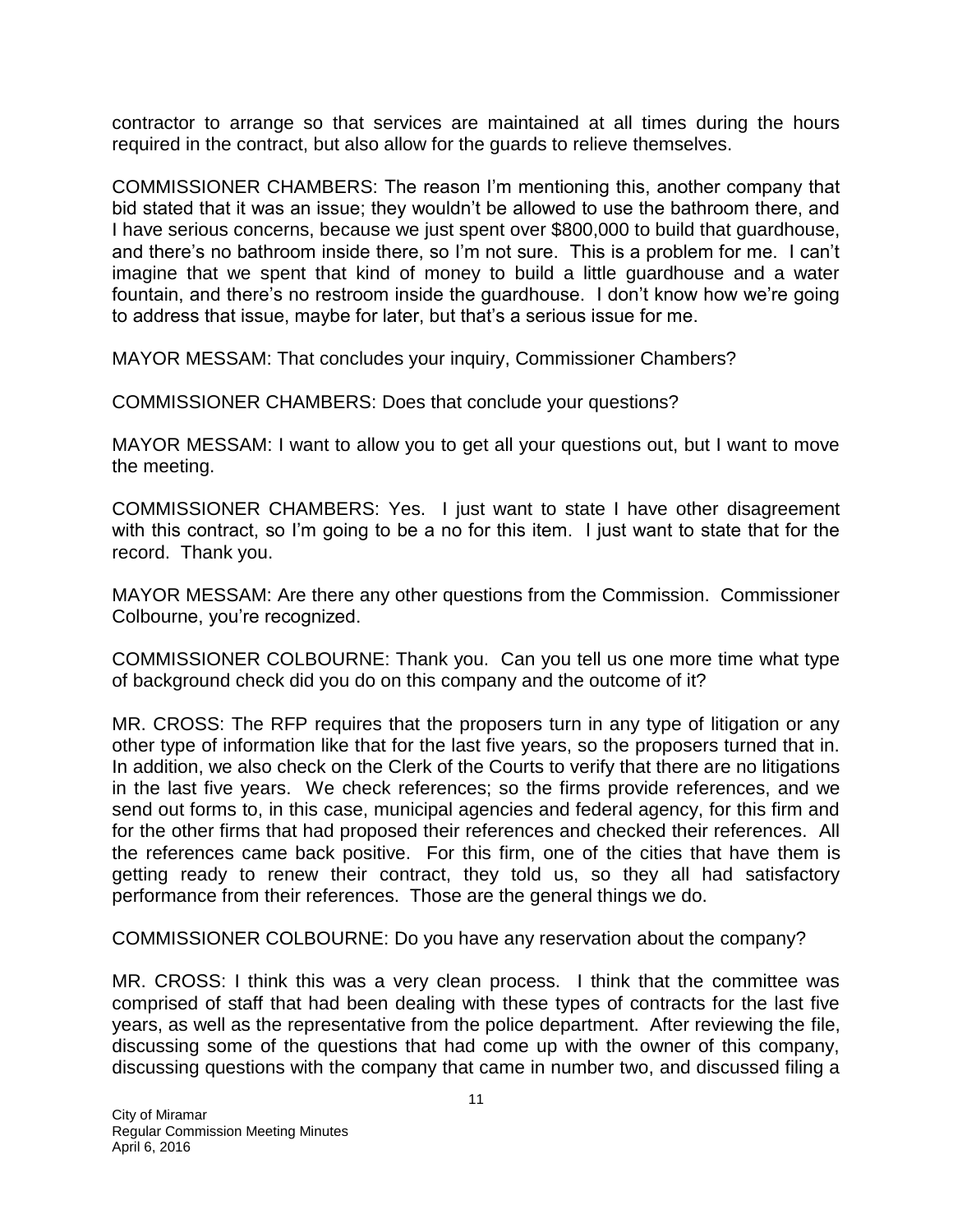protest, and then they decided not to file a protest after reviewing the files and the records. I felt that staff did a good job preparing this and vetting the company, and everything was said on the record by the owner of the company.

COMMISSIONER COLBOURNE: Was the owner of this company named in the OIG report that's being discussed?

MR. CROSS: No.

COMMISSIONER COLBOURNE: That's it for me, thank you.

VICE MAYOR RIGGS: I have one more question.

MAYOR MESSAM: Before we go to the second round, I would like to provide an opportunity for the public to comment on this item, if there are any members from the public who would like to comment on this item. Please come forward to the podium. Hearing and seeing none, back to the dais. Vice Mayor Riggs, you're recognized.

VICE MAYOR RIGGS: Mr. Rivero, any current relationship with Jose Manuel Gonzalez?

MR. RIVERO: No. No, Vice Mayor.

VICE MAYOR RIGGS: Who's the founder of SMI.

MR. RIVERO: No.

VICE MAYOR RIGGS: No? Okay. Thank you. For me, personally, it's just a matter of a coincidence, and I think we need to put a process in place where we go further than five years, as far as the background check.

MAYOR MESSAM: Concludes your questions?

VICE MAYOR RIGGS: No, that's it.

MAYOR MESSAM: When this issue was raised this afternoon in regards to the OIG report, and relationship with the principal of Regions, my first question was what was - was there an involvement with the principal of the recommended firm for this contract and the two other vendors. My questions were: was the principal any executive or executive decision-making process, because my main concern that immediately jumped out was, was this a company that did bad for another governmental agency, formed another company, did bad again, then got thrown out, and then now started a new company, and now here in Miramar with a new face, a new name, lipstick on a pig, so to speak. So that was my red flag that came up. What I wanted to hear tonight was what was the involvement of the principal with the firm. Based on, I don't know if you can call it testimony, but public comments that have been made tonight, based on Mr. Rivero's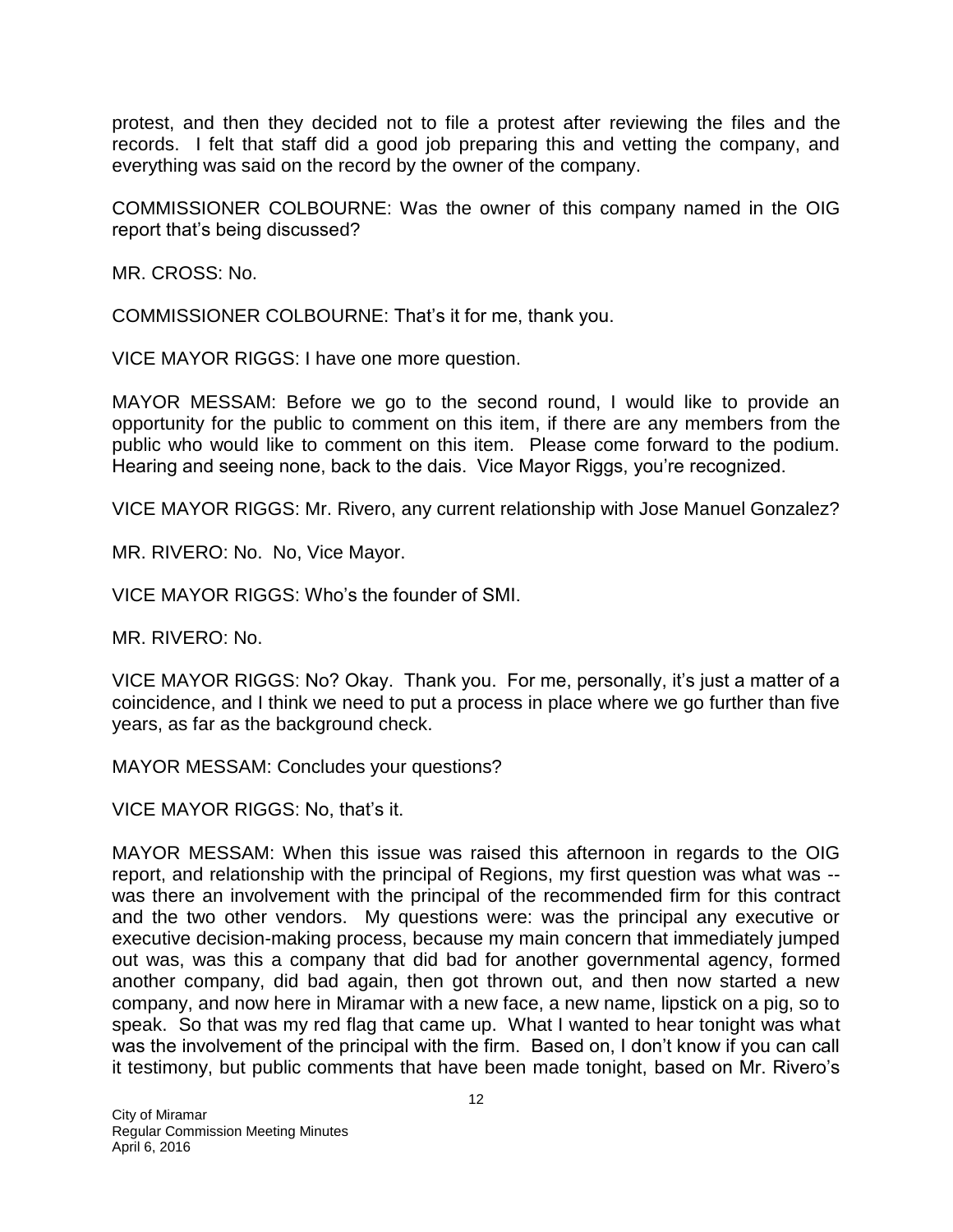public comments, he states that he was an employee. He was a field manager of the officers. What I would ask my colleagues is can we hold Mr. Rivero responsible for the actions of his superiors, or the owners of the company that he worked for that led to the OIG actions against the two firms that had been raised to question. And if he was an employee, who with no decision-making authority, I don't know if we can hold him accountable. I'm not sure, Mr. Attorney, this isn't sworn testimony, in terms of affirming that these statements are true. Now if he was involved, and his public comments are not accurate with what happened, then I have serious issues, because now there's an intent to disguise the relationship and the involvement of two firms that performed poorly in Miami-Dade County, and now has a new company coming here. But his public comments are stating that he had no authority, in terms of the finances, no executive decisions in terms of what was done. So, based on those comments, I don't know if we can hold him accountable. If the issue is that, here's a company before us that is disguising itself as a reputable company, that has failed twice, has changed the name, same ownership, different corporate entity, but still the same management, same individuals that could potentially have the same results here in Miramar, it would definitely raise concerns. But based on the RFP process that went through, there's a bid protest process, if any of the other bidders felt that there's material issues that we should not move forward with them, there's a process for them to protest, and there was no protest. So my question would be why wasn't there a formal protest? Legally, we can only judge the entity based on what was submitted in the RFP. They have six years of experience; they have multiple clients, governmental clients, without blemish, as far as we know under their company. The principal has stated that he had no executive authority or any financial decision authority that caused whatever issues that took place in Miami-Dade County. Unless there's some other information that has not been presented this evening that would cause us to have questions not to move forward, I don't know if I cannot accept this recommendation, based on the information that was put through. But I definitely understand the concern of the prospects of a company coming before us that has changed its name, under a new entity, and posing itself as a reputable company, but it's the same dirty management that has done horrible with other clients, and that doesn't appear to be the case. So, based on the information that's been presented, that's my position at this point. Vice Mayor Riggs, before you're recognized, I'm going to allow Commissioner Barnes to speak, since he hasn't raised any questions, and then it will be you, Vice Mayor Riggs. Commissioner Barnes, you're recognized.

COMMISSIONER BARNES: I think, while we have the responsibility to execute our due diligence responsibilities. I think, so far, the process here tonight has been a little bit unfair. It could easily be argued that this company was created because it didn't want to have dealings with other companies that ran into trouble. That could be argued as well. In addition, if we have these kinds of doubts, it means not only are we doubting the abilities, the integrity of this company, we're also casting very serious doubts as well on our process of making these choices. So while, yes, I'm again saying it is our responsibility to do this due diligence, we have to also ask ourselves if we are not questioning the processes we use to contract vendors to work alongside our City. I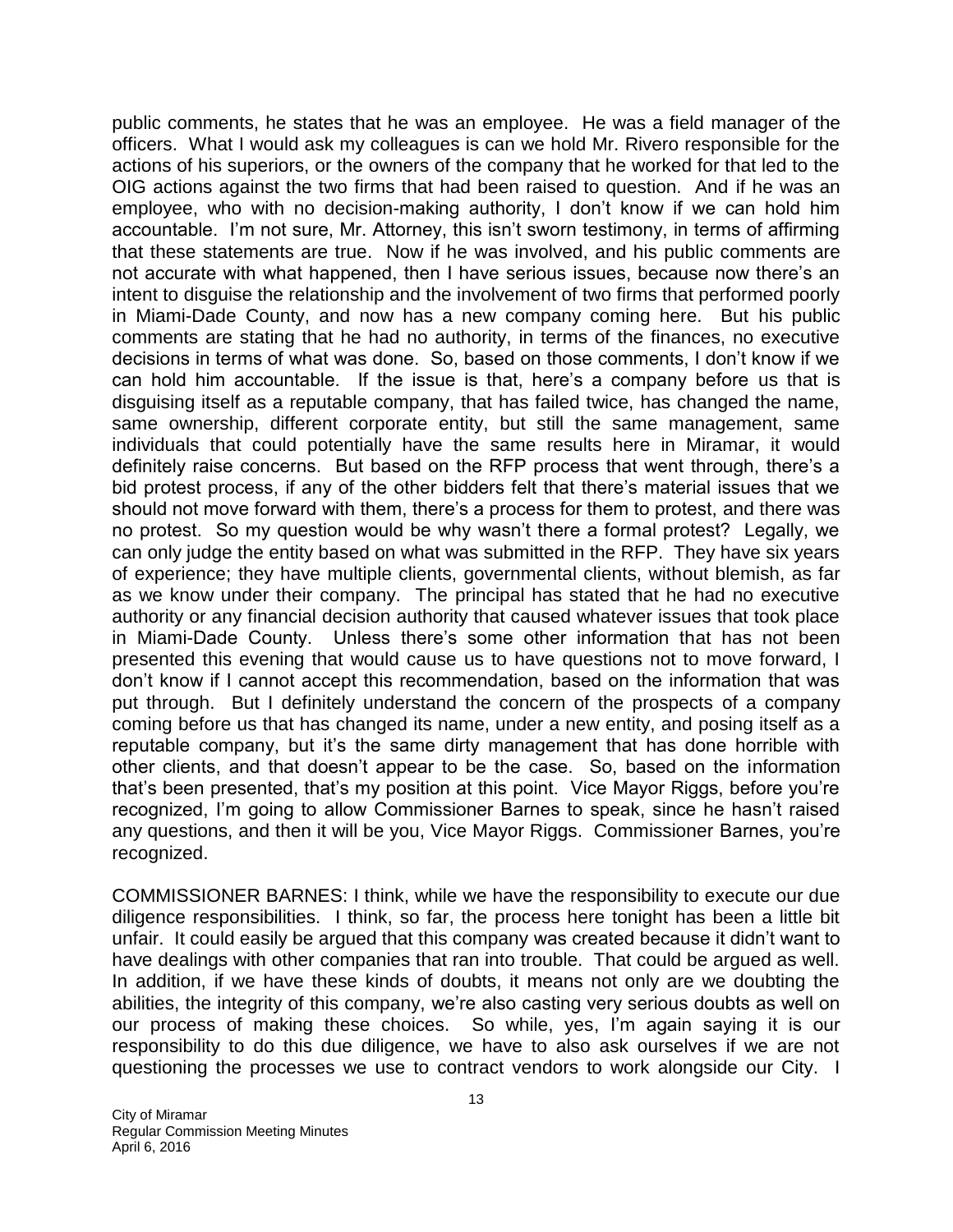have no reason, and I read the report in the newspapers. I have no reason, especially after the questions that have been answered here this evening, to have doubts about the questions that have been answered, and I think we also have to understand the whole nature of business as it operates in this country. You work for a company, and you think, maybe you can do a better job someplace else. You create this new situation for yourself, and you look for contracts, which I get the impression this person has done. Questions about whether it is a new entity in face only unfair. He's told us very clearly he's the only owner, unless we're going to assume that the previous people he worked with has these kinds of influences on him and how he's going to operate his business. I think some of the questions this evening might have been inappropriate.

MAYOR MESSAM: Vice Mayor Riggs, you're recognized.

VICE MAYOR RIGGS: Mayor Messam, you mentioned something that struck me as well when this first came forward in reference to the responsibilities. Mr. Carlos Rivero, I see here you were also the Account Manager. So what were the responsibilities of being an Account Manager at Sereca?

MR. RIVERO: Yes, I used to be the Director of Security for the Towers of Key Biscayne. It was an in-house operation. I was employed by the actual condominium, and Sereca offered me a position in 2006 as an account manager, managing several condominiums in Miami Beach, including a garage in Miami Beach. That was just the basic operations of those accounts.

VICE MAYOR RIGGS: So it wasn't the account dealing with the airport.

MR. RIVERO: No. Not at that moment, no.

VICE MAYOR RIGGS: My other concern, are the other employees that were also employees of these two companies where this took place. So we're talking a total of four individuals from those same other companies, and we're talking -- I believe the article said \$1.4 million unreported.

MR. RIVERO: Can I mention a few things. The employees of mine, they used to work at those companies, these are great people, great individuals, extremely loyal to me. Jose Rubio was my high school best friend, so I've known him for a very long time, over 20 years. When you have great people, you see a lot of potential; you want to bring those people to work with you, especially if they're loyal and trustworthy. Unfortunately, they worked for other companies that did not succeed, but, again, we are in great standing with every government entity in the State of Florida, and, again, we have federal municipal contracts that also ran our background, my background, and we're up to standards in every way, shape and form.

VICE MAYOR RIGGS: In reference to your concern, Commissioner Barnes, I don't think these questions are inappropriate, because it is our responsibility to make sure that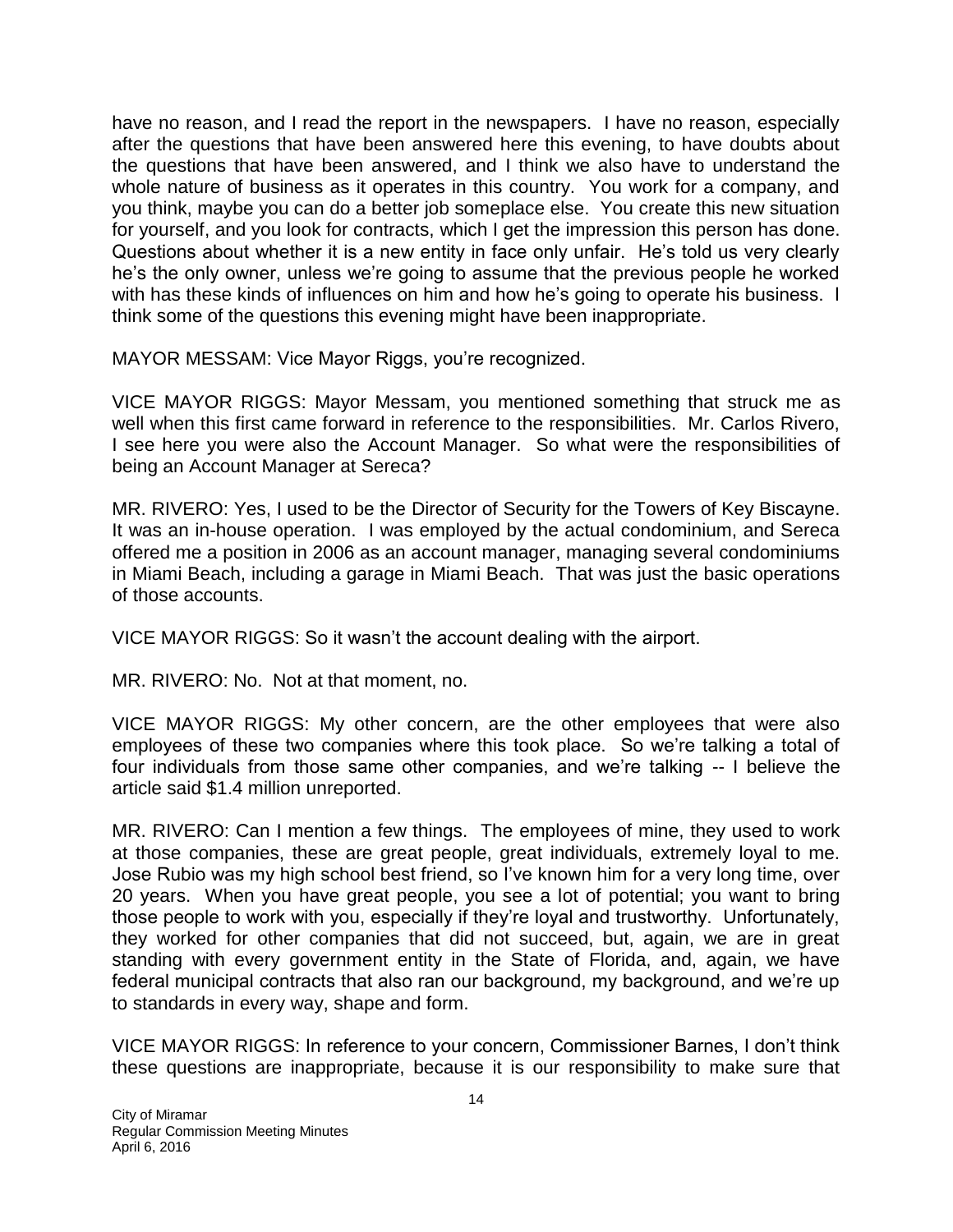whomever we bring into the City to do business and to serve our community that we don't have any doubts that anything corrupted is going to take place. So these questions are absolutely appropriate, and if you have nothing to hide, there shouldn't be any offense to you, so my intention is not at all to offend you. My job is to make sure that whoever we're doing business with, that they are here to serve the community in a moral and ethical way. So just to make sure I address Commissioner Barnes' concerns. But I'm good, thank you.

MR. RIVERO: Thank you, Madam Vice Mayor.

MAYOR MESSAM: Thank you, Vice Mayor. Commissioner Chambers, you're recognized.

COMMISSIONER CHAMBERS: I mean I have no issue with this company. Previously, we had another company that was doing the service here, and a lot of the problem was not even here in Florida, it was another state, and it was an issue. So to say because he wasn't involved, or but was at some level, higher level with the company. So in regards to Commissioner Barnes, maybe the problem is in the process, because here it is that we have a minimum requirement, and we have another company with almost 30 years in the same business and made a proposal, and was not awarded the contract. So I'm not sure if the process, I think it's fair, but maybe we're missing something along the way in the process. But I think we need to take a look at it, and see but who knows.

MAYOR MESSAM: Thank you, Commissioner Chambers. Commissioner Colbourne.

COMMISSIONER COLBOURNE: Yes, thank you very much. I just want to say that, there was no evidence provided tonight that would lead me to believe that there was any reason why we should not award this contract. I do thank everyone for their comments on both sides, so that we had the ability to hear all these issues, and flush out. The company that came in second did not make an appeal, so I would want to do it either. Mr. Mayor, at the appropriate time, I'd be glad to make a motion to approve this contract.

MAYOR MESSAM: Thank you, Commissioner Colbourne. And this is just government at work, and I appreciate everyone for their comments, and the public can know that the Commission is doing its due diligence, and our staff is doing their job, in terms of procuring services for the community. This is an example of a Commission that doesn't necessarily just rubberstamp recommendations that comes before the Commission. In fact, this item was actually on Consent Agenda. So it just goes to show that the Commission is paying attention to these items, and this is government at work. At this time, I will entertain a motion for approval, if there aren't any other comments.

On a motion by Commissioner Colbourne, seconded by Vice Mayor Riggs, to approve Resolution #R6001, the Commission voted: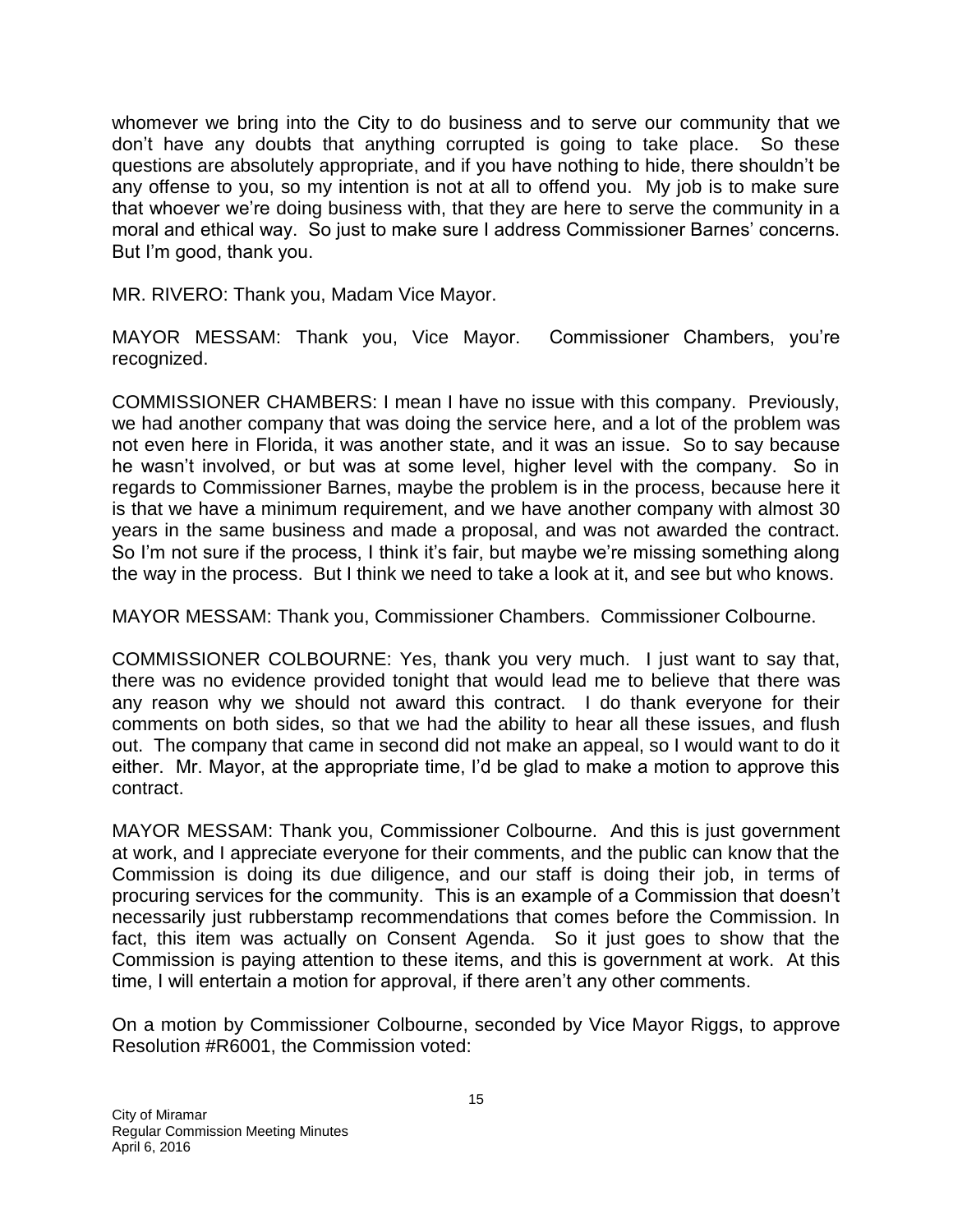| <b>Commissioner Barnes</b>    | Yes |
|-------------------------------|-----|
| <b>Commissioner Chambers</b>  | No. |
| <b>Commissioner Colbourne</b> | Yes |
| Vice Mayor Riggs              | Yes |
| Mayor Messam                  | Yes |

#### **Resolution No. 16-89**

MAYOR MESSAM: Before we go to item six, Mr. Attorney, with the Mayor's Youth Advisory Council, we have our Youth Advisory Council members attend our Commission meeting; that's why mayor was in my mouth. Before it got too late, I did want to recognize two of the Youth Advisory Council members who are in attendance. Actually, they just left. We had Sydney Robinson, and Josh Pezzuto. But they were just here, they just left. They do have homework and reports and projects to do, but they have a great example of civil discourse taking place on the Commission, so we did want to recognize them. So, in their absence, let's still give them a round of applause.

**6.** Temp. Reso. #R6002 approving the award of Request For Proposals No. 15-07- 44 to Public Financial Management, Inc., for the provision of **Municipal Advisory Services**; authorizing the City Manager to execute an agreement with the provider for an initial term of five years with the option to renew for two additional two-year terms. *(Assistant Finance Director Barbara Hastings and Procurement Director Randy Cross)*

MAYOR MESSAM: Commissioner Chambers, did you need a presentation, or do you have a question?

COMMISSIONER CHAMBERS: Presentation.

Procurement Director Randy Cross, presented the proposed resolution, as set forth in the backup. The City Manager recommended approval.

COMMISSIONER CHAMBERS: Is five years standard for this contract or we could have done less?

MR. CROSS: What we found when we looked in the market to see what other cities and agencies we redoing, five years seems to be an average.

COMMISSIONER CHAMBERS: At what point could we opt out of the five years?

MR. CROSS: I believe the contract has our standard termination for convenience clause with 30 days' notice.

COMMISSIONER CHAMBERS: Thank you.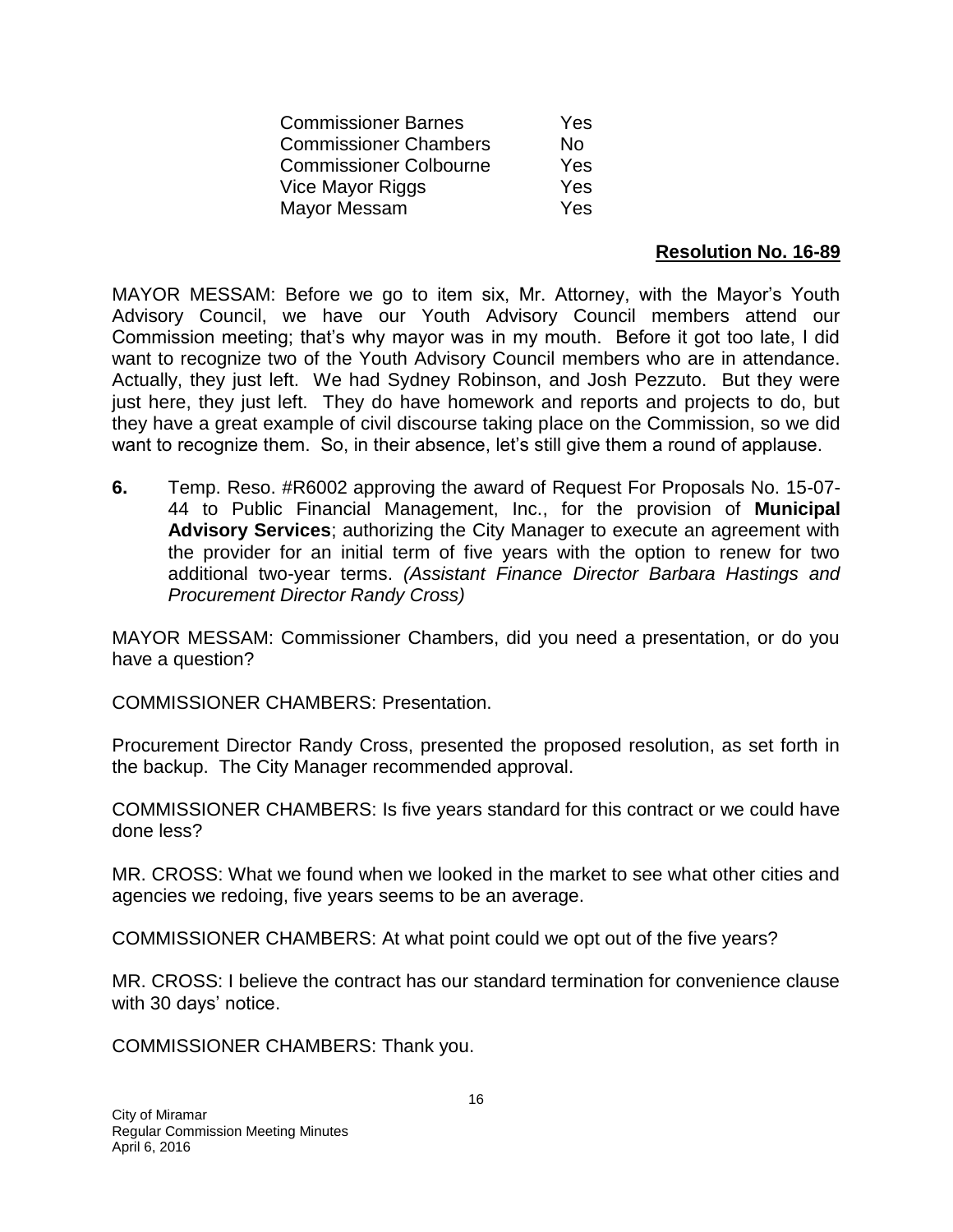MAYOR MESSAM: Are there any comments from the public on this item? Hearing and seeing none, back on this dais. I'll now entertain a motion.

On a motion by Vice Mayor Riggs, seconded by Commissioner Colbourne, to approve Resolution #R6002, the Commission voted:

| <b>Commissioner Barnes</b>    | Yes |
|-------------------------------|-----|
| <b>Commissioner Chambers</b>  | Yes |
| <b>Commissioner Colbourne</b> | Yes |
| Vice Mayor Riggs              | Yes |
| Mayor Messam                  | Yes |

### **Resolution No. 16-90**

**7.** Temp. Reso. #R6026 **supporting** the National League of Cities' resolution urging the federal government to provide direct assistance to **Flint, Michigan** for its water crisis, and seeking support for **nationwide water infrastructure mechanisms.** *(Commissioner Yvette Colbourne)*

### **Resolution No. 16-91**

## *End of the Consent*

MAYOR MESSAM: There's been a bathroom break requested, so we'll put item eight on hold.

### **Recess/Reconvene**

MAYOR MESSAM: Before we go to item eight, there's a member from the public who got here a little late who wanted to make a brief comment on one of the Consent items that passed, it was with the Flint issue, the support of the resolution that was passed at the National League of Cities, and was submitted by Commissioner Colbourne. He did have a brief comment that he did want to make on the item, on the Flint, Michigan. State your name and address for the record.

Antonio Simpson, aka Tone C, a local artist and Miramar resident, thanked the City Commission for putting the resolution on the agenda, as it showed the City Administration to possess a lot of compassion and unselfishness, qualities the community should embody as a whole city. In comparing the populations of both Flint, just over 100,000, and Miramar, 130,000, and the fact that 102,000 people affected by the water crisis in Flint, this included 6,000 to 12,000 children, and all children under six years was affected. He mentioned his friends with children in that age range, and he urged Miramar to stand up as a city and work to find a resolution for the situation. By putting it on the agenda, it placed the matter on a platform to alert the City's residents, and those of other cities of the crisis of in a city located in a state many miles away.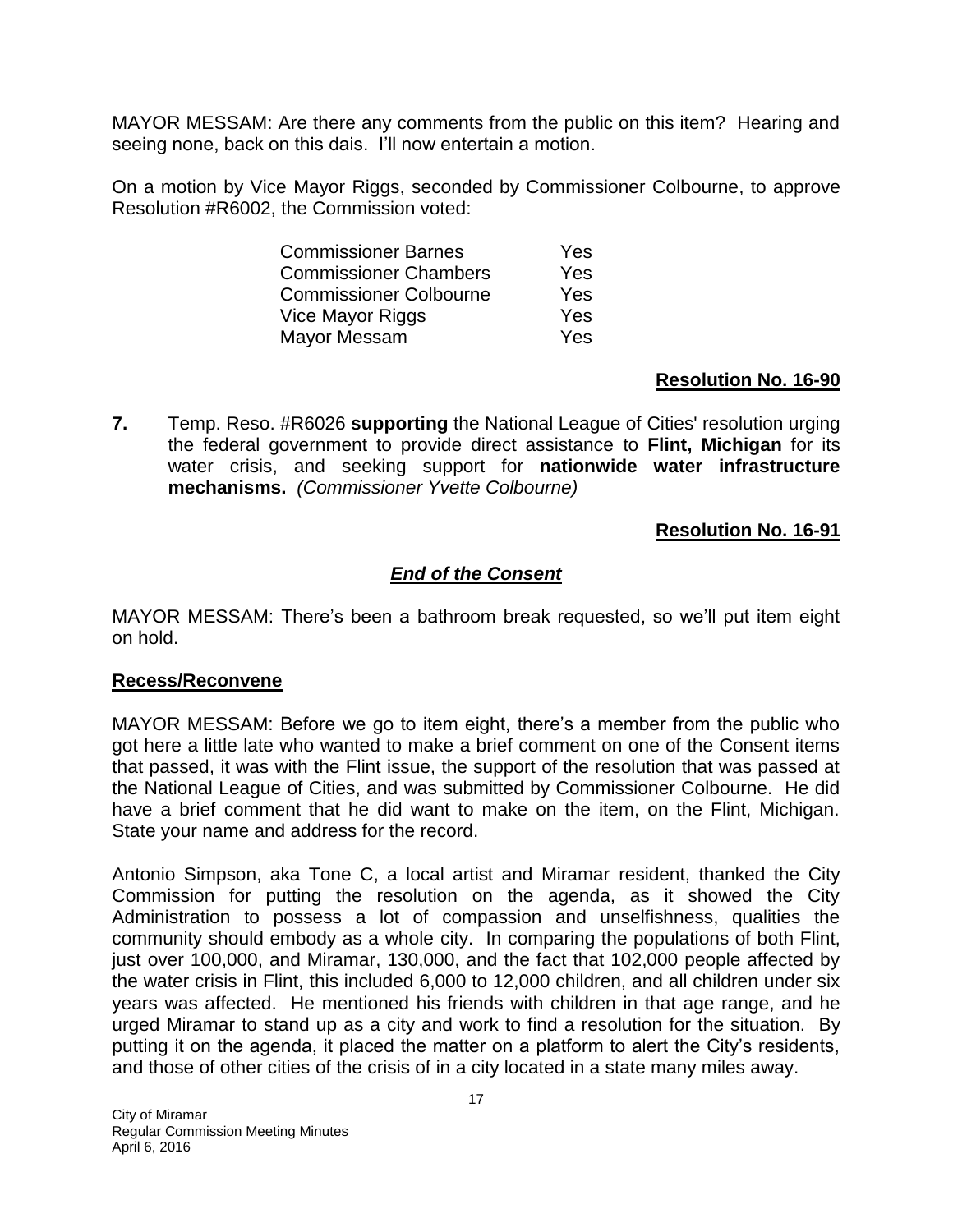MAYOR MESSAM: Thanks for your comments, and thanks for bringing the item forward. In fact, the City of Miramar, just so you know, is a member of the National League of Cities, and the National League of Cities, actually, the resolution we passed was drafted and passed by the National League of Cities, which was forwarded on, in response, by Commissioner Colbourne. And, as you can see, it was on our Consent Agenda and, if you were here earlier, you would have saw that, I think, five of the seven items were pulled, and that item wasn't pulled, because there was consent on the Commission that supported a great issue. I wanted to provide an opportunity for you to speak, and in your art form, continue to be a positive light for our youth, because they're listening to rap, and as an artist, know you influence our youth, so continue to be a positive mark in our community.

## **RESOLUTIONS**

**8.** Temp. Reso. #R5999 approving the proposed **Memorandum of Understanding** with **Careersource Broward**; authorizing the City Manager to execute the proposed Memorandum of Understanding. *(Human Resources Director Sam Hines)*

Human Resources Director Sam Hines went over the subject resolution, as set forth in the backup. The City Manager recommended approval.

Tony Ash, Vice President of Communications and Business Relations with CareerSource Broward, formerly Workforce One Employment Solutions, stated they were excited to partner with the City, and to make the business relationship official. The employer was their customer, so they considered the City of Miramar as such, and they could save the City energy, money, and time with their solutions. He indicated job seekers came into their three career centers for employability workshops, resume building, interview skills, preparing them for that job search. They brought employers into their career centers to provide recruitment events, and they were strategically located across Broward County in Pompano Beach, Fort Lauderdale, and Hollywood. He concurred with City staff's presentation of their company's credentials, tools and skills to provide the service the City sought, and this was extended to both existing and potential City employees in all areas of City services. Mr. Ash mentioned for some of the on-the-job training, at times his company stepped in and covered some of the training costs up to 50 percent match for the training provider and materials for training, and for new hires, their company could step in and pay up to 50 percent of their wages for the training period, usually about 13 weeks. They provided tuition assistance for job seekers who were underemployed or unemployed, so they could pay up to \$8,200 for training and various certifications at Broward College, and career and technical education centers. They looked forward to a long and impactful relationship with the City.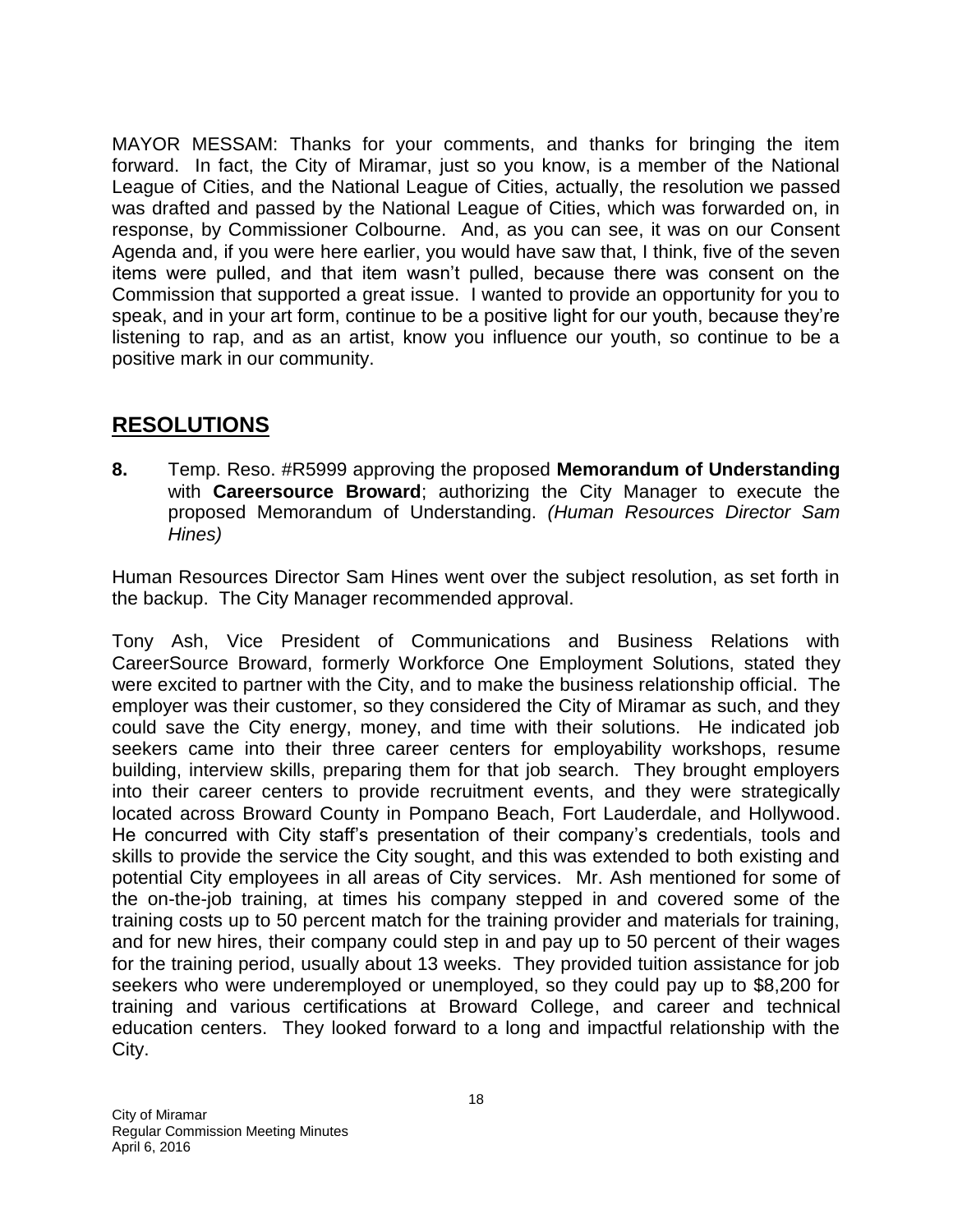MAYOR MESSAM: Well, Mr. Ash, we're definitely excited about the prospects, not being presumptuous, because it still has to pass, but I have a couple of questions in regards to your services. Obviously, you just stated where your three locations are, in Pompano, Fort Lauderdale and in Hollywood. For our residents who may want to take advantage of your services. Does your website allow for some of the services to be rendered remotely, as opposed to having to physically travel to one of your service centers?

MR. ASH: Great question, Mr. Mayor. Yes, our database is Employ Florida Marketplace, and it's virtual one stop where employers and job seekers meet. So if you think CareerBuilder and Monster, it's where job seekers upload their resumes, and employers upload their job descriptions and vacant opportunities, and then they searched for one another. In addition, we have staff in our career centers that do the matching process as well for employers and for job seekers. So the answer to your question is, yes, individuals living anywhere can access our services virtually through Employ Florida Marketplace, as well as visiting our website at careersourcebroward.com.

MAYOR MESSAM: Also, I read through the agreement. It spoke more so in terms of like job placements, career resources, and working, either the City training our own employees or, perhaps, in recruiting new employees, as well as an extension to our community for job seekers. In terms of the services for the employer, I'm not sure; maybe this is a question for staff. Does our MOU allow for coordination with CED, our Community Economic Development Department to, perhaps provide resources to our business community, so that we can supplement some of our own City incentives with some of the services that are naturally provided by CareerSource? If you could speak towards some of the upcoming initiatives that the City plans on coordinating with CareerSource.

MR. ASH: Yes, Mayor, absolutely, and that's the reason why this MOU is kind of global, it's not just germane to the City of Miramar and to our employees, but I know that there's an initiative to identify those companies that are within our community. And one of the things that we've been able to gather and, that is, pertinent contacts in the HR Department, and we will be sending an invitation to all of those HR folks to come to a meeting, so we can let them know what the resources are, particularly through CareerSource Broward, but there are some other resources also. So it's not just about our employees, it's about global, the Miramar community, the business community.

MAYOR MESSAM: Thank you so much. Are there any questions from the Commission? Yes, Commissioner Colbourne, you're recognized.

COMMISSIONER COLBOURNE: Thank you. I think this is a great partnership; we definitely can benefit from it and so can our community. In terms of the summer program, because summer is coming up now and a lot of the young folks now are looking for summer employment. Are there any possibilities of partnering to provide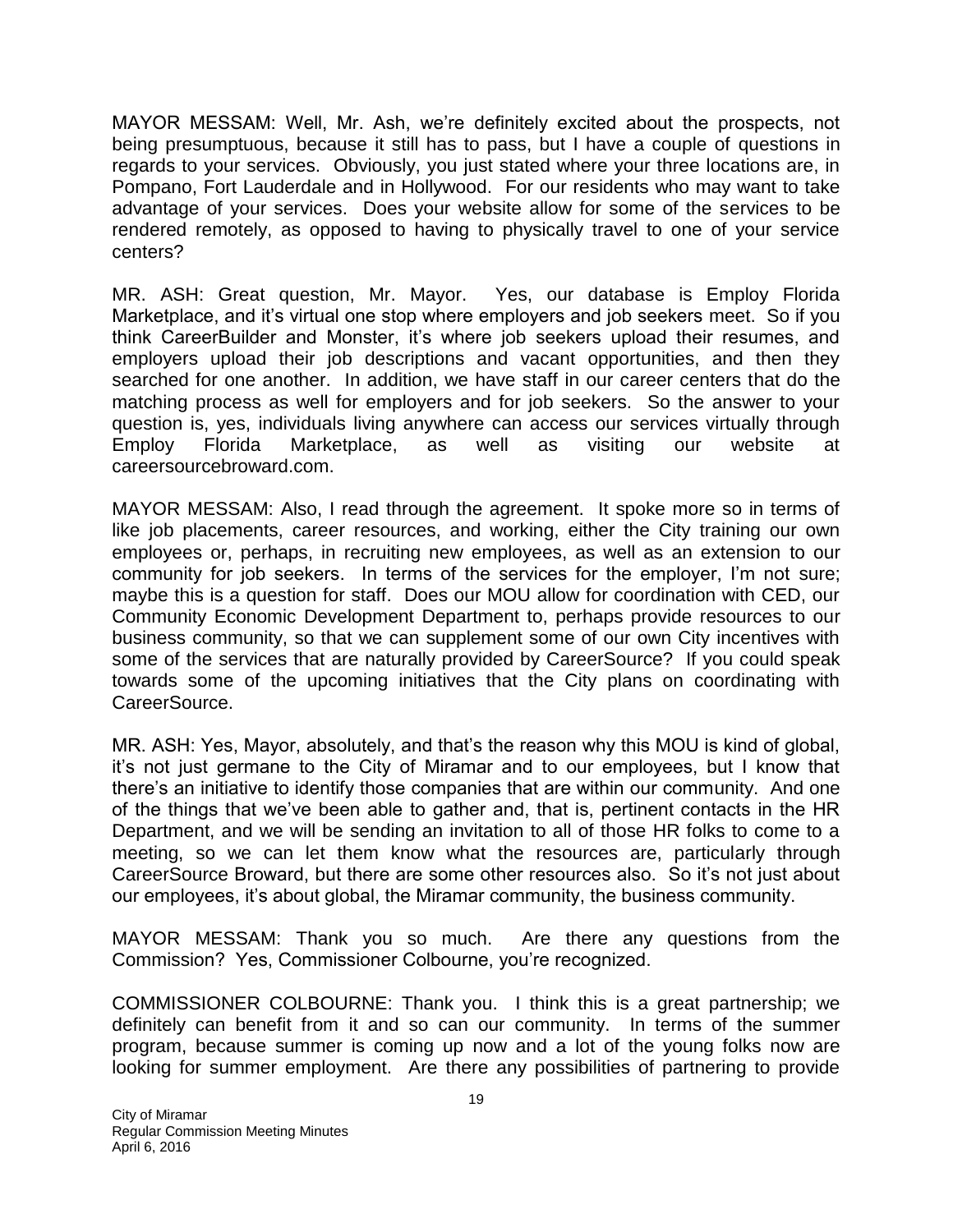summer employment here with the City, or do you have any opportunities that you could let our residents know?

MR. ASH: Yes. Actually, we do have a summer youth employment program, where we put each summer up to about 500 to 600 youngsters work in meaningful work opportunities where they're picking up skills. As a matter of fact, the City of Miramar, you guys have been on radar to service one of the host sites in your various operations, whether it's Parks & Rec Department, as well as the other departments. So I know we'll be talking to, Sam, our Summer Youth Employment Manager to see about bringing that to fruition as well. But, yes, we do have some youth employment programs. We do it each year. It's funded by the Children Services Council, as well as a few other municipalities, like the City of Fort Lauderdale, City of Pembroke Pines. They will sponsor five to ten youths in their cities to work at their operations, and I'm sure we can do the same for City of Miramar.

MAYOR MESSAM: Commissioner Barnes and Commissioner Chambers. Commissioner Barnes, you're recognized.

COMMISSIONER BARNES: An FYI, when he said Davie, it's really just up the road. Depending on the traffic, it's probably 12 minutes to get there from here. I pass it on the way to work in the days.

MR. HINES: One of the things that we're going to be talking to CareerSource about is having a presence down here in our community in some sorts, so I think given the growth that we're experiencing in our community, it's only natural that even if we can do something at some kind of remote satellite or whatever, we're going to do everything we can to bring their services down here too.

MAYOR MESSAM: Commissioner Chambers.

COMMISSIONER CHAMBERS: I just want to say jobs are a big issue for me, for my residents here. A lot of people are under employed or not working. I come in contact with them every day, and it affects everything. It affects the ability to pay my water bill here at the City of Miramar, to put food on the table for the children or the family, so anything that we can do to alleviate that situation. I'll get with you to see any tip that I have to give my residents the leg up. I don't want to be bias but my residents need to have jobs. So I just want to remind you that here in the City of Miramar on the  $24<sup>th</sup>$  of this month, we're having a job expo, so I'm looking forward to seeing you here to help and assist my residents, job seekers, in any way you can. So I'll try to reach out to you to see what we can do to work together to get some more jobs here in the City of Miramar. Thank you.

MR. ASH: I appreciate the invitation, Commissioner Chambers. As a matter of fact, the City has been a great partner of ours, in terms of job fairs. For the past two or three years, we've helped plan and execute the job fair, it's at the center that's further east,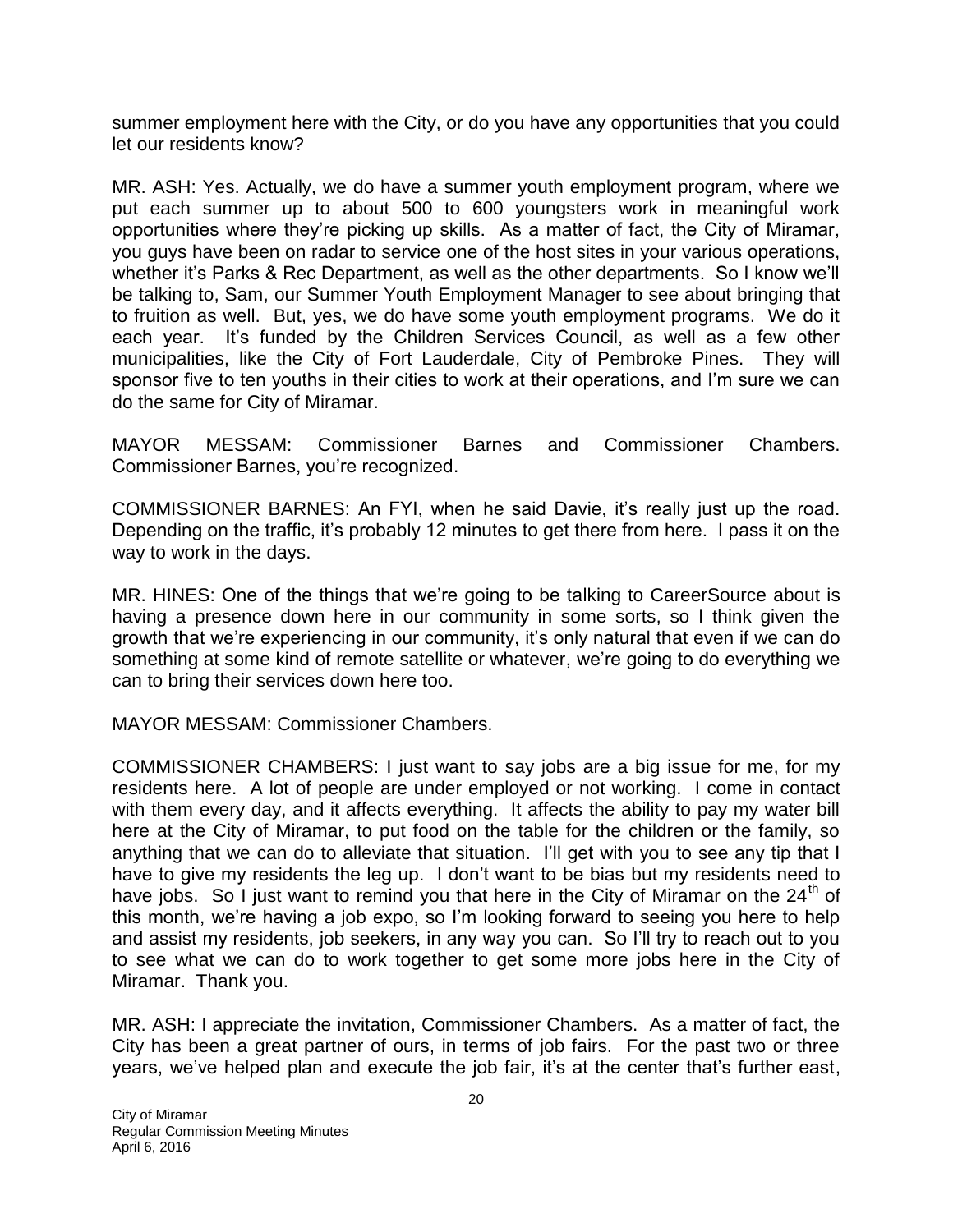the Multicenter. Yes, over the past two or three years, where we actually come in, we provide staff, so you'll see our blue shirts, they're helping with check in and logistics, so we've done that for the past two or three years. We can also hold recruitment events here at the municipal center for your jobs and your vacant positions, or if you wanted to do something for the employers in your community. When we post job orders, that's one of our services, we post job orders at no cost, provide prescreening for employers. We can't say that we'll only engage Miramar residents or Hallandale residents, but we make every effort when we're doing our candidate searches, that we are using zip codes of the local area to see what qualified talent exists in our system to refer to employers, whether public entities or private employers. And we've worked with a host of private employers in Miramar, from DHL, we work closely with the aviation hub on Miramar Commerce Park, you've got a great aviation hub out there, and we work closely with the Alliance. So a lot of those confidential projects, we have a seat at the table there.

COMMISSIONER CHAMBERS: I'm looking forward to maybe having 30 employers here trying to employ people, so I'm looking forward to your assistance. Thank you.

MR. ASH: We're here to serve.

MAYOR MESSAM: I've been waiting for some time to get the end result now. I remember, initially, when Director Sam Hines mentioned about his initial meetings with CareerSource, in terms of what will be coming forward, and I think it's a great start. And as we continue to build the relationship, definitely looking forward to even enhanced coordination. Any given month, the City of Miramar, we're approving QTI projects. It would be great to look at potential synergies, in terms of tying our incentive programs with job trainings for individuals who would be working at these firms, whether it's high tech, life sciences, aviation. I just think that there's so many potential opportunities. So instead of random requests coming in for resumes that we're strategic, including Broward College that has a regional training and supply chain grant program that they have going on. So I definitely look forward to sitting down with staff to see how we can customize even greater incentive programs, instead of just offering dollars for placements for jobs. That when these companies come here, and we're strategic, especially for our under employed and our unemployed residents that are really looking for opportunities. Especially when we have a young, active, vibrant workforce here in the City of Miramar, and with just a little assistance, a little training, in terms of where technology is today. I mean we have the service providers to do it, we have the resources CareerSource, we have the companies here in the City. So we're definitely looking forward to advancing this conversation in turn. So I see this proposal as the appetizer, now it's time to really sit down for the four-course meal to really put a package together, where we can unveil. Because, yes, the City of Miramar, we can employ individuals. But I know our potential is more than just creating ten or 15 summer jobs for our youth doing City work. That is great, and ten, 15 youth are great, that are used to being unemployed; now being employed is a great thing. But now, when you start talking about the hundreds of jobs that the City of Miramar is in a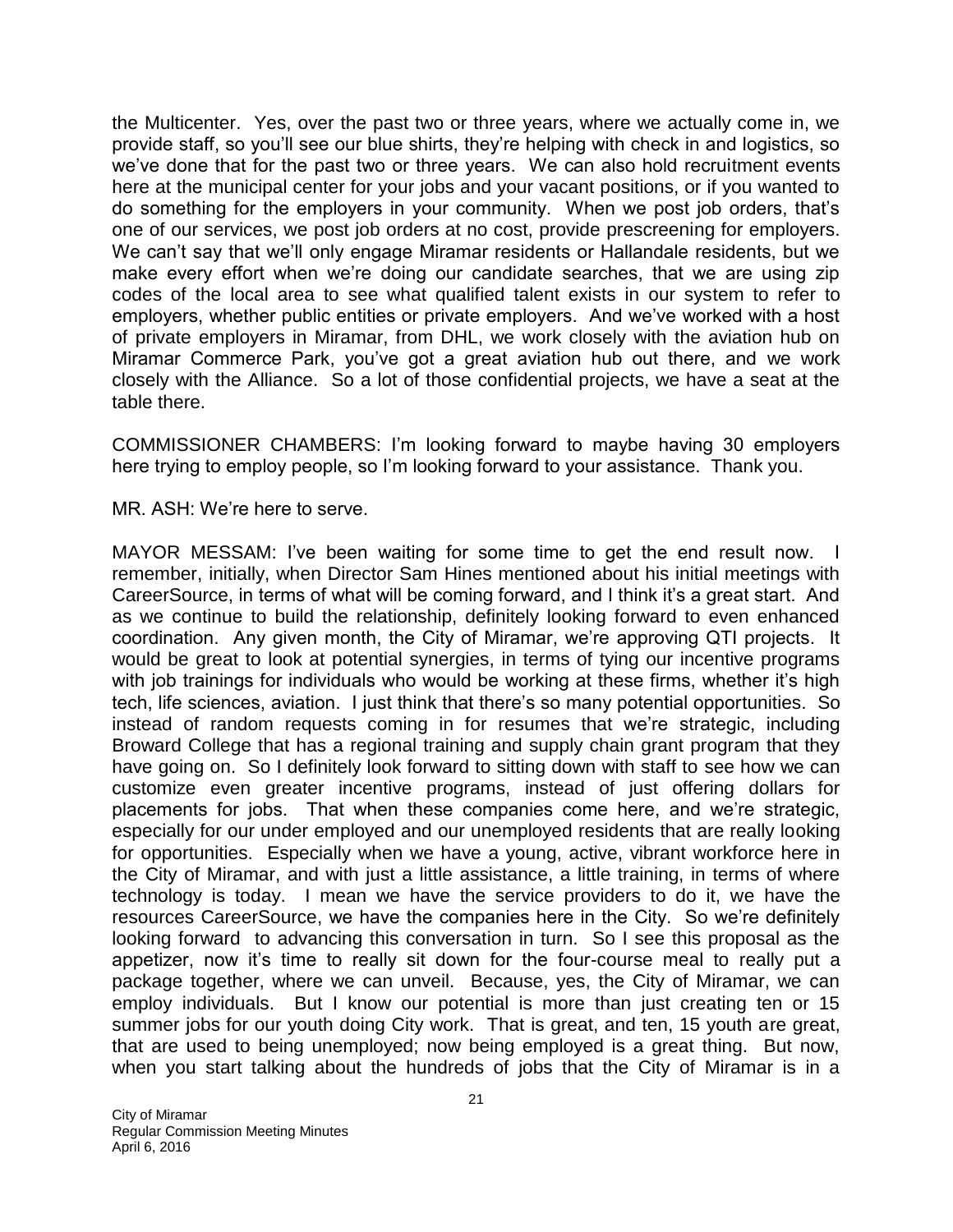position to recruit, that we can extend these services even farther, in terms of getting all of our resident involved. I know these employee come to our city, they don't necessarily have to hire Miramar, but you know what, if the City of Miramar resident or applicant is coming with \$6,000 training from CareerSource, Broward College also kicking in in terms of some additional training, then that HR Director for, what was that we just passed, Shine or Potential, they're going to look at our candidate, before they look at some random candidate, and get more bang for the buck, and we win by having our resident employed, because they're bringing so much more to the table. So I'm very excited about the prospects.

MR. ASH: Thank you very much. And, Mr. Mayor, Ms. Vice Mayor, and Commission, if you allow, I'd like to introduce my peers, the colleagues that are with me that, upon the passage of the resolution and the signing of the MOU, they'd be the individuals providing the direct services. So Sherry Pruitt (sp), she's the Account Manager in our Hollywood Office; she would manage and handle the overall account for the City of Miramar. And Barbara Sevo (sp), she's our intermediary for the technology industry, so she brings about 20 years of experience working in the tech field in New York, and she's going to help write that incumbent worker training grant for your IT Department, upon approval of the resolution and the MOU. So, again, thank you. We're looking forward to the opportunity, we're here, this is what we do and, again, to have an employer, especially a governmental agency, a municipality as committed as you are to bring our solutions, and making sure that the residents and the employers in this area are aware of what we can offer; it's heartwarming. Again, Mason sends his regards.

MAYOR MESSAM: Thank you, thank you. At this time, are there any members from the public that would like to comment on this item? Hearing and seeing none, back to the Commission.

MR. HINES: Yes, one additional thing. I would like to just announce that Elizabeth Pinnock, who is on my staff, she is going to be the Relationship Manager dealing with CareerSource.

MAYOR MESSAM: At this time, I'll entertain a motion.

On a motion by Vice Mayor Riggs, seconded by Commissioner Colbourne, to approve Resolution #R5999, the Commission voted:

| <b>Commissioner Barnes</b>    | Yes        |
|-------------------------------|------------|
| <b>Commissioner Chambers</b>  | <b>Yes</b> |
| <b>Commissioner Colbourne</b> | <b>Yes</b> |
| Vice Mayor Riggs              | Yes        |
| Mayor Messam                  | <b>Yes</b> |

**Resolution No. 16-92**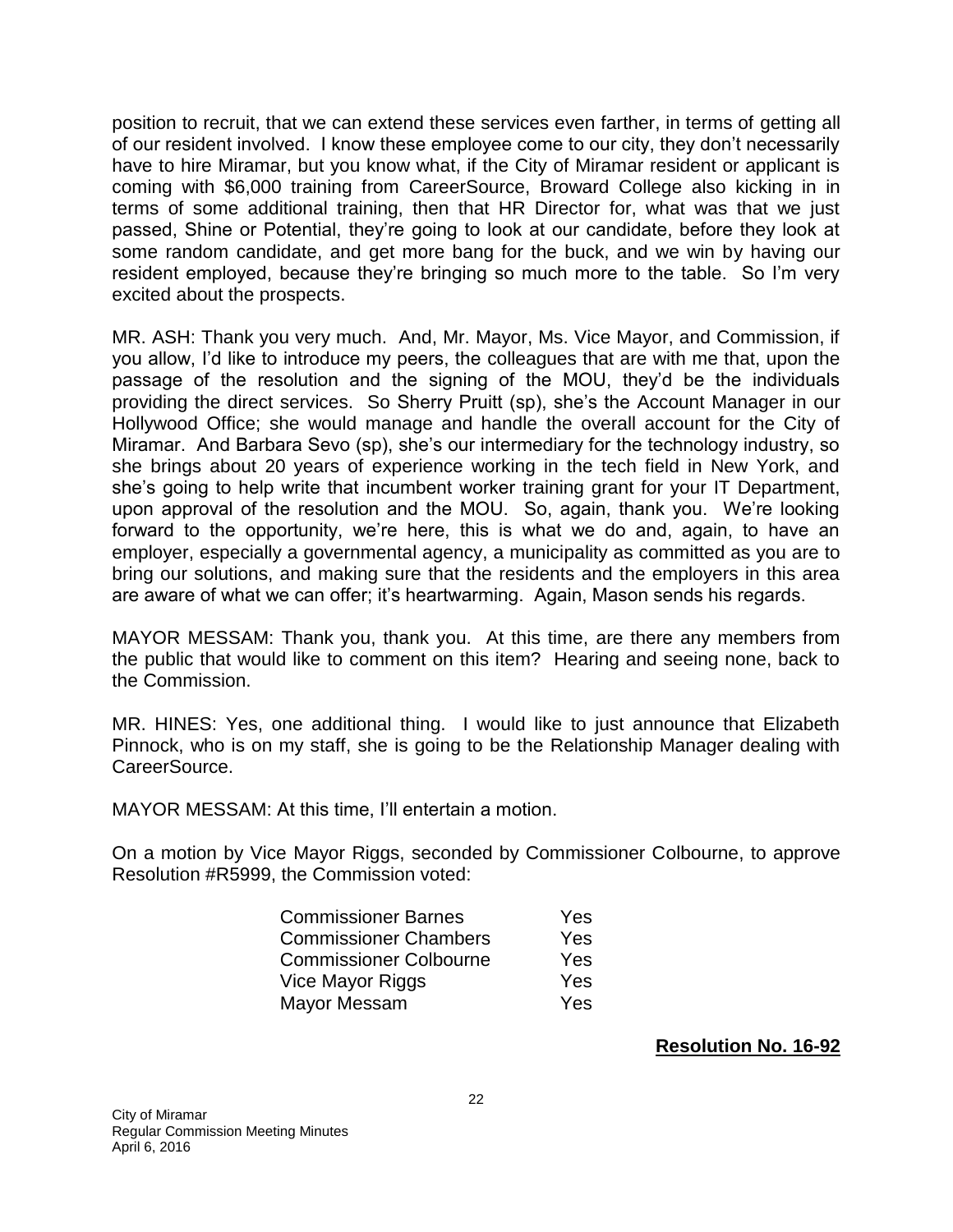**9.** Temp. Reso. #R6017 accepting and adopting the **Comprehensive Annual Financial Report (CAFR)** for the Fiscal Year that ended September 30, 2015, relating to the annual audit performed by the City's independent auditor, RSM US LLP. *(Assistant Finance Director Barbara Hastings)*

Assistant Finance Director Barbara Hastings, and Brett Friedman and Anthony Brunson of the RSM US LLP auditing team, gave a PowerPoint presentation of the proposed resolution, further detailed in the backup. The City Manager recommended approval.

MAYOR MESSAM: Thank you. Are there any members from the public who would like to make a comment on this item? Hearing and seeing none, back to the dais. Are there any questions or comments? Commissioner Chambers, you're recognized.

COMMISSIONER CHAMBERS: Both of you keep saying there's no significant issue. What happened to the minor issues? Are there any concerns, minor in your auditing?

MR. FRIEDMAN: No, well, again, the way it works on internal controls, is we look to see if you have any material weaknesses, which are material problems or any significant deficiencies. Beyond that, we also always try to make recommendations for continuous improvement, and that's the example I was talking about, was a way to continuously improve. Not any concerns that we have nothing that would result in any material issues or misstatements in the financials.

COMMISSIONER CHAMBERS: Thank you.

MAYOR MESSAM: Commissioner Barnes, you're recognized.

COMMISSIONER BARNES: In other words, that's just the language you guys use.

MAYOR MESSAM: Thanks for a great presentation, and I'd like to take this opportunity to thank the City Manager and her finance team with Deputy Love, the Assistant City Manager Faye Munnings, Barbara Hastings, the Finance Department. I know that the Manager's staff has gone through exhaustive processes, as a new executive team, to take what worked with our systems, as well as implementing new policies, and responding to recommendations from the audit. So I thank the City Manager for your leadership on this, as well as working with our auditors and our staff to move the City forward from a financial standpoint. And being on the pension boards, it's been discussed for some time, in terms of GASB 68 and some of the reporting guidelines, and some of the politics around that. We realized before, and in prior audits, that we would report, basically, what was due for that year, in terms of our pension obligations to pay out. But now, with the reporting, we just have to state the full obligation, and when you really think about that, to put it in layman's terms, it basically would say if every member of our defined benefit plans were to retire today, that's what would be owed to fund their pension obligation. We know that the minute that happens, we're in some serious trouble, because the City would shut down if no one else were working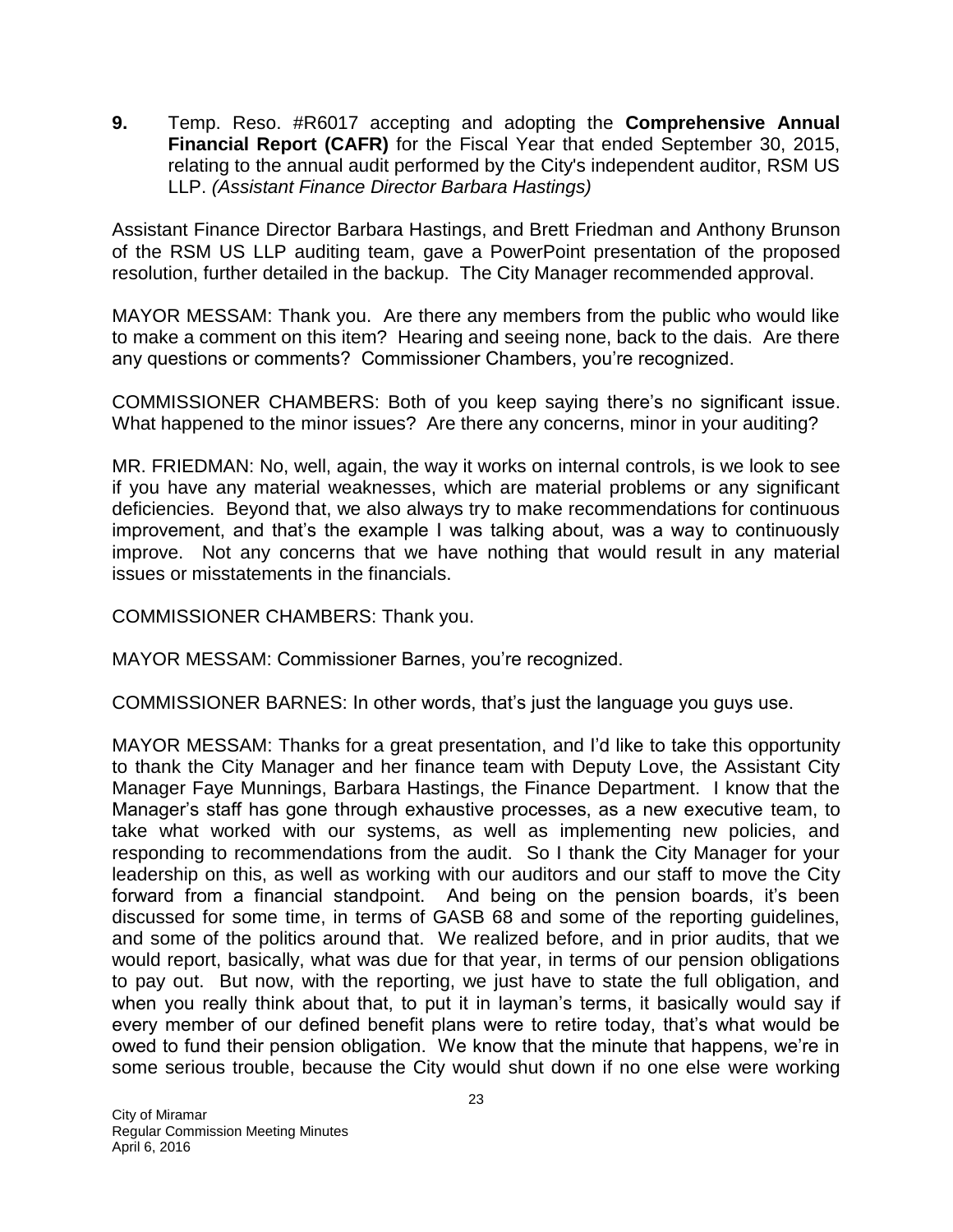with the City. But we do know when it comes to our financial health and our financial position, it's the bedrock of our operations, and we definitely applaud the City management and our financial team working together. Obviously, there's always ways for improvements, and I'm sure that our staff continues to seek that goal of perfection, so thanks for the report, and we're looking forward to successful, upcoming future audits with the City. Commissioner Colbourne, you're recognized.

COMMISSIONER COLBOURNE: Thank you very much. I too would like to thank staff for a great job, and for all the work that they have put in in producing this report for us. And I met with staff, and they'll be disappointed if I didn't ask them to read a portion of the CAFR, so I think she knows exactly what page to go to.

MS. HASTINGS: Changes in the net position overt time can be one of the best and most useful indicators of financial health. When comparing the change between years, there is an increase of \$10.4 million, as compared to prior years' decrease of \$6.8 million. This increase in net position is a result of increased revenues of \$14.8 million, less increased expenditures of \$4.4 million.

COMMISSIONER COLBOURNE: Thank you. So, with that said, we are financially healthy?

MS. HASTINGS: That is correct.

COMMISSIONER COLBOURNE: Thank you.

MAYOR MESSAM: At this point, if there are no other comments, I'll entertain a motion.

On a motion by Commissioner Colbourne, seconded by Commissioner Chambers, to approve Resolution #R6017, the Commission voted:

| <b>Commissioner Barnes</b>    | Yes |
|-------------------------------|-----|
| <b>Commissioner Chambers</b>  | Yes |
| <b>Commissioner Colbourne</b> | Yes |
| Vice Mayor Riggs              | Yes |
| Mayor Messam                  | Yes |

## **Resolution No. 16-93**

**10.** Temp. Reso. #R6025 adopting **City Commission Meeting Procedures**; repealing all prior resolutions establishing procedures applicable to City Commission Meetings. *(City Attorney Jamie A. Cole)*

City Attorney Cole remarked the subject resolution represented the procedures that resulted from several Commission workshops and sessions held, noting they were all the issues on which the Commission achieved a consensus at those meetings.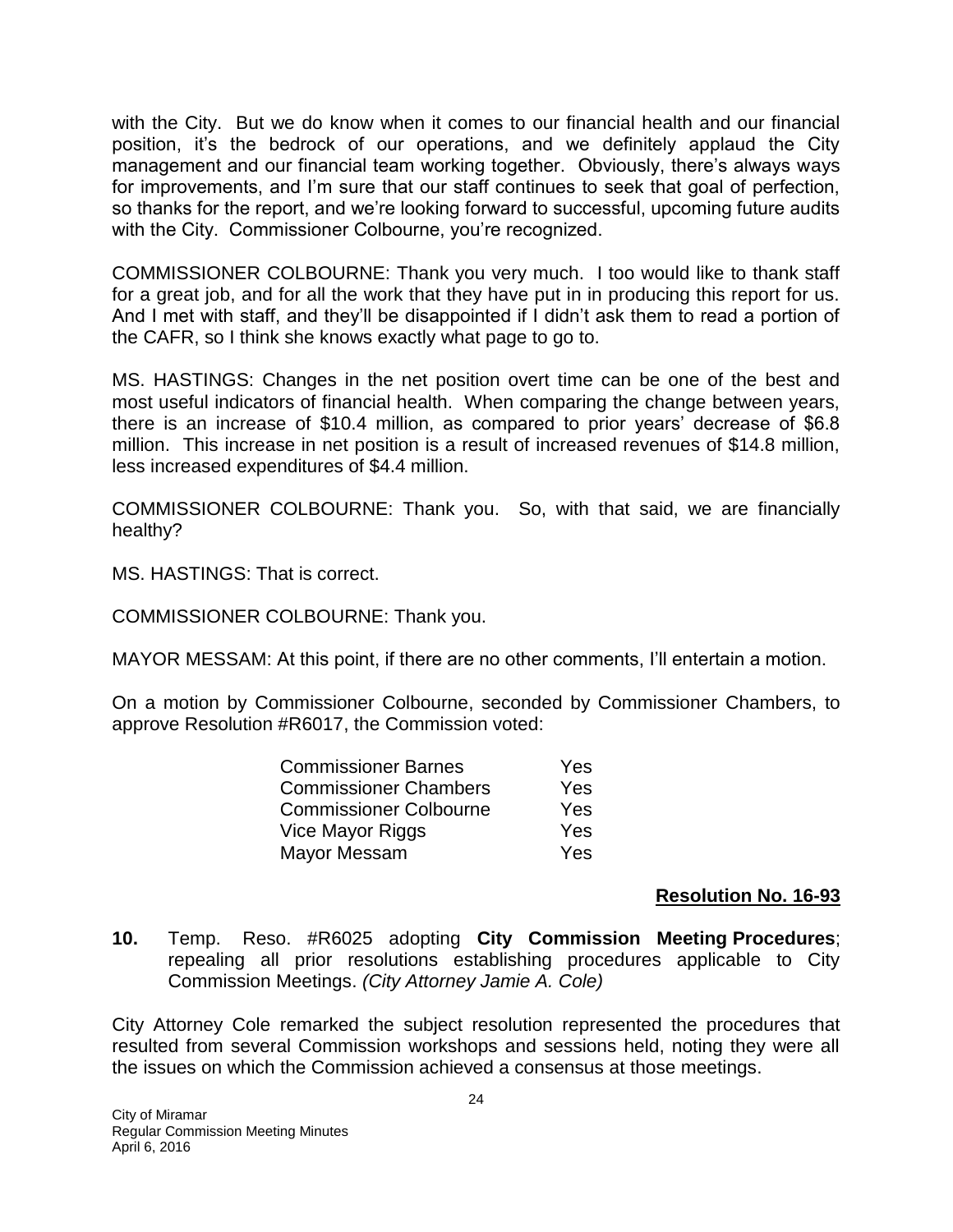MAYOR MESSAM: Before we have discussion on the dais, are there any comments from the public on this item? Hearing and seeing none, back to the dais. Are there any comments or questions on the item? I did have a couple; not serious. I just had a couple of clarifying questions regarding, under General, public participation, I think it's paragraph seven or VII. We didn't specifically speak about this in the workshop, where it says, under General: The City Commission may waive any of these procedures by a majority vote. In addition, to follow these procedures is not grounds for invalidation of an action by the Commission. Since these are procedures, and procedures, pretty much, are the way we govern ourselves, I wanted to raise the question if we think that we should increase it from a majority vote to four fifth's vote, because to arbitrarily just change our procedures, I think, should be done with much care. We vetted these, these are procedures that we want to have in place, so I wanted to see if there was some consideration to increase it from just a simple majority to a four fifth's vote to secure our procedures.

### COMMISSIONER COLBOURNE: Mayor?

MAYOR MESSAM: Yes, Commissioner Colbourne, you're recognized.

COMMISSIONER COLBOURNE: Thank you very much. I understand what you're saying, but I think a majority vote would be sufficient. From time to time, there may be something, and it may be a change, not maybe necessarily a total change, a permanent change, but there may be something in procedures that we may want to change just for that meeting or for that particular situation. So I would be okay with the majority vote.

MAYOR MESSAM: The reason why I raise it, is because when you look at these procedures, it's basically how we govern a meeting, the order of the meeting. If we are proposing items for the agenda, and the way we go about doing that. There's not a lot of fluid motion or movement with the procedures. It's how we govern ourselves. It's a very dynamic situation, in terms of how we operate, in terms of our procedures. So if our procedures are the way we conduct business, it's pretty much consistent, then to easily change our procedures with a simple majority vote for our procedures, it should carry some weight in terms of our procedures. That is the only governing body, outside of the Charter, which is very vague, that governs us as a Commission, so I just wanted to just get some input. If it's something that the Commission wants to consider, fine, I don't want to drag this out for 40 minutes. But if it's something that we want to consider, we have some discussion and, if not, we move on. Commissioner Chambers.

COMMISSIONER CHAMBERS: I think I'm in agreement with Commissioner Colbourne, because we vote on a lot of stuff here. It's very important stuff that goes on in the City of Miramar, and it's been approved with a three votes, so a simple majority, I think that's sufficient for what we're trying to do, so I'm in agreement with Commissioner Colbourne.

MAYOR MESSAM: Commissioner Barnes, any input?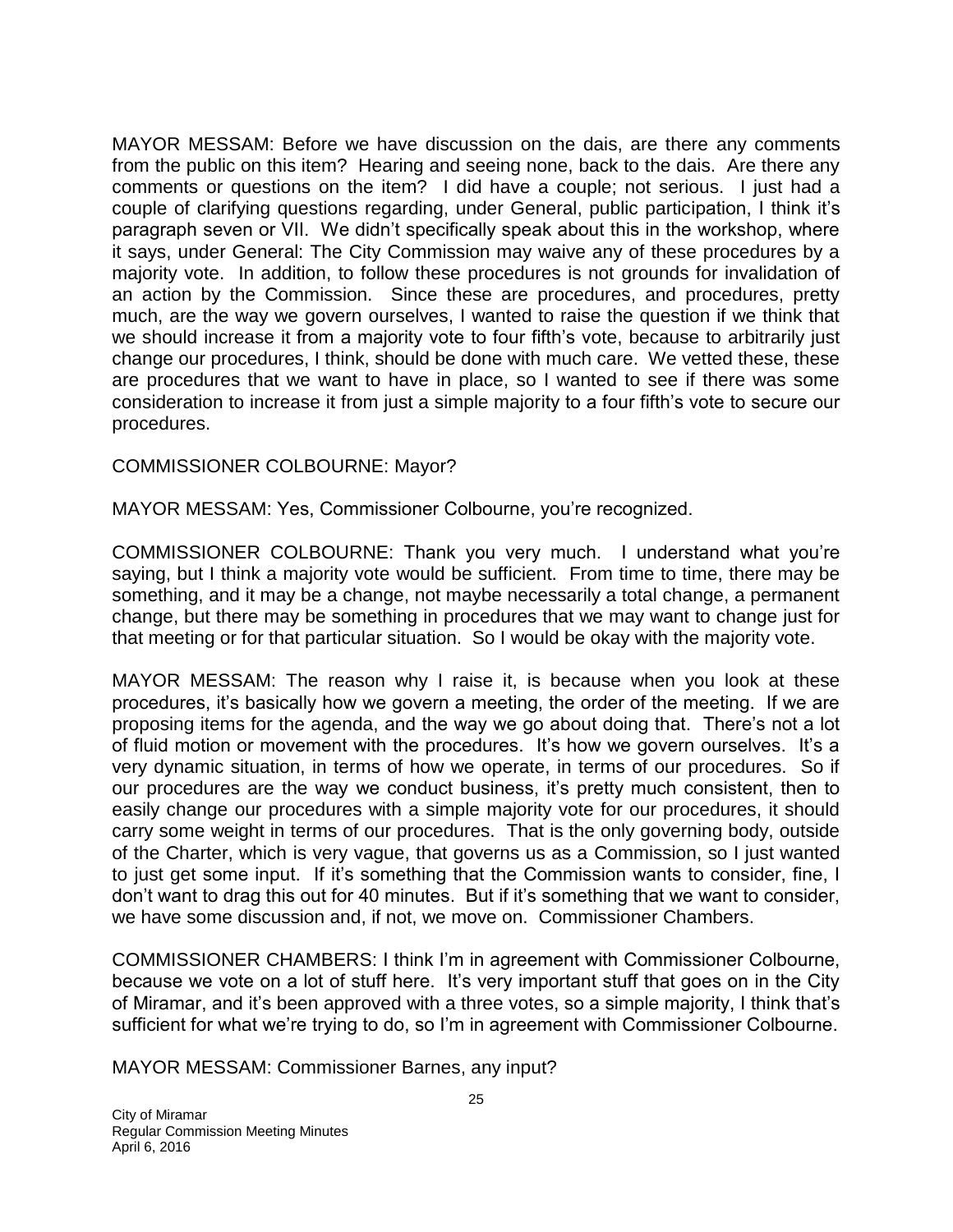COMMISSIONER BARNES: Not on that specific aspect.

MAYOR MESSAM: And Vice Mayor? Cause it seems that we have consensus. Okay. My other question, see that was quick. On letter C, under preparation of legislation, at the top of the page under C.

COMMISSIONER COLBOURNE: What page are we on?

MAYOR MESSAM: Let me go to the top of the paragraph. It states: Preparation Legislation: A Commissioner who would like to request preparation of legislation by the City Attorney or administration shall place such request for consideration under the "Other Business" section of the agenda. The request shall not be acted upon until the request is approved by a motion of the majority of the Commission. However, the Mayor or a Commissioner may place any matter on the agenda for Commission consideration, provided the item is approved by the City Attorney as to legal sufficiency, and otherwise satisfies applicable procedural requirements. My first question is, what does "legal sufficiency" mean in this case?

CITY ATTORNEY COLE: In this case, it would mean what you're doing is legally sufficient, means that it is set forth properly. For example, if you did a resolution that really should be an ordinance, it would not be legally sufficient, or if you were doing something that is illegal. So if one of you wanted to put something on the agenda, and you came to me with a resolution to do something that the City is just not permitted to do, that I could not sign off as legally sufficient, as I sign off on every resolution. I would not allow that to be put on the agenda, because it would be violating the law.

MAYOR MESSAM: Okay, so my other question would be then, does this circumvent the first part of the paragraph that states that it should have approval of a majority of the Commission?

CITY ATTORNEY COLE: Well, the difference between those two items, the first one is you want me to prepare something, so you have an idea, and you want me to take time to prepare a resolution or an ordinance. The second one is if you actually have a resolution that you've gotten from someone else that's already prepared, the difference being if you asked me to prepare something, that's going to take hours and hours that's going to cost the City money, whereas, if you've already got something prepared, and I can just look at it and say, "Oh, yes, this is legally sufficient. We'll just change this, put in the name, City of Miramar, and we can put it on, if it doesn't take any time.

MAYOR MESSAM: So is that item specifically just for resolutions or do other items fall under that category?

CITY ATTORNEY COLE: It could be an ordinance also. I mean if you get an ordinance that's been adopted by numerous other cities.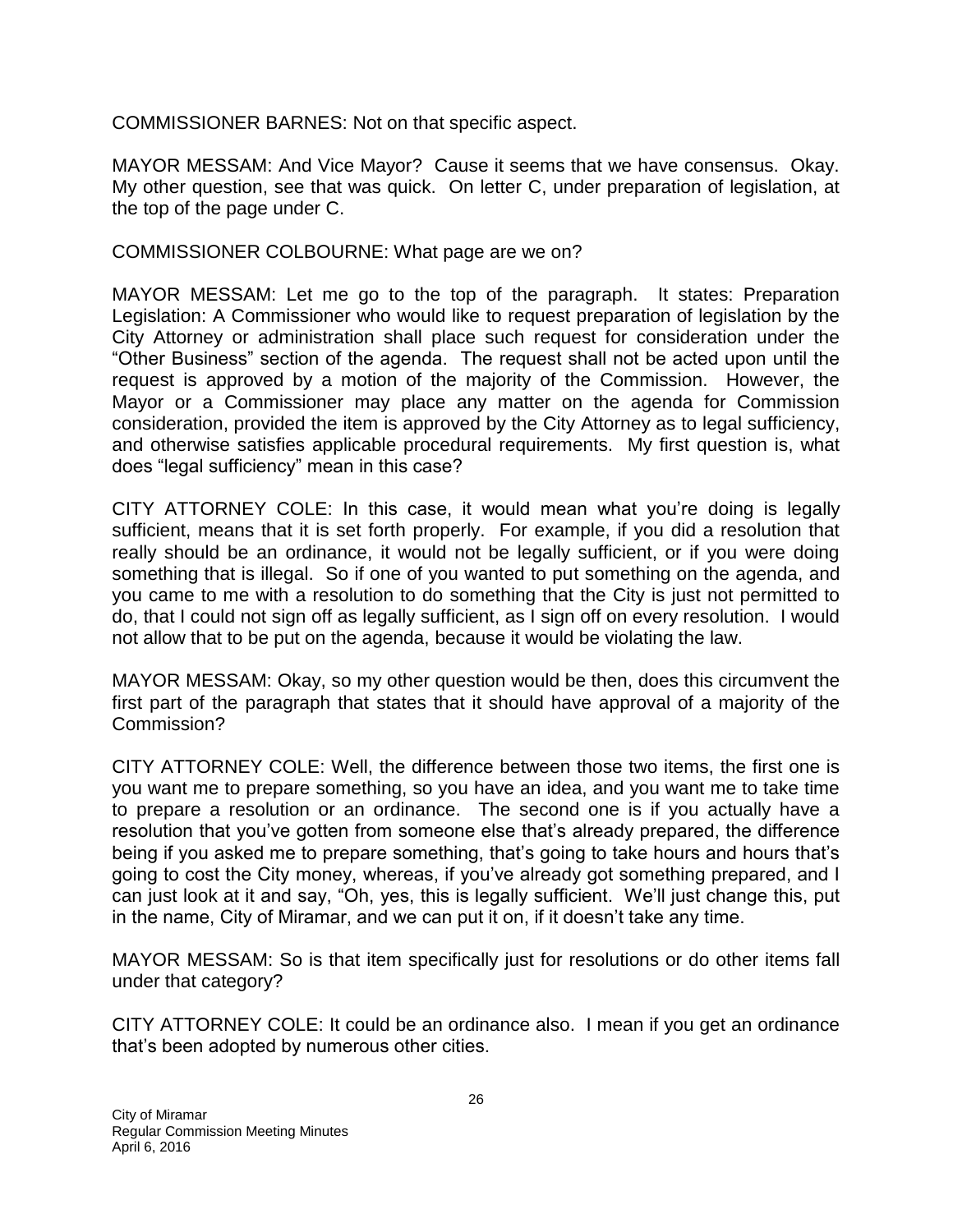MAYOR MESSAM: Well, resolutions and ordinances. Outside of resolutions and ordinances, could there be other items that could be brought to the attorney that would be placed on the agenda without a majority of the Commission approving the item coming on the agenda?

CITY ATTORNEY COLE: This only applies to legislation; legislation is resolutions and ordinances. The proclamations, for example, you wouldn't have to show to me to put on the agenda, you'll just put those on. If you just want to have a discussion item, you can just put that on, you don't have to come. But if something is going to actually be a resolution or an ordinance, these two sentences.

MAYOR MESSAM: So for that item, it's for ordinances and resolutions, legislation?

CITY ATTORNEY COLE: That's correct.

MAYOR MESSAM: It's in reference to the legality?

CITY ATTORNEY COLE: That's correct.

MAYOR MESSAM: The next sentence says: The City Attorney shall review these items without City Commission approval, in his or her opinion - as you just state - with a minimum amount of time. I just want to be clear, if it doesn't require a lot of time, we won't be sent the bill for the extra research and everything that has to be done?

CITY ATTORNEY COLE: That's right. That's the idea. If you give me something, and we can just look at it and it takes an hour, maybe an hour and a half, something like that. But if it's going to take four or five or six hours, it's going to take a substantial amount of time, that's the type of thing I want to make sure there's at least three of you that would want us to do it, rather than spending the time doing it.

MAYOR MESSAM: I'm wrapping up. Under D, under Proclamations, we did discuss this in the workshop, and I think we came with a reasonable position on this, where it says: The Mayor and any Commissioner may request that the Mayor issue a proclamation or request for proclamations shall be made to the Mayor one week in advance, if possible. And it states: Controversial items shall be brought for Commission consideration and approval. I would like to propose that we clarify this to include like a trigger action. So, for example, if we were to state something on the lines of that after all requests for proclamations shall be made to the Mayor one week in advance if possible, Mayor may deny controversial proclamation requests at the Mayor's discretion. Denials may be appealed to the Commission for consideration for approval. It seems like it's missing a trigger.

CITY ATTORNEY COLE: Yes, that is definitely what was intended. The intent of this was, if someone brings a proclamation idea to you, and you don't want to do it, then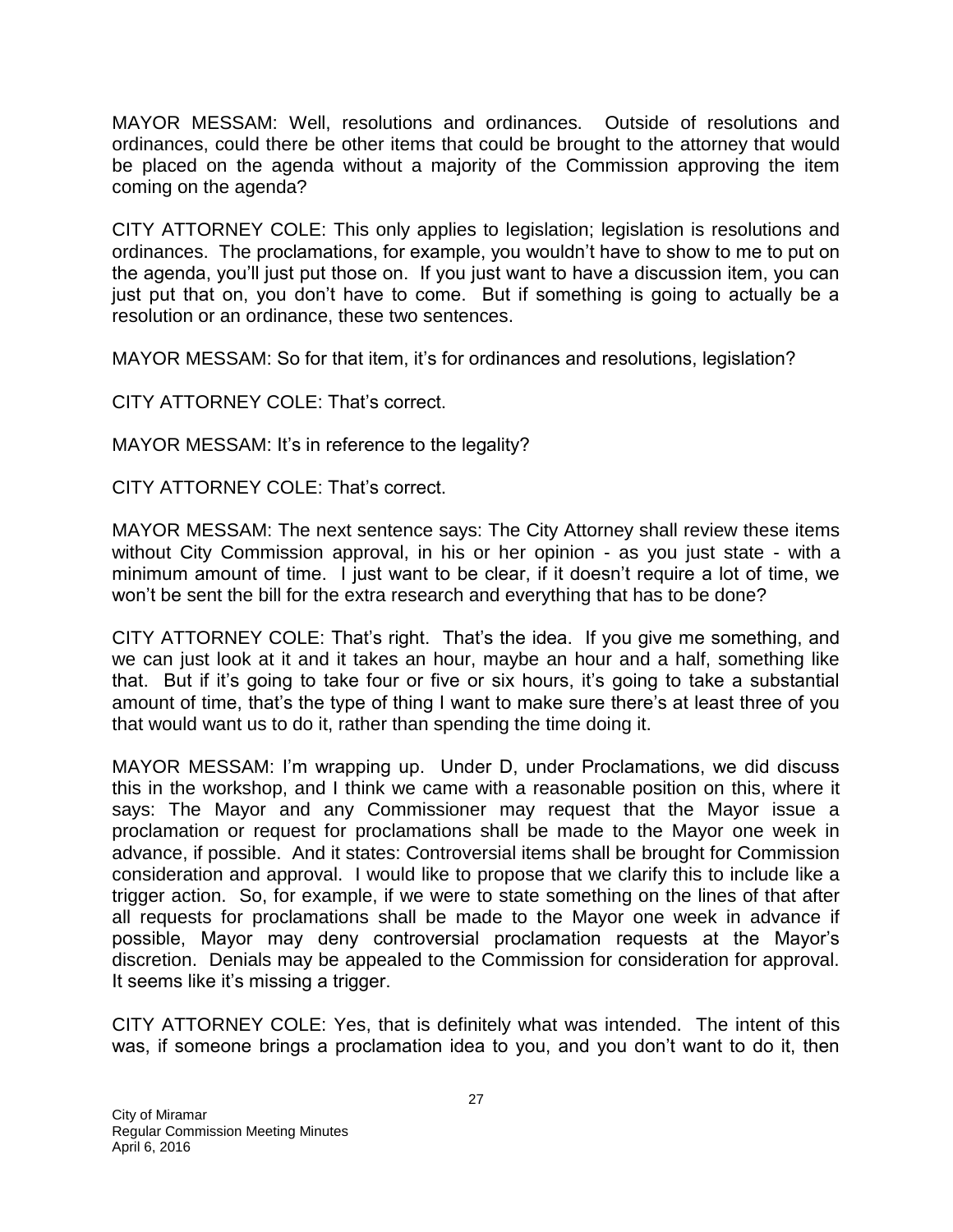that's considered controversial, and that the Commission can then kind of bring it to the Commission for a majority vote, yes. So we will add that language.

MAYOR MESSAM: So for clarity, and those who know, I pretty much approve all proclamations. But in the rarest form, if there was a denial, I want to provide a process, so I may not personally agree, but there is a process to be brought to the Commission for approval to the Commission.

CITY ATTORNEY COLE: We don't have to call them controversial either. I mean it's pretty much if you decide that you don't want to issue a proclamation, that Commissioner can bring it up to the Commission. We'll correct that language.

COMMISSIONER COLBOURNE: A question on that one.

MAYOR MESSAM: Yes, Commissioner Colbourne, you're recognized.

COMMISSIONER COLBOURNE: Thank you. I think what the intent, what you're asking for, I'd already read that into it. I assumed that was the intent of it. But with the change in language, does that then prevent a Commissioner from saying; just bring it directly to the Commission to request a proclamation. Because now it sounds like we're saying only after it's been denied that you can bring it to the Commission. So when the language is in the final language, I want it to be clear that we could still bring it directly to the Commission, because that would go back to us being able to bring any other item to the Commission.

MAYOR MESSAM: From a procedural standpoint, the process would be that the request would come to the Mayor's Officer first. For example, for protocol, to request to the Mayor for a proclamation, and then the proclamation is granted or issued, because it comes from the Mayor's Office. In the rare instance, if the Mayor denies the request, for whatever reason, there's a process, just bring it to the Commission. If the Commission agrees, majority vote, it gets issued. That's the process. Now if it's a situation, the language is written to just come to the Commission and just request a proclamation by vote without making the request to the Mayor's Office, I just think that's out of protocol. I just want to be clear, is that what you're stating?

COMMISSIONER COLBOURNE: It would be out of protocol if that's what we're writing into it. We're writing something into it that's not a problem. I've always requested proclamations, and I've never had one denied. It's never been a problem. All I'm saying is that if we put in that procedure, we're pretty much saying that any Commissioner can bring any items, we can bring an item, place an item on the agenda that's a resolution, that's an ordinance, of any magnitude, except for a proclamation, because that has to go through a different process. And all I'm saying is that when you write it, there should be an appeal process if it's been denied, then it comes to the Commission; I can see that. But it shouldn't be written in a way that it would preclude us sitting here at a meeting and say, "Yeah, we should perhaps do a proclamation," and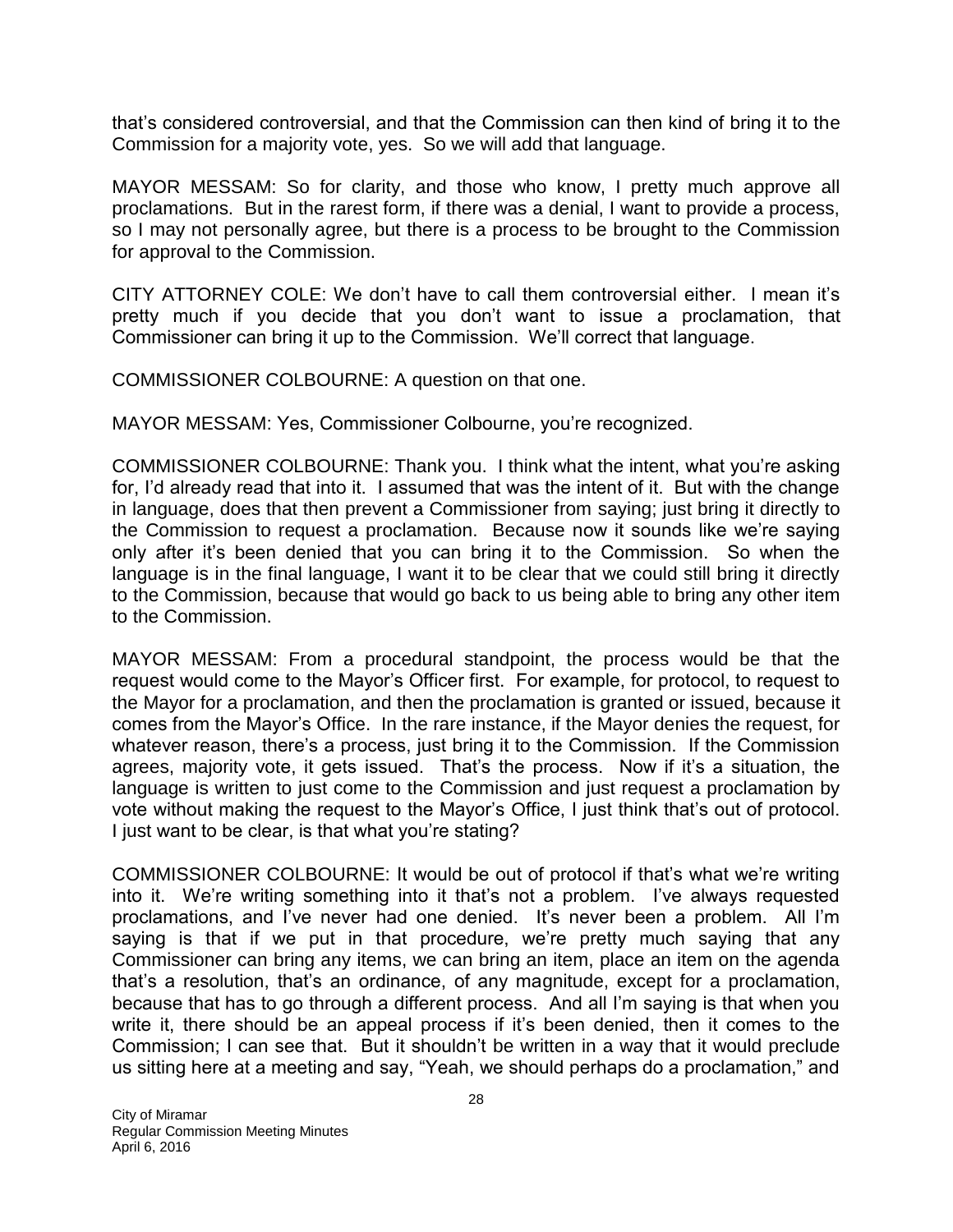discussing it here on the dais, requesting it here on the dais. It shouldn't prevent us from doing that. That's all I'm saying.

MAYOR MESSAM: The first step is the Mayor's Office. It's not preempted by a request by the Commission. So even if we're having a discussion and we decide that we're going to do a proclamation, the consensus on the Commission is to have the Mayor issue a proclamation. My edit or my revision recommendation is not even on that line. How I'm reading, and how it's currently written, there's no trigger. I just want it to be clear. It could be years after we are gone. We assume and we know how things are or feel that they should go, but it's always best to have it in writing, in terms of the process. This paragraph states clearly that if you want a proclamation, the Mayor or any Commissioner may request that the Mayor issue a proclamation. So it states that the proclamation comes to the Mayor's Office: All requests for proclamations shall be made to the Mayor one week in advance, if possible. And those of you know that I've had requests the day before, and we've issued. We don't like to do that, because we have to stop everything to do it, so we just ask, out of courtesy, to give it a week. Next, it says: controversial items shall be brought for a Commission consideration an approval. But what does that process mean? So all I'm suggesting is that when the next step in the request to the Mayor, the Mayor issues a proclamation. Well, if you're following a flow chart, if the decision tree says approved, then you get the permission. But if it says denial, then what do you do? If it's denied, you have, as the requestor, the option to come to the Commission to seek Commission approval. It's nothing more, nothing less. It's just a matter of clarifying what the process would be, in the event that the Mayor's Office denies a proclamation request. Nothing more, nothing less. I don't want to make it more complicated, I'm trying to be as simple as possible. Commission Chambers, you're recognized.

COMMISSIONER CHAMBERS: I'm going to suggest that we take it back upstairs. This is not something that we need to be trying to work out here. These people, they miss their dinner, they miss their supper. I think this item needs to go back upstairs and we work it out upstairs.

MAYOR MESSAM: I don't agree. We workshopped this. This is a final document. We've already talked about this. We're going to go up to talk about something we've already talked about? Commissioner Barnes.

COMMISSIONER BARNES: Please, City Attorney, have me understand what I might not, up to this point, understand. Are we not giving our Commissioners the opportunity to override a veto, essentially?

CITY ATTORNEY COLE: Yes, effectively, that's what this would do.

COMMISSIONER BARNES: Thank you.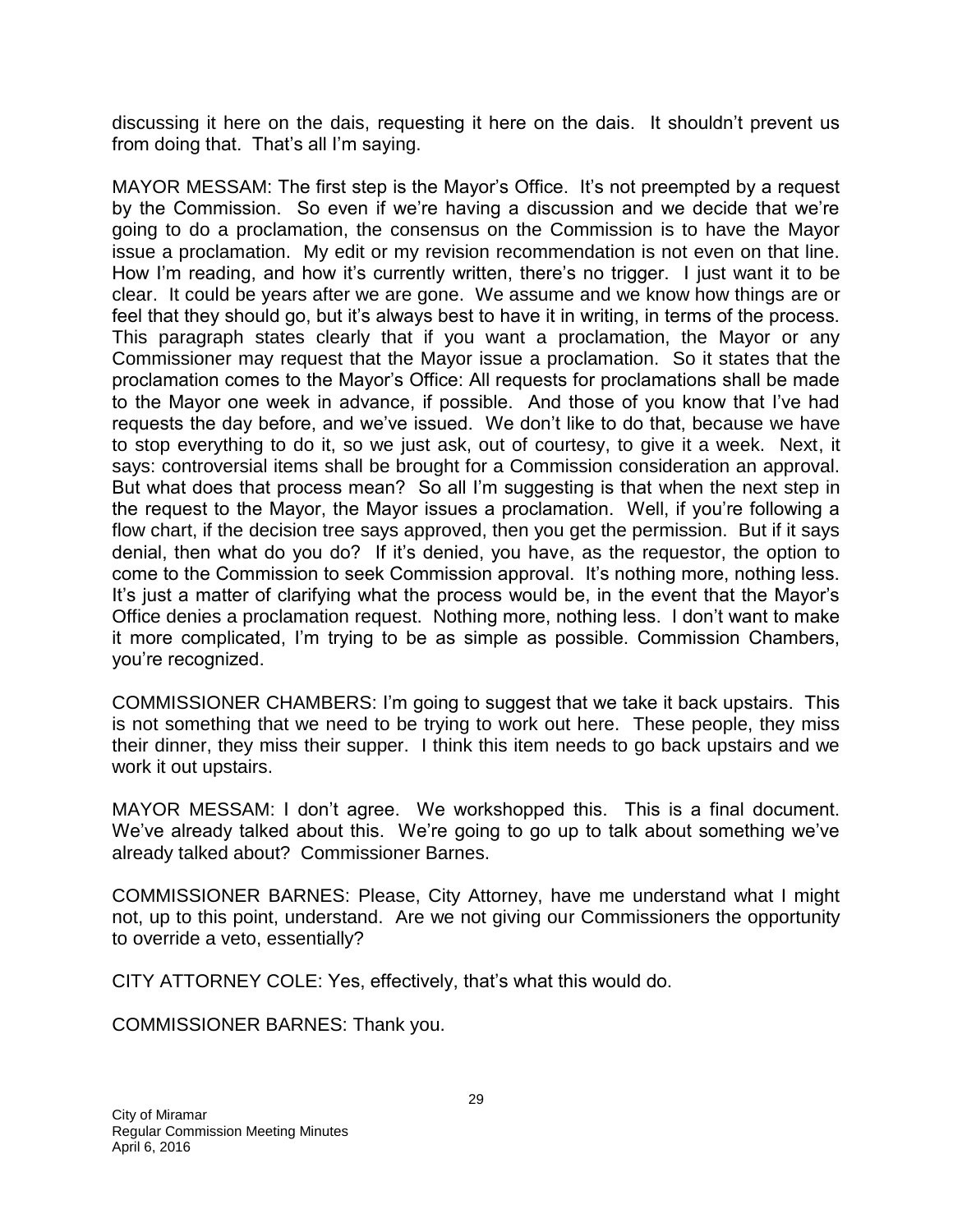CITY ATTORNEY COLE: Basically, it would say if you want a proclamation, then you would bring the request to the Mayor's Office. If the Mayor issues it, great. If the Mayor chooses not to issue it, the requesting Commissioner could bring it back to the Commission, and then. If by majority vote, you can overrule the Mayor, and then it would be issued.

MAYOR MESSAM: As written, is that what is communicated, as written?

CITY ATTORNEY COLE: No, that's the change that you're suggesting. The way it's drafted now, that was the same intent, but it didn't spell it out like the flow chart; I think that's a much clearer way to do it.

MAYOR MESSAM: Does that answer your question, Commissioner Barnes?

COMMISSIONER BARNES: I'm fine, and before that, and before that addition.

MAYOR MESSAM: Vice Mayor Riggs.

VICE MAYR RIGGS: No, I'm good with that aspect as well. If we can finish that, I wanted to go back to Preparation of Legislation.

MAYOR MESSAM: So do we have consensus on that?

There was a Commission consensus to make the above language change as stated by City Attorney Cole.

MAYOR MESSAM: Vice Mayor Riggs.

VICE MAYOR RIGGS: Yes. Go back to C, page six: A Commissioner who would like to request preparation of legislation by the City Attorney or administration. Let me get this correctly. So let's say I need an ordinance, so do I need to put it under "Other Business" first, or can I call the City Attorney and get some opinions before doing that?

CITY ATTORNEY COLE: Generally, if you want an issue done, normally what you do is you go to the City Manager first, and if the City Manager agrees and thinks it's a good thing, she'll direct staff and the Attorneys to work on it, and eventually we'll get it on the agenda, etc. But if, say, the City Manager is not sure if she wants to do it, or if you want it to be something sponsored by you, as opposed to sponsored by the City, you put it under "Other Business", unless you already have something drafted, in which case you can give it to me, and if I can do it in a very short period of time, we can just put it on without the consensus.

VICE MAYOR RIGGS: My question is can I have a conversation with you first before putting it under "Other Business"?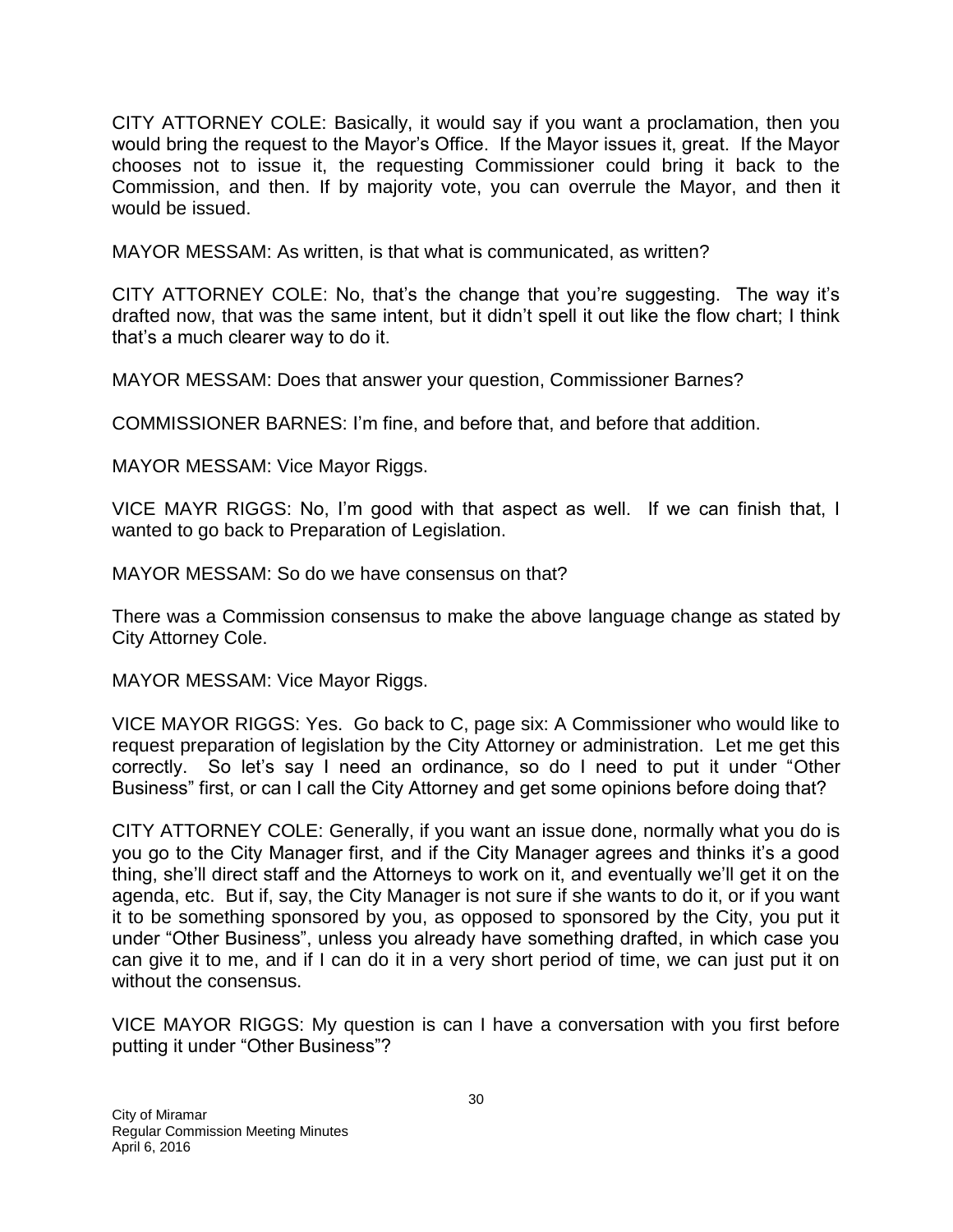CITY ATTORNEY COLE: You can always have a conversation with me, absolutely.

VICE MAYOR RIGGS: I'm happy. Thank you.

MAYOR MESSAM: Another good rule of thumb is, legislative items can go to the attorney. I think when it comes to the other reports, it's when we have an item that requires now direction for staff to be able to go and work and do things, that now it has to come for direction from the Commission. So we communicate with the Manager or something may come under discussion on the dais, and if there is consensus to have staff to move forward, then we would require an item like that, so think about items that require action from staff.

CITY ATTORNEY COLE: There is one small clarification I would like to make. First of all, this is not new; this has been our procedure for like 15 or 20 years. In C and also later in C and in F, it talks about when a Commissioner who would like to request or when a Commissioner makes a request, that also applies to the Mayor. So we're going to add in the Mayor or a Commissioner, and there's three of those, I believe. When we type this up, when we're done with this and it's passed, I'm going to also give a copy to each one of you at the next meeting, so you'll have copies of it, but we'll just make that correction.

MAYOR MESSAM: Those are all my items. If there's nothing else? Commissioner Barnes?

COMMISSIONER BARNES: Yes, just a couple of observations. What I'd really like to do is invite our residents to go to our website and look at this particular piece of matter that we've dealt with here this evening, so, for example, when they view our meetings on our cable channel, they have an idea why we do some of the things we do, and so on. But, also, I want to place on the record that I had no challenge whatsoever with the current seating arrangements that are included in this.

MAYOR MESSAM: Commissioner Colbourne.

COMMISSIONER COLBOURNE: Thank you very much. I just wanted to add to this that when I first started here, I was surprised that our procedures had not been updated for some time, and this is one of the things that I asked for to be updated, and I know I'm not the only one that looked at it and knew it needed to be updated and brought it up as well. But I am very happy that we have come to this point; we haven't voted yet, but it seems like we're going to have updated procedures. Thank you, Mr. Attorney.

MAYOR MESSAM: Yes, it's definitely been the discussion, since at least 2011, and probably before then too. At this time, we'll entertain a motion.

On a motion by Commissioner Colbourne, seconded by Vice Mayor Riggs, to approve Resolution #R6025 as amended, the Commission voted: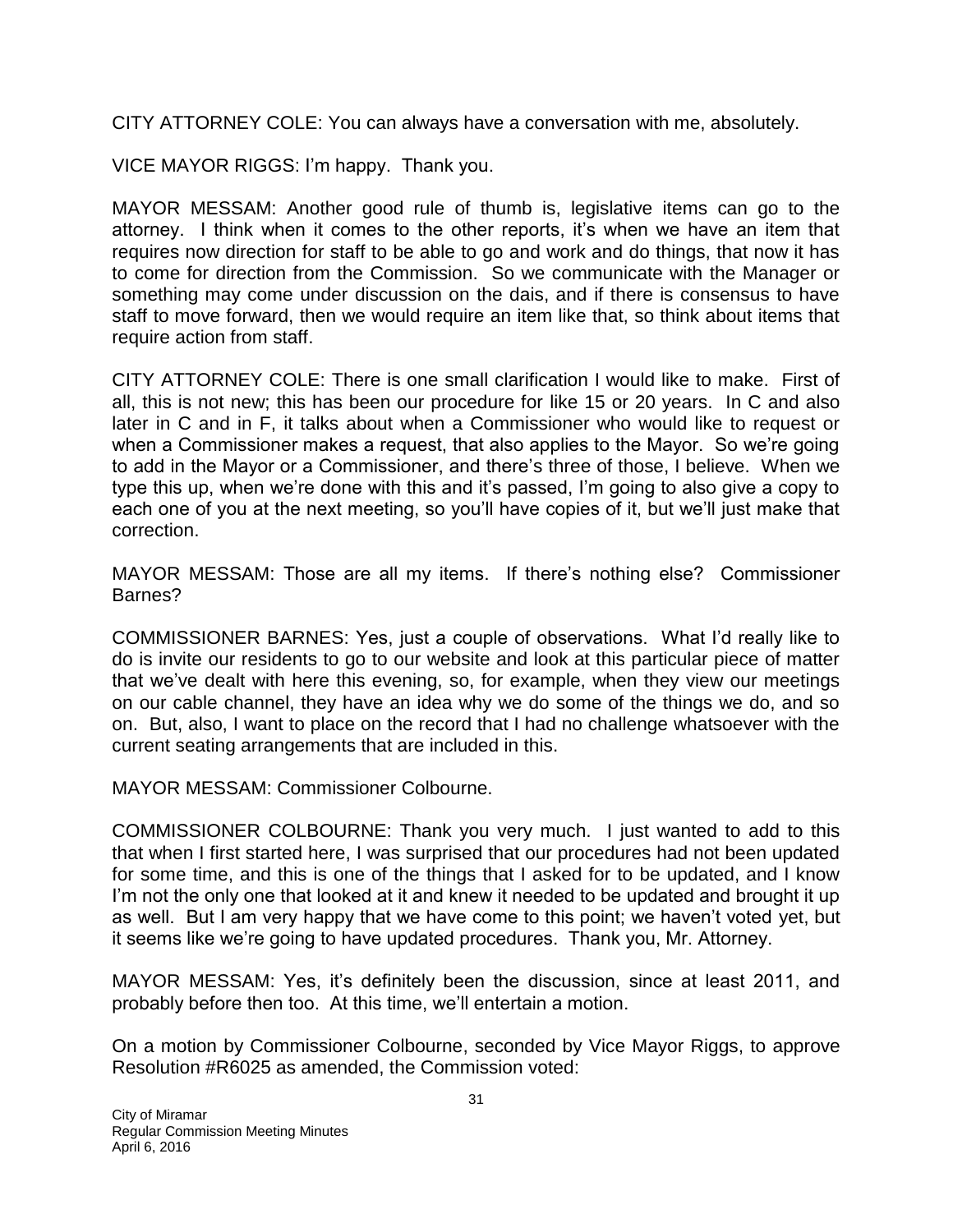| <b>Commissioner Barnes</b>    | Yes |
|-------------------------------|-----|
| <b>Commissioner Chambers</b>  | Yes |
| <b>Commissioner Colbourne</b> | Yes |
| Vice Mayor Riggs              | Yes |
| Mayor Messam                  | Yes |

**Resolution No. 16-94**

## **ORDINANCE**

**11. FIRST READING** of Temp. Ord. #O1635 relating to **comprehensive planning**; making findings; adopting the **annual update to the Capital Improvements Schedule** of the Capital Improvements Element; adopting a **new policy 4.7 as part of the Capital Improvements Element** of the Comprehensive Plan, relating to State Road 821 (Florida's Turnpike); all amendments to the Comprehensive Plan as adopted in Section 105 of the Land Development Code, providing a severability/interpretation clause; and providing for an effective date. *(Community and Economic Development Director Eric Silva )*

Community & Economic Development Director Eric Silva reviewed the subject resolution as indicated in the backup. The City Manager recommended approval.

MAYOR MESSAM: As this is a public hearing, is there anyone from the public that wish to comment on this item? Seeing none, back to the dais, can I have a motion on number 11, if there aren't any questions?

On a motion by Commissioner Chambers, seconded by Vice Mayor Riggs, to approve Ordinance #O1635, the Commission voted:

| <b>Commissioner Barnes</b>    | Yes |
|-------------------------------|-----|
| <b>Commissioner Chambers</b>  | Yes |
| <b>Commissioner Colbourne</b> | Yes |
| Vice Mayor Riggs              | Yes |
| Mayor Messam                  | Yes |

**Passed 1st Reading**

# **QUASI-JUDICIAL PUBLIC HEARING**

City Attorney Cole explained Miramar's procedures regarding quasi-judicial hearings, stating the rules applied to items 12, 13, 14, 15, 16, 17 and 18.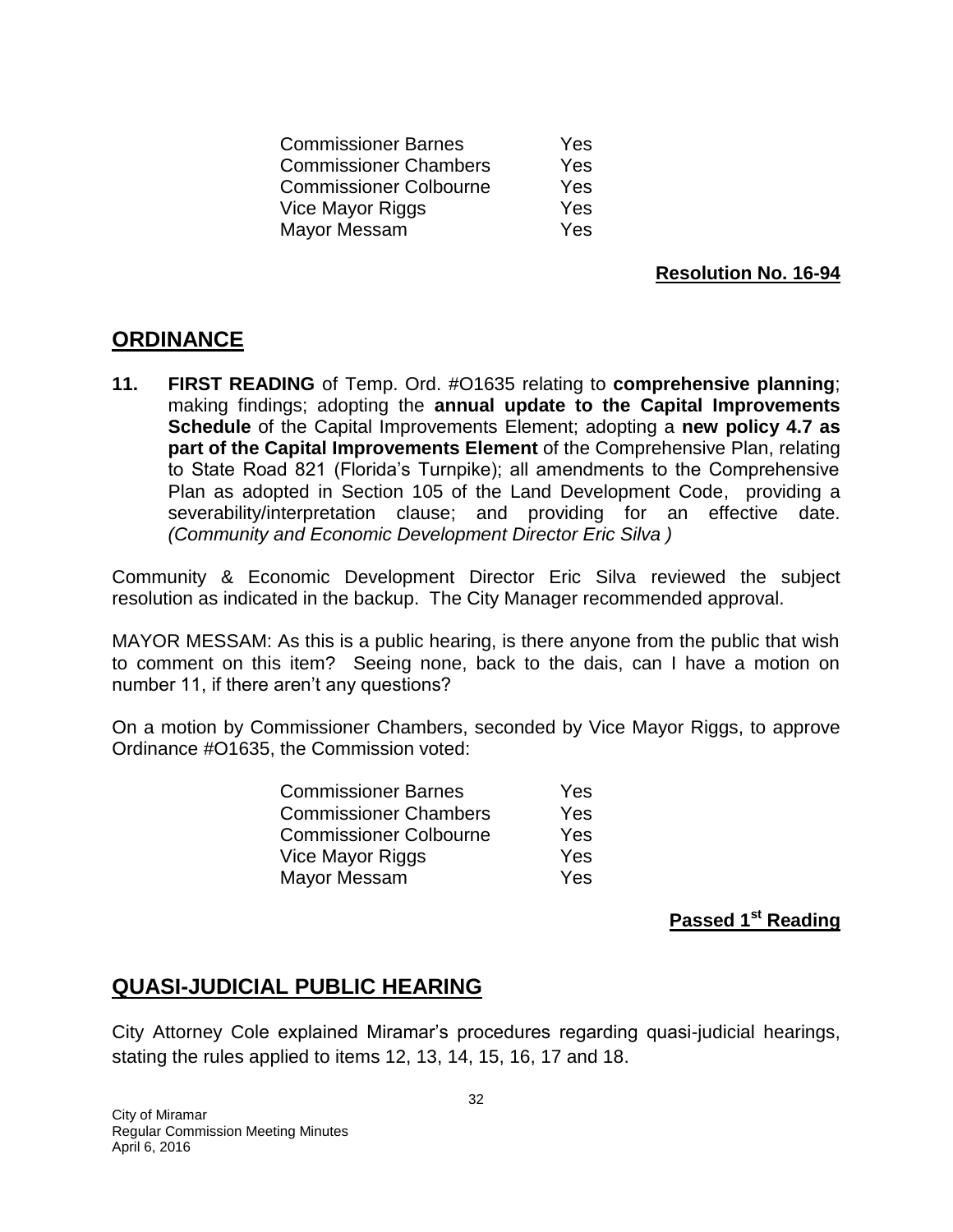Those providing testimony on the following quasi-judicial item were collectively sworn in by City Clerk Gibbs.

**12.** Temp. Reso. #R6013 considering Application No. 1501353, **Conditional Use approval** to allow a **Springhill Suites Hotel** on a 2.94 acre site within the **Miramar Park of Commerce Phase V plat**, located south of Miramar Parkway, north of the Homestead Extension of the Florida Turnpike, and east of Red Road. *(Community and Economic Development Director Eric Silva)*

Community & Economic Development Director Eric Silva presented items 12, 13, and 14 together, as set forth in the backup, though each item was voted on separately. The City Manager recommended approval with staff conditions as detailed in the backup.

Alicia Lewis, the applicant's representative, welcomed questions from the Commission.

MAYOR MESSAM: Are there any questions for the applicant and staff at this time? Hearing none, are there any members from the public who would like to speak on this item? Hearing and seeing none, I'll entertain a motion?

COMMISSIONER BARNES: Just a couple questions.

MAYOR MESSAM: Commissioner Barnes, you're recognized.

COMMISSIONER BARNES: Close proximity to another hotel, does it mean that hotel is doing good, and you want to compete?

MS. LEWIS: I think we, obviously, live in America where we see CVS and Walgreens on the same corners.

COMMISSIONER BARNES: On the same corner, okay.

MS. LEWIS: So I think that there will be competition, but I don't think it's to be looked at as direct competition, as far as we want to put anybody out of business, we just want to offer an additional option here in the City of Miramar. And, as you continue to grow, those options are going to be needed, and we want to provide a high-end option that's going to be available to patrons within the City.

COMMISSIONER BARNES: Which brings me to the next question. What does your typical client look like or you hope will look like?

MS. LEWIS: Actually, representatives of the hotel are here, and they can give you a better description of the exact clientele.

MR. WHITE: Good evening, my name is George White, the architect on the project. The question was?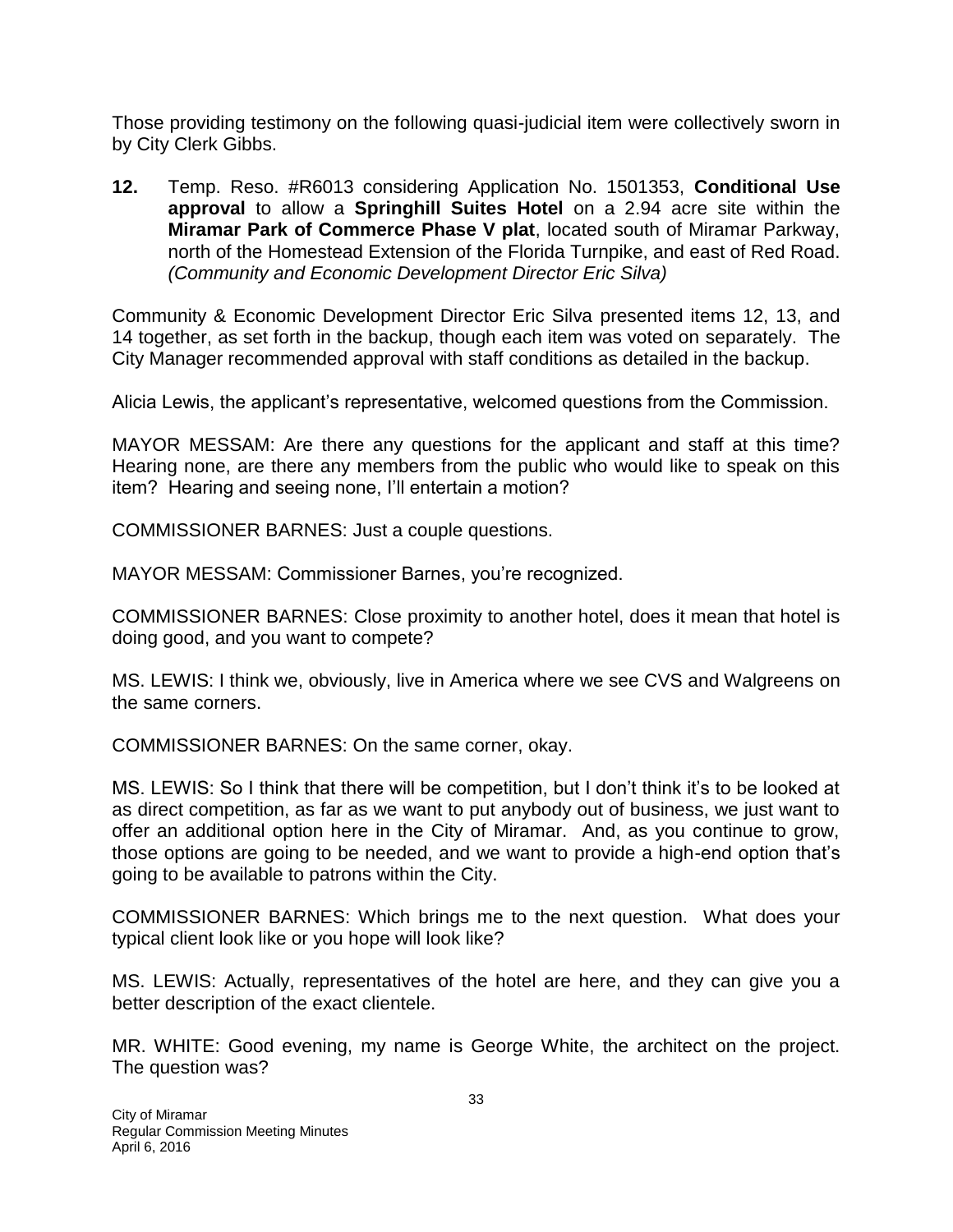COMMISSIONER BARNES: Especially in the context of placement so close to the Turnpike, and not that far away from I-75, what would that location impact on the kind of client you're going to attract?

MR. WHITE: Well, the kind of clients that we expect are executives, business men and business people; they're coming, not just to the Park, but that's one primary source, but just to the area. It's not really family; it's mostly business, businessmen and businesswomen.

COMMISSIONER BARNES: That's it.

MAYOR MESSAM: Commissioner Chambers, you're recognized.

COMMISSIONER CHAMBERS: I just want to ask, what's your accommodation? How many beds, occupancy? How many beds are we talking about?

MR. WHITE: Well, this is 124 rooms.

COMMISSIONER CHAMBERS: Thank you.

MAYOR MESSAM: Any other comments, questions?

COMMISSIONER CHAMBERS: No.

MAYOR MESSAM: I'll entertain a motion.

On a motion by Vice Mayor Riggs, seconded by Commissioner Chambers, to approve Resolution #R6013, the Commission voted:

| <b>Commissioner Barnes</b>    | Yes |
|-------------------------------|-----|
| <b>Commissioner Chambers</b>  | Yes |
| <b>Commissioner Colbourne</b> | Yes |
| Vice Mayor Riggs              | Yes |
| Mayor Messam                  | Yes |

#### **Resolution No. 16-95**

**13.** Temp. Reso. #R6011 considering Application No. 1501123, **Site Plan** approval for **Springhill Suites**, a six story hotel on a 2.94 acre site within the **Miramar Park of Commerce Phase V plat**, located south of Miramar Parkway, north of the Homestead Extension of the Florida Turnpike, and east of Red Road. *(Community and Economic Development Director Eric Silva)*

MAYOR MESSAM: I'll take a motion for item number 13, please?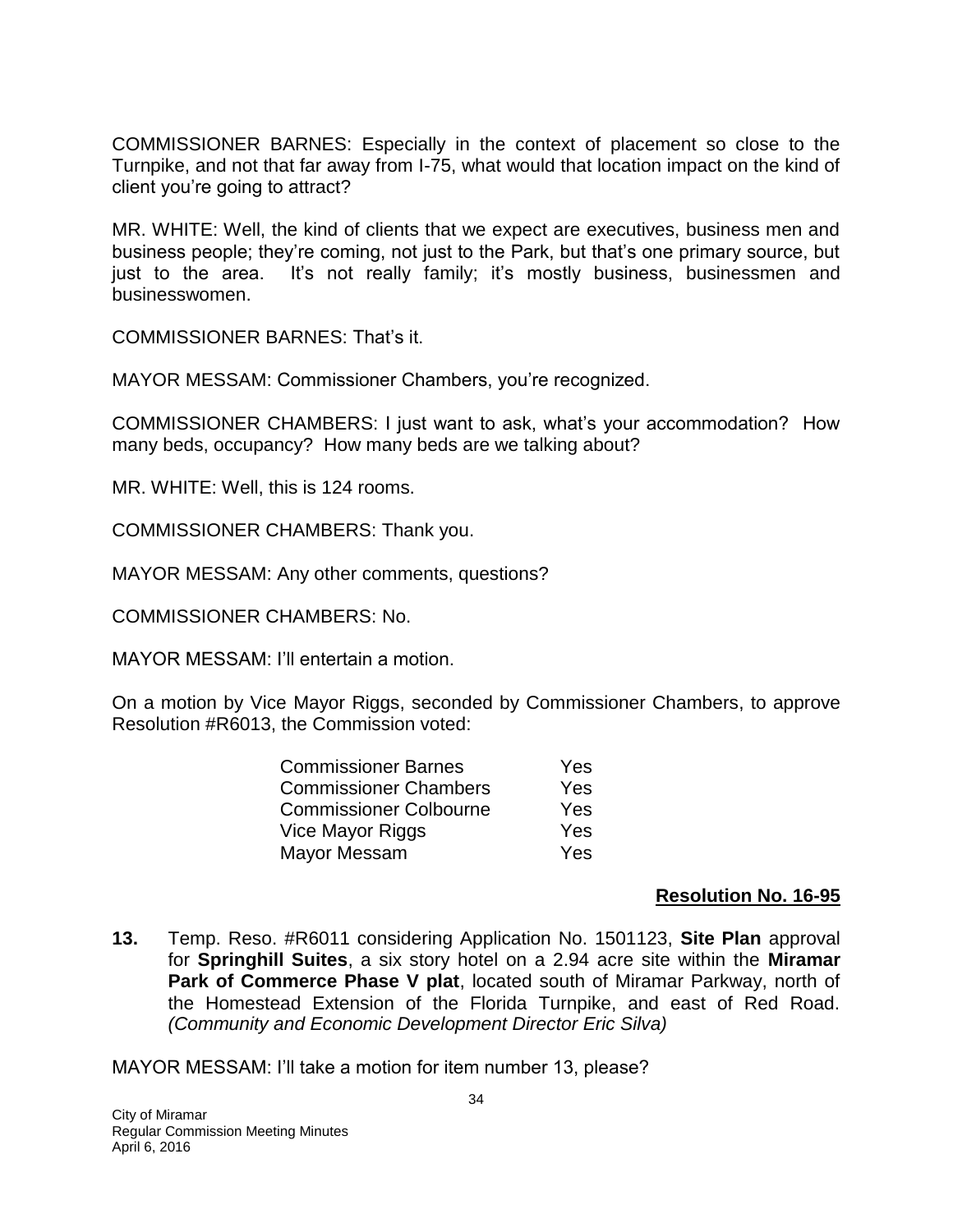On a motion by Vice Mayor Riggs, seconded by Commissioner Colbourne, to approve Resolution #R6011, the Commission voted:

| <b>Commissioner Barnes</b>    | Yes.       |
|-------------------------------|------------|
| <b>Commissioner Chambers</b>  | <b>Yes</b> |
| <b>Commissioner Colbourne</b> | Yes        |
| Vice Mayor Riggs              | Yes        |
| Mayor Messam                  | <b>Yes</b> |

### **Resolution No. 16-96**

**14.** Temp. Reso. #R6012 considering **Community Apprearance Board** Application No. 1501349, for **Springhill Suites**, a six story hotel on a 2.94 acre site within the **Miramar Park of Commerce Phase V plat**, located south of Miramar Parkway, north of the Homestead Extension of the Florida Turnpike, and east of Red Road. *(Community and Economic Development Director Eric Silva)*

MAYOR MESSAM: Motion for number 14, please.

On a motion by Vice Mayor Riggs, seconded by Commissioner Colbourne, to approve Resolution #R6012, the Commission voted:

| <b>Commissioner Barnes</b>    | Yes |
|-------------------------------|-----|
| <b>Commissioner Chambers</b>  | Yes |
| <b>Commissioner Colbourne</b> | Yes |
| Vice Mayor Riggs              | Yes |
| Mayor Messam                  | Yes |

### **Resolution No. 16-97**

**15.** Temp. Reso. #R6014 considering Application No. 1506148, **Landscape Variance** approval for a new **Towercom Telecommunication Facility** and 140 foot **high stealth tower**, located on a leased parcel of the Safeguard Self-Storage property at the northeast corner of University Drive and the Homestead Extension of the Florida Turnpike. *(Community and Economic Development Director Eric Silva)*

Community & Economic Development Director Eric Silva presented items 15, 16, and 17 together, as detailed in the backup, though each item was voted on separately. The City Manager recommended approval with the staff conditions as stated in the backup.

MAYOR MESSAM: Commissioner Barnes, you're recognized.

COMMISSIONER BARNES: It's okay, the client can come.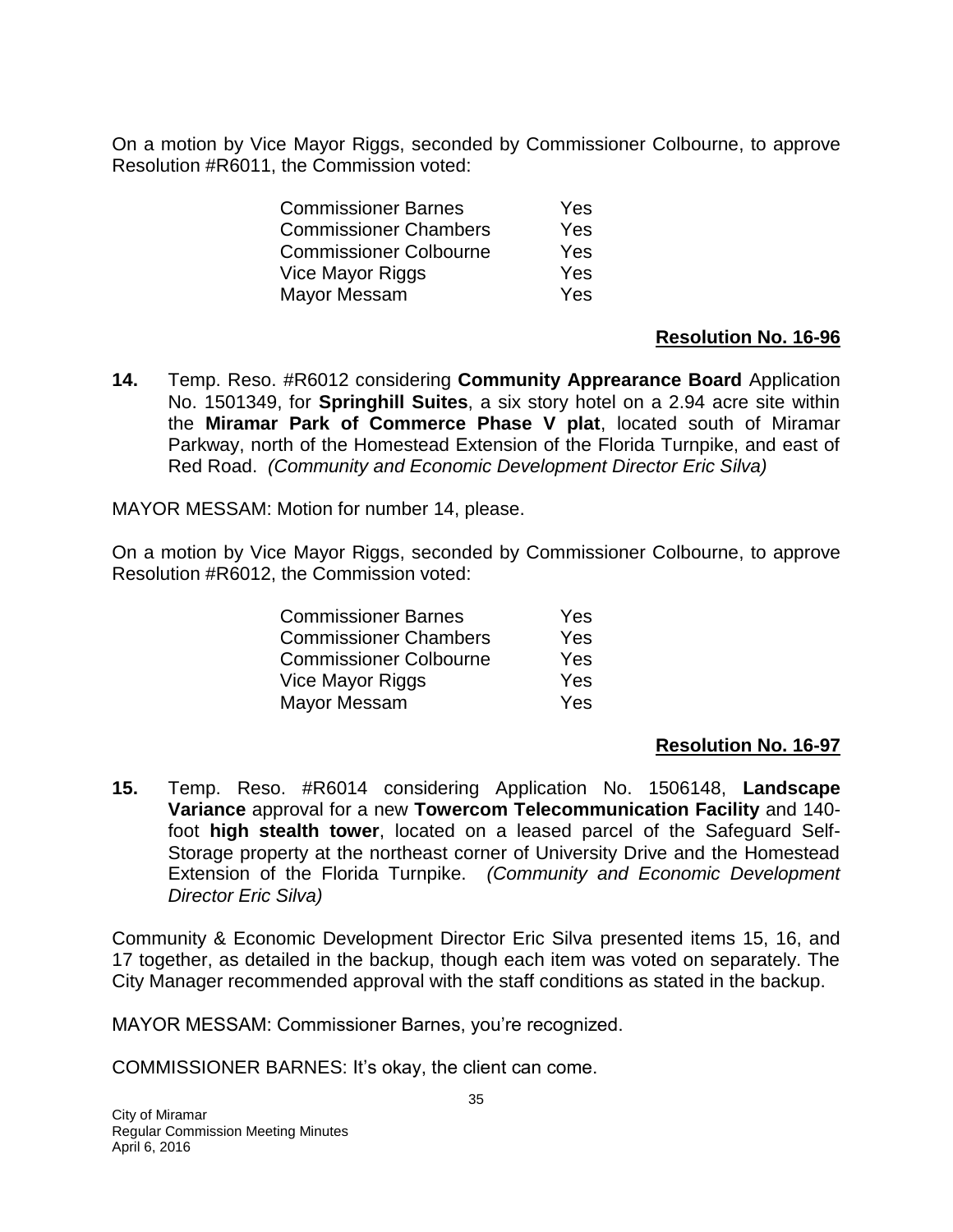MAYOR MESSAM: Do you have a presentation?

Deborah Martohue, the applicant's representative, introduced the members of their project team present at the meeting, thanking City staff for working with them on various design aspects of the project to enhance the aesthetics of the proposed site. This was a stealth design, and under the City's Code it was classified as a new tower, though it was, in fact, a relocation of three carriers from the Calder Race Track facility to the south. She noted the Calder tower site had already been demolished, and both Verizon and T-Mobile had relocated, while Sprint was awaiting the outcome of the Commission's decision. These were already on-air facilities currently providing services in the area.

COMMISSIONER BARNES: My question would be for our engineer. I remember the first time we got the word "stealth" brought to us; I would love for your engineer to explain the circumstances. Who came up with the word "stealth" in the first place? Because I think what is really commendable about this, is you drive by, you're on the Turnpike, and there's this really lovely flag. But it's not just a flagpole, and I think that is one of the things that makes it so readily acceptable in our situation, and we don't mind these guys crossing the county line and coming into Miramar. So welcome from Calder and all those places.

MS. MARTOHUE: Actually, if you don't mind, I can answer the question, because it's really more of a legal question. Different codes call it camouflage or non-camouflage stealth, non-stealth; they have different words for it, and it's defined. In your Code, it's defined as stealth and, as Mr. Silva discussed, it's designed to have a different feather that doesn't necessarily look like when you're going down the highway or when you see those exposed panel antennas. That's non-camouflaged. They're non-stealth. I want to emphasize too, in this zoning district, which is B3, we're not required under your Code to put in stealth, but we felt that was appropriate, and we discussed it with staff, and in consideration of the providers, we need to make room for this location, that stealth would be best. But it does require canisters, and within those canisters, the antennas are wholly concealed, you don't see them, but they have to have two now. At the Calder Race Track, they were exposed, if you remember. So this is different, in that they will now be concealed, you won't see all those antennas, and that's what they mean by stealth. Does that help?

COMMISSIONER BARNES: I wanted the explanation for our viewers and a couple of our Commissioners who are still fairly new.

MS. MARTOHUE: No problem. I know you don't see those every day.

MAYOR MESSAM: Commissioner Chambers, you're recognized.

COMMISSIONER CHAMBERS: My question is, in the past, we have residents with other area concerns about the cell towers, as far as getting sick from the radiation or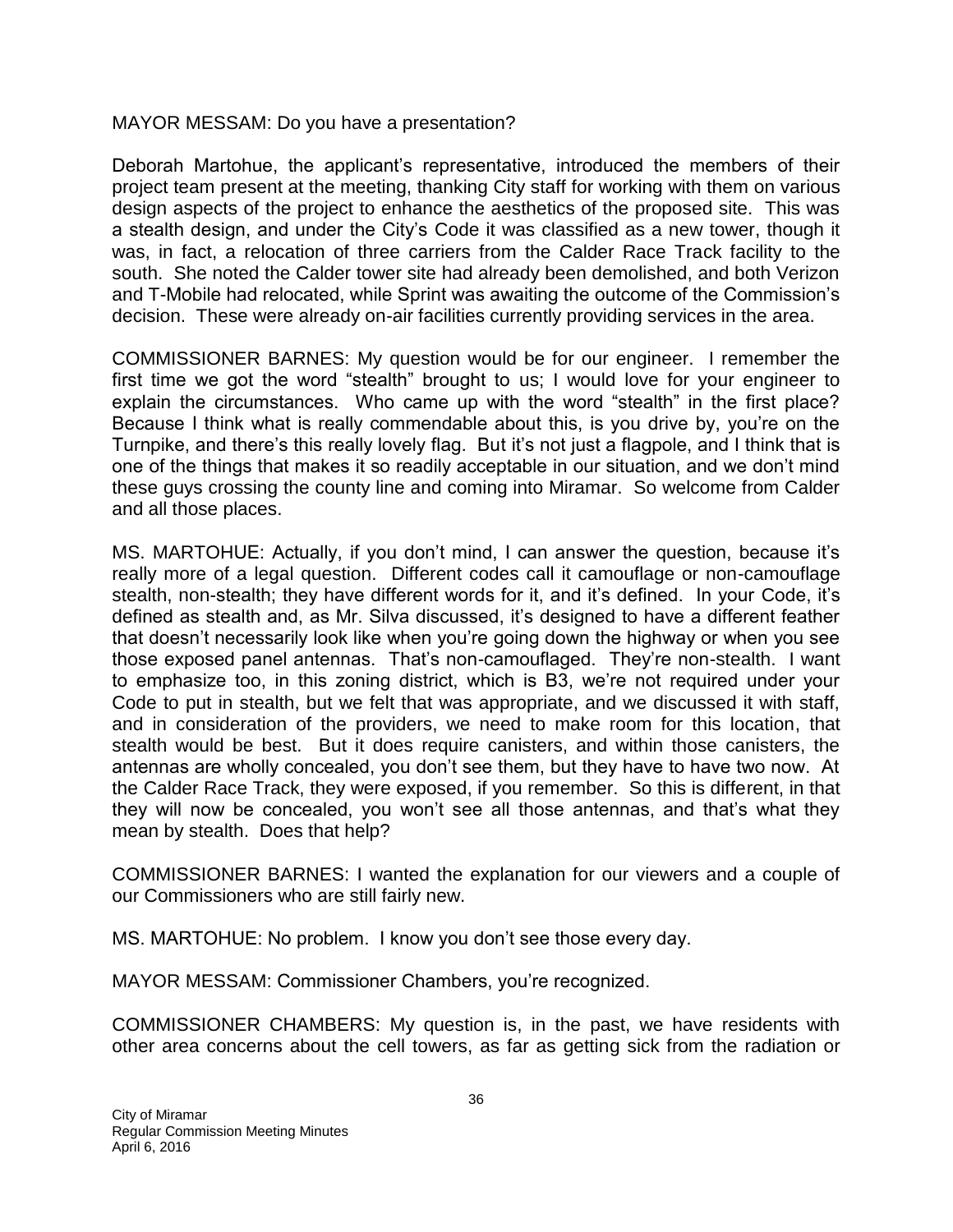whatever the case may be. The proximity with this new antenna to our residents, and the park across the street, is there any issue that we should be concerned?

MS. MARTOHUE: Well, first let me give you the legal answer, and I'm sure your attorney will advise you. The legal answer is nobody can consider health concerns that's precluded and prohibited by the Federal Telecommunications Act of 1996. They make those laws. Now from me to you, and for anybody who's watching who might be concerned, the second legal thing is we meet and exceed your criteria within the Code of a 300-foot distance separation from any residential properties in the area. Third, just from a human to a human, if you have a microwave, a TV, a dishwasher, a baby monitor, any of those things in your everyday life, you are getting a higher level of emissions than you would ever from this tower.

COMMISSIONER CHAMBERS: So the park across the street where a lot of children are going to be playing shouldn't be concerned.

MS. MARTOHUE: No.

COMMISSIONER CHAMBERS: There's nothing to be worried about? Okay.

MS. MAARTOHUE: And I'm just saying that person to person; it can't be considered as evidence.

COMMISSIONER CHAMBERS: Understood. Thank you. Mr. Silva, in terms of the City of Miramar, what's the financial benefit, this tower?

MR. SILVA: This is a private transaction, so we're not involved in the location of this tower. It's a little bit different; you've probably seen a couple others in relation to the parks and the City, but this is entirely a private transaction, so there's no financial benefit to the City.

COMMISSIONER CHAMBERS: Thank you.

MAYOR MESSAM: On that note, there are no communication taxes or surcharges for being in the City, because the installment is on private property?

MS. MARTOHUE: Correct. This isn't a facility that's subject to franchise fees or anything. It's a private commercial carrier. But, to your issue, your Code does require that we take a look at any other available City-owned property or City-owned facilities or co-locations, and we did all of that. We've shown all of that evidence to your staff, they've evaluated it. There isn't any tower within a mile, it's further than a mile away, so when served to relocate these providers that are already on air, number one, and then there is Fairway Park, a little bit northeast of this site. It wouldn't have cured or maintained the service that was already being provided at Calder Race Track, but we did look into Fairway Park. John Moody spoke with Ms. Buckley, and the Fairway Park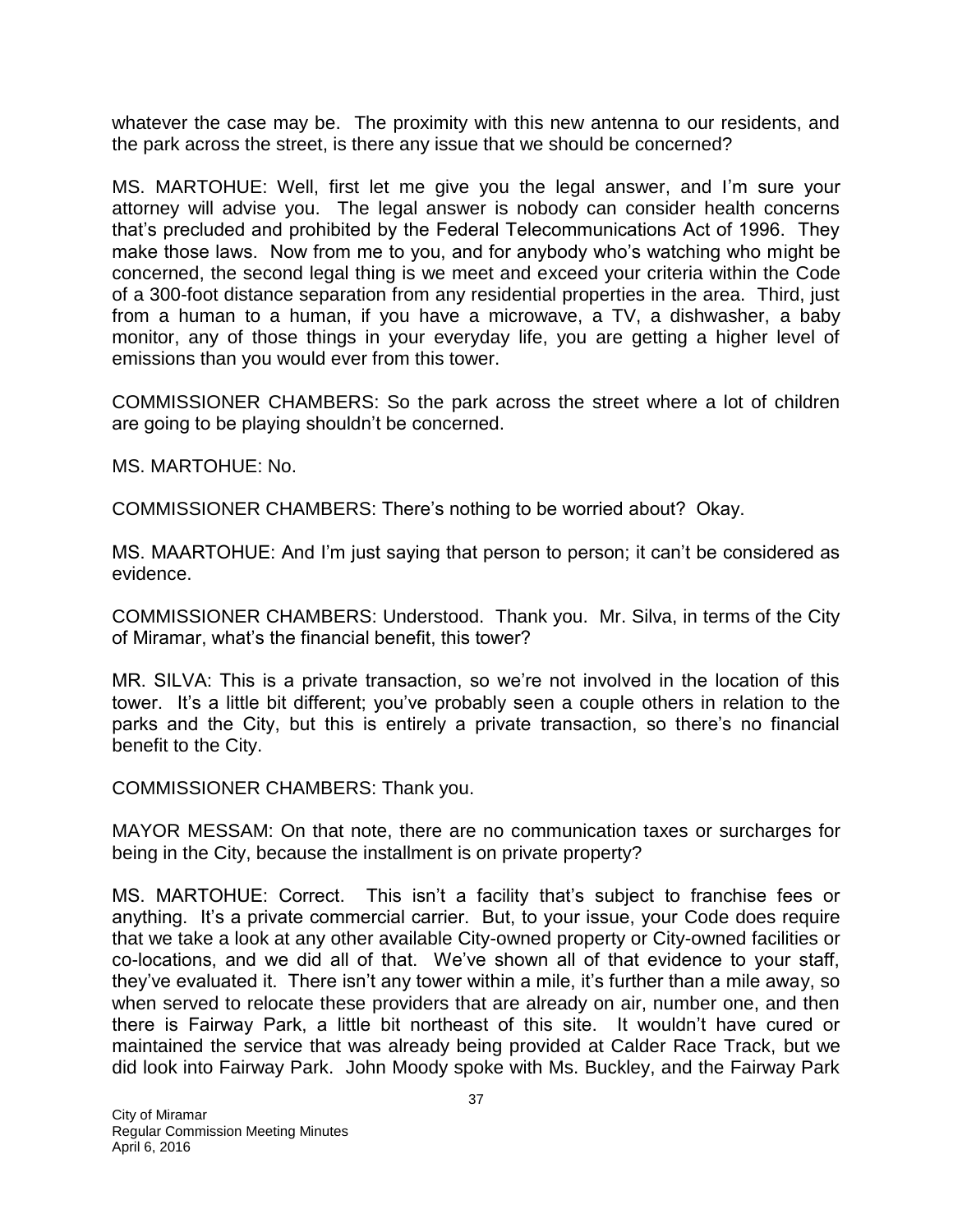declined. They did not want this in their park, they did not have room for it, and it wouldn't have met the 300-foot distance separation requirement to the residents, so that was why that was ruled out. But it was looked at.

COMMISSIONER CHAMBERS: What about Pine Land Park? Are you familiar with that park?

MAYOR MESSAM: Yes, they said 300 feet; it meets that. Question for Mr. Silva, and maybe the applicant as well. In our Code, with the flagpole, just thinking, like at Regional Park we have the U.S. flag. Any consideration or thought to put a Miramar flag on that post?

MR. SILVA: We did discuss that with the applicant. Given that it was a private property and it wasn't a City property, we agreed on an American flag.

MAYOR MESSAM: So the property owner wanted an American flag?

MR. SILVA: No, we went back and forth, and we, as staff, felt that because it was a private property, it should be an American flag. It's still up for discussion, if you'd like to mention that to the applicant.

MS. MARTOHUE: Let me point out something with the City flag. The initial option we offered, and I can show you what they look like, was just to have a unipole with no flag. There are communities that ought to have no flag, because when you have an American flag, you have to up light it, which makes it more visible at night. You have windy conditions in South Florida, just like where I live, in the Tampa Bay areas, and it can be fairly windy, which can pose a problem in maintaining flags in general. Lanyards can get noisy. I'm less concerned about that issue at this particular location, because it's not surrounded by residents. But those are just typical complaints sometimes that we might hear down the line after a flag has been installed. We did discuss with the City, then, perhaps we gave them photo sense on putting the City of Miramar flag up. We're open to that, and we'll tell you the difference is we wouldn't have to up light it, and that may be a good thing, and that's an option. I mean you can choose that, but the up lighting at night tends to make the infrastructure and that flag more visible at night, whereas you wouldn't see it. I have pictures, if you want me to pass, of what a unipole looks like at night that isn't lit up, without a flag. We were ready to go with the flag. I did bring options, so it's up to you if you want to see them, but just understand, the American flag has to be up lit, that's federal law.

MAYOR MESSAM: Unless there's legal consideration why we wouldn't put the Miramar flag, I just think that every time we have an opportunity to brand our City, especially off of the Turnpike, and it's right adjacent to the Turnpike, if the property owner is willing to put the Miramar flag there, I think we should consider that.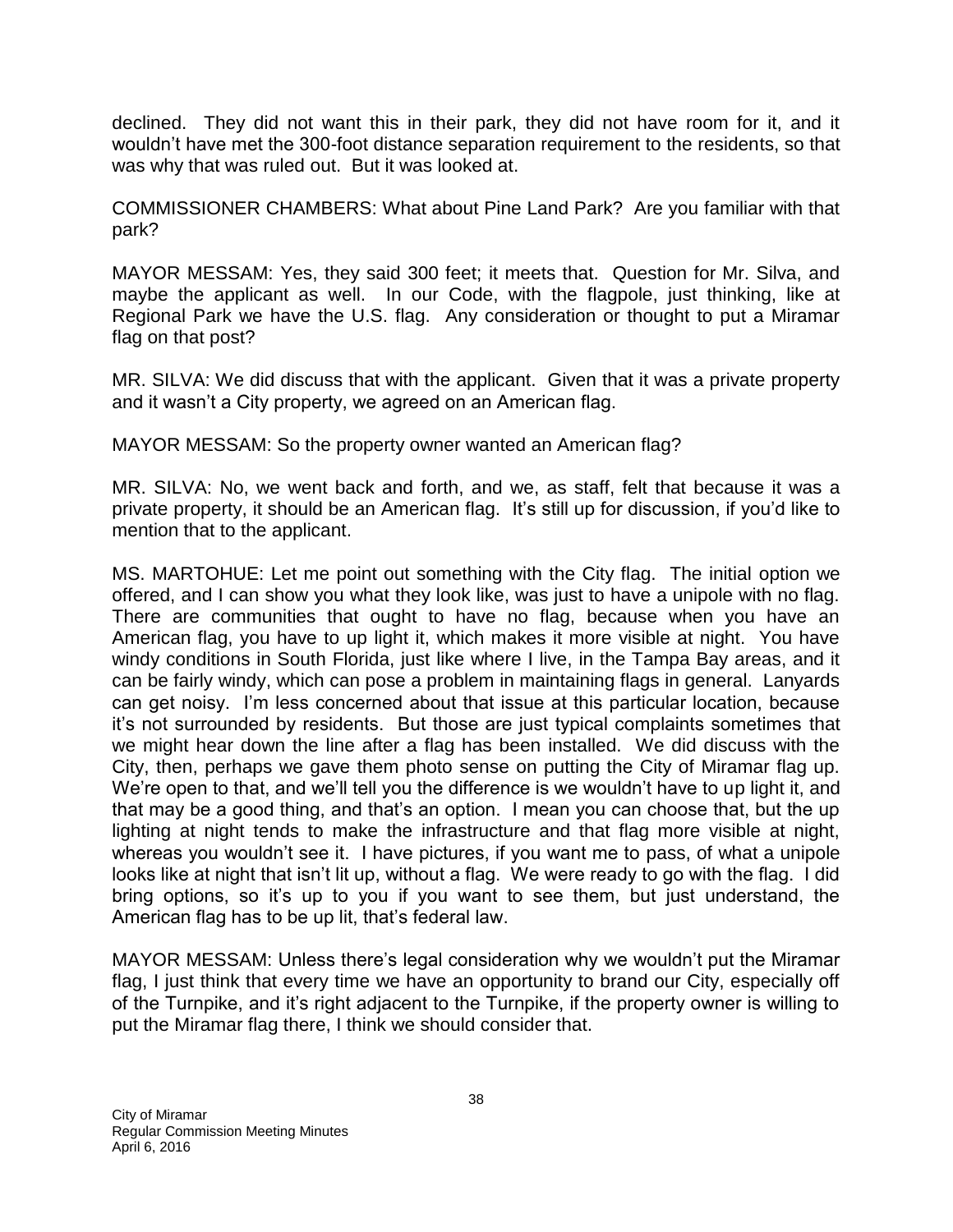COMMISSIONER BARNES: I'm thinking what I'm hearing is we're not in a position to impose it on a private owner.

MAYOR MESSAM: We're not imposing it. In fact, they proposed the Miramar flag; it's our staff that said that they think it's not the best installation. So we're not imposing. I'm not suggesting we impose, but it seems like the applicant, not only are they willing, but they actually showed a rendering of a Miramar flag on there, so they're open.

MS. MARTOHUE: We'll say that if you do go with the City of Miramar, we do need a good, digital image, we need to work with whoever has your flag logo, we need that to make that happen, because on that size pole, we have to put approximately a 20 by 30 foot flag to make it proportionally correct, that's what we would need.

MAYOR MESSAM: I'm sure we have a vector file that will be able to meet that.

MS. MARTOHUE: We had to improvise a little bit in the photo, since we did not have that digital art, but those are your options. A unipole not lighted, City flag not lighted, American flag lighted.

MAYOR MESSAM: Yes, I would say. Do we have consensus on Miramar?

VICE MAYOR RIGGS: Yes.

MAYOR MESSAM: Commissioner Colbourne.

COMMISSIONER COLBOURNE: Thank you. In terms of the size of the flag, I do want to say that the flag, and I'm not sure what size it is, but the flag that we have, I'm going to say it's out at Vizcaya Park that you can see from the Turnpike, we're constantly getting complaints, because it gets tangled, and I want to say it's probably because of the size. So, in considering the size of the flag, definitely consider the size of the pole. I know that it's constantly damaging, in terms of how it's being put up. Especially because of the visibility, I'm always getting complaints that it's tangled, and it doesn't look right, or it's torn, it's not on properly, and many times it's really just tangled, and it has to be untangled. Whichever flag we choose, let's just make sure it's the right size for that sized pole, and that it's placed in a way that we won't have that issue.

MS. MARTOHUE: Commissioner Colbourne brings up some of the issues that people do bring up down the line once flags are installed. There's only so much within our control, cause you have windy conditions here; any place on the coast does. But we take our guidance from the flagpole manufacturers, they're the ones who make the recommendations, and I'm sure John would be happy to work with your staff to see what size that particular flag is, should it be smaller, should it be larger, and work to try to find something that's agreeable to staff.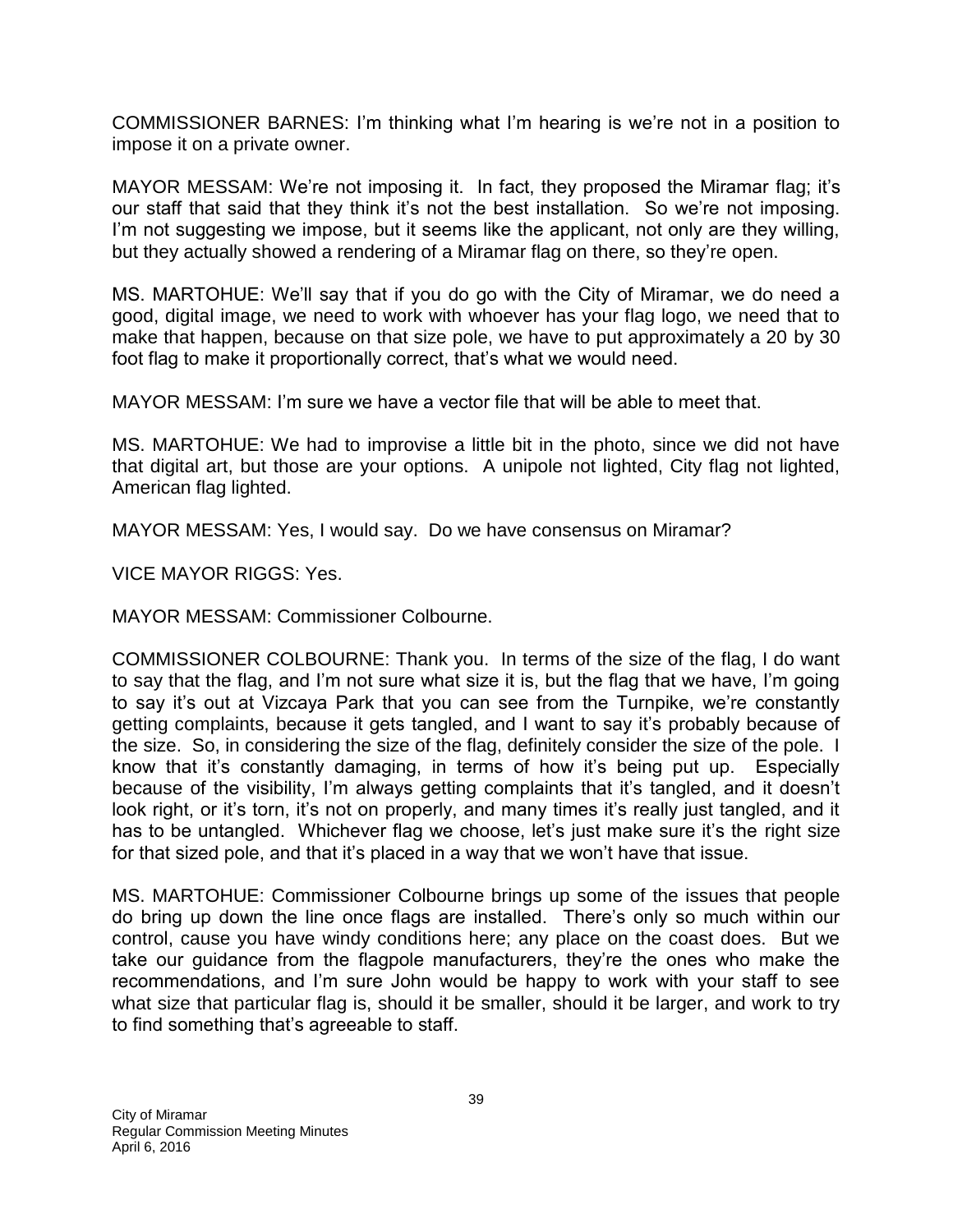COMMISSIONER COLBOURNE: Or maybe it's just the way that it's set up, because I see other poles and other flags, and they don't have that issue, but that seems to be happening quite often with that one.

MS. MARTOHUE: We'll try to figure out what makes that one different, and not do that.

COMMISSIONER COLBOURNE: Thank you.

MAYOR MESSAM: Thanks, Commissioner Colbourne. At this time, if there aren't any other comments, I'll entertain a motion for item 15, and we'll take them one by one through 17.

On a motion by Vice Mayor Riggs, seconded by Commissioner Colbourne, to approve Resolution #R6014, the Commission voted:

| <b>Commissioner Barnes</b>    | Yes |
|-------------------------------|-----|
| <b>Commissioner Chambers</b>  | Yes |
| <b>Commissioner Colbourne</b> | Yes |
| Vice Mayor Riggs              | Yes |
| Mayor Messam                  | Yes |

## **Resolution No. 16-98**

**16.** Temp. Reso. #R6015 considering Application No. 1505786, **Site Plan Amendment** approval for a new 140-foot **high stealth telecommunication tower**, located on a leased parcel of the Safeguard Self-Storage property at the northeast corner of University Drive and the Homestead Extension of the Florida Turnpike. *(Community and Economic Development Director Eric Silva)*

MAYOR MESSAM: Item number 16.

On a motion by Vice Mayor Riggs, seconded by Commissioner Barnes, to approve Resolution #R6015 as amended, the Commission voted:

| <b>Commissioner Barnes</b>    | Yes        |
|-------------------------------|------------|
| <b>Commissioner Chambers</b>  | <b>Yes</b> |
| <b>Commissioner Colbourne</b> | Yes        |
| Vice Mayor Riggs              | Yes        |
| Mayor Messam                  | <b>Yes</b> |

## **Resolution No. 16-99**

**17.** Temp. Reso. #R6016 considering Application No. 1505788, **Community Appearance Board** approval for a new 140-foot **high stealth telecommunication tower**, located on a leased parcel of the Safeguard Self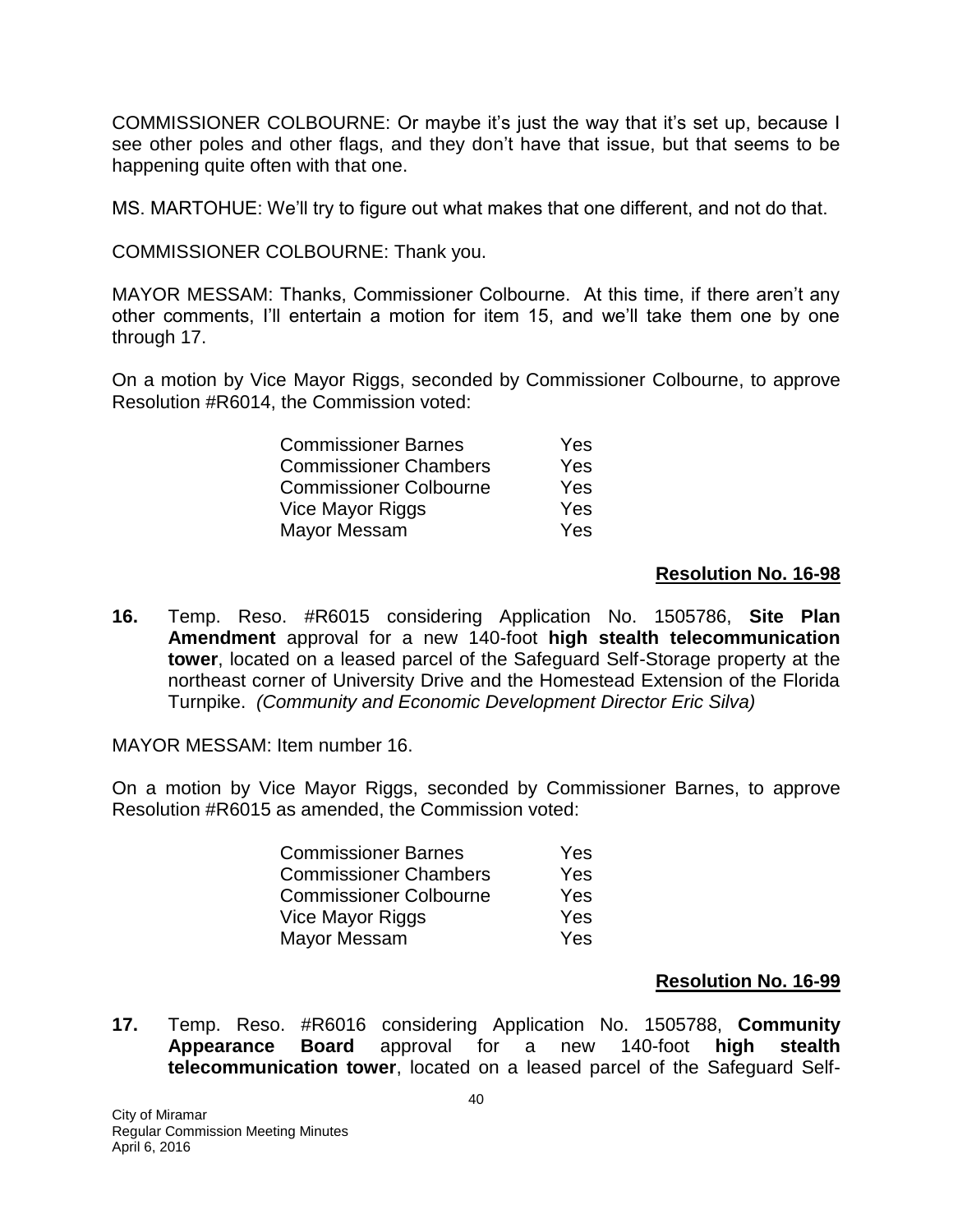Storage property at the northeast corner of University Drive and the Homestead Extension of the Florida Turnpike. *(Community and Economic Development Director Eric Silva)*

MAYOR MESSAM: And item number 17.

CITY ATTORNEY COLE: That item will have the change with the flag and not have the lighted, is that correct? Is that what the Commission wants?

MAYOR MESSAM: Could it be approved with the amendment with the flag?

CITY ATTORNEY COLE: That's what I'm saying. You want to amend these items with the Miramar flag without lighting, as opposed to the American flag with lighting.

MR. SILVA: Correct. If I may. The site plan also shows the American flag.

CITY ATTORNEY COLE: That will be for item 16 and 17, we'll add that or we'll change that on both of those items.

MAYOR MESSAM: I'll entertain a motion with these items with the stated amendments.

On a motion by Vice Mayor Riggs, seconded by Commissioner Colbourne, to approve Resolution #R6016 as amended, the Commission voted:

| <b>Commissioner Barnes</b>    | Yes |
|-------------------------------|-----|
| <b>Commissioner Chambers</b>  | Yes |
| <b>Commissioner Colbourne</b> | Yes |
| Vice Mayor Riggs              | Yes |
| Mayor Messam                  | Yes |

## **Resolution No. 16-100**

**18.** Temp. Reso. #R6005 approving Application No. 1600839, **Vacation of Easement** for Miramar Town Center Block 4A, located south of Miramar Boulevard, east of Red Road and west of Hiatus Road. *(Community and Economic Development Director Eric Silva)`*

Community & Economic Development Director Eric Silva reviewed the proposed resolution, as detailed in the backup. The City Manager recommended approval with the staff condition as set forth in the backup.

Alicia Lewis, the applicant's representative, welcomed questions from the Commission.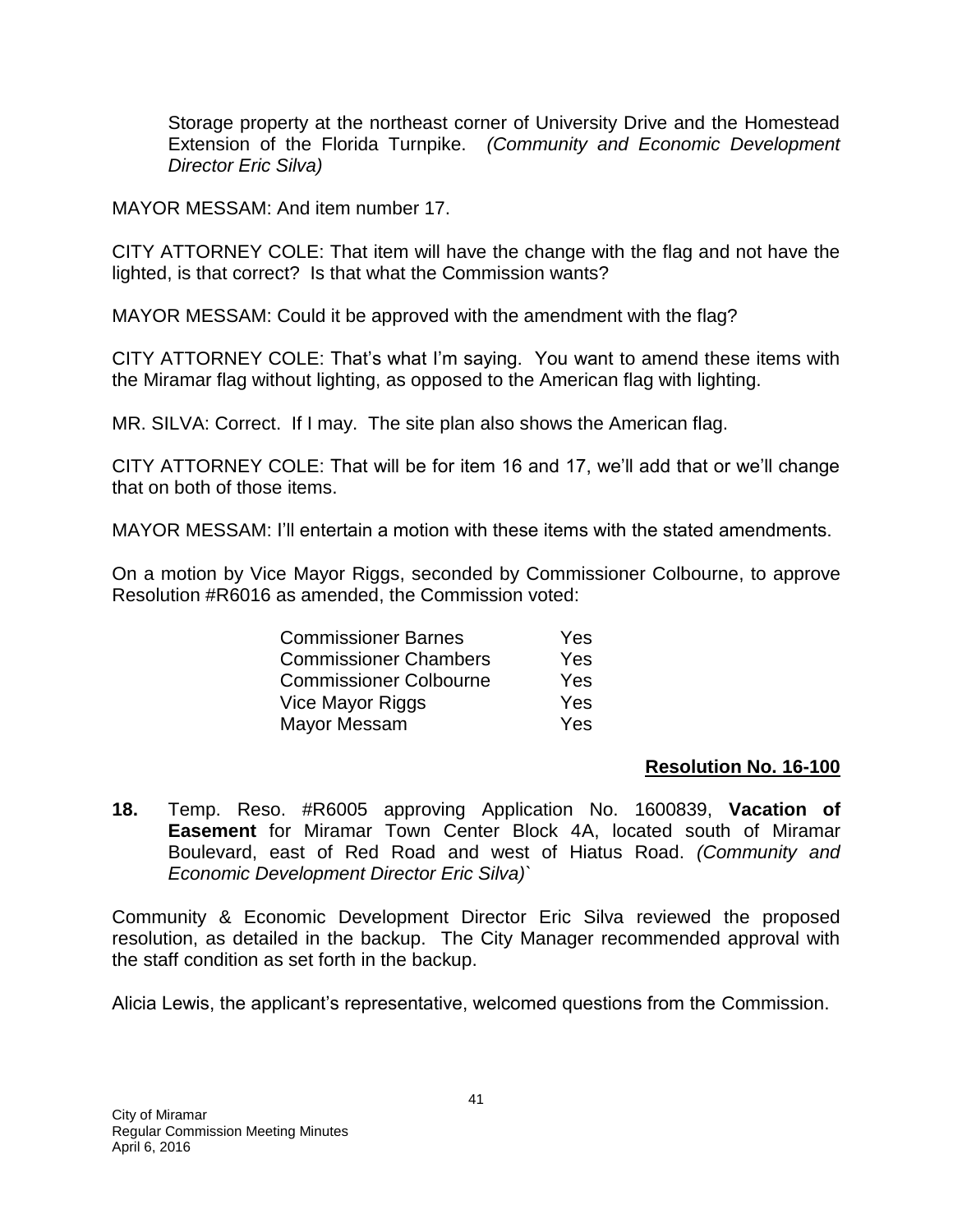MAYOR MESSAM: Are there any questions? Hearing none, are there any members from the public who would like to comment on this item? Hearing and seeing none, back to this dais. I'll entertain a motion.

On a motion by Vice Mayor Riggs, seconded by Commissioner Chambers, to approve Resolution #R6005, the Commission voted:

| <b>Commissioner Barnes</b>    | <b>Yes</b> |
|-------------------------------|------------|
| <b>Commissioner Chambers</b>  | Yes        |
| <b>Commissioner Colbourne</b> | Yes        |
| Vice Mayor Riggs              | Yes        |
| Mayor Messam                  | Yes        |

**Resolution No. 16-101**

## **OTHER BUSINESS**

### **19. Reports and Comments:**

### **Commissioner Reports:**

MAYOR MESSAM: Commission Reports, starting with Vice Mayor Riggs, working our way down this time.

VICE MAYOR RIGGS: First, in reference to the item we approved earlier, item number five that was approved today; I propose that we increase this whole five-year background to a minimum of ten years. Also, I want the public to take note that whoever is planning on doing business with the City of Miramar, to know that we have very high standards, and you need to come ready to meet those high standards or don't come, period. On a happier note, congratulations to Chief Williams, amazing ceremony yesterday. And, for the record, you owe me a piece of cake; you took too long to cut the cake. Amazing, congratulations, looking forward to your tenure. Thank you.

MAYOR MESSAM: Commissioner Barnes, any reports, comments?

COMMISSIONER BARNES: Yeah. Just to call attention, they're gone now, but the young people who were here, and the one who made the presentation, it's kind of late, but they were actually here doing a documentary. It wasn't just a rapper articulating a position, they were actually here. If you noticed, they came in with a camera. They were actually doing a documentary on the City, which I think they're going to present to us at a later date. I am most pleased at that, because what I'm seeing is a group of young people becoming involved at this level. Usually, they're busy doing other things. And not only did he talk to Commissioner Colbourne about doing the resolution, vis-àvis Flint and so on, but I think we're going to hear from them again. Also, this is the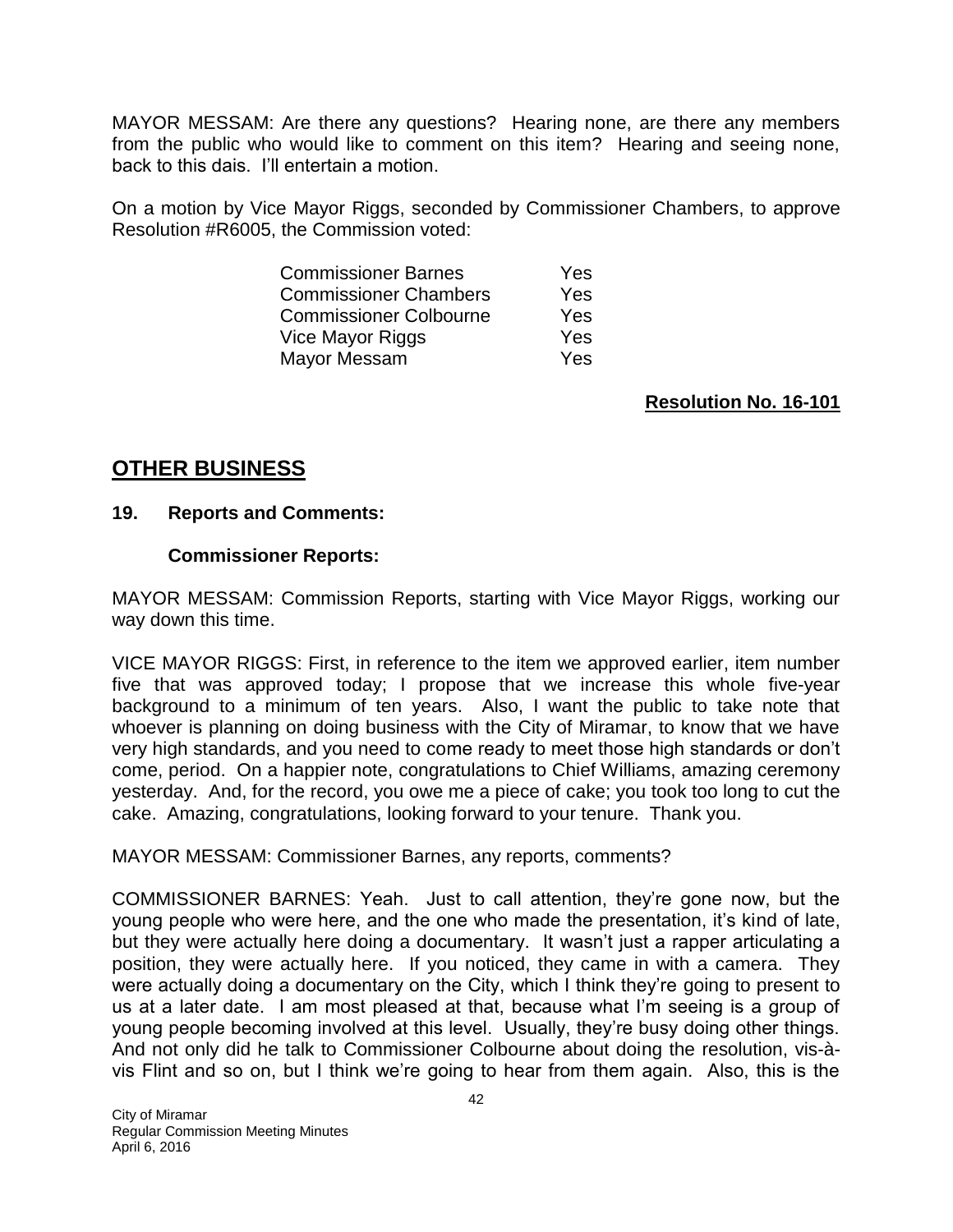weekend that we've struggled with for a few months. The citizenship drive is on this Saturday. Even before we get in there on Saturday morning, I want to thank staff for the work that they've done to help us, not only putting it together, but to promote it. We've been sneaking time on our radio station and doing it in places we're not even supposed to, but we're getting it in. My dear secretary, Shari, at one stage today she had 23 calls to answer, so people are aware, and they're coming. And I'm just putting it out, and I've already told her, so I can say this, another initiative is coming up soon, because we're looking at helping young people who are going off to college and believe that they have to get student loans, we're looking to put together a workshop seminar for their parents, some of who say, flat out, just give me the papers, I'll sign for the loan. We want to show them that there are alternatives to just getting a loan, so that is coming up pretty soon as well. But, again, thanks to staff for the work that they've done so far to put together the citizenship drive and we'll report at our next meeting how it went.

MAYOR MESSAM: Thanks, Commissioner Barnes. Commissioner Chambers.

COMMISSIONER CHAMBERS: Thank you, Mr. Mayor. I'd like to publicly congratulate Chief Williams, our new Chief. Thank you, sir. And congratulations to you and your family and your staff. My request is that our officers, sometimes people tend to forget they're human beings. They have families, they've got mothers, they've got fathers, they've got children, brothers and sisters, and we're a family here in Miramar. All I'm asking is that you listen to their concerns when they're going through tough times make sure you're there for them to comfort them, and still being a leader, and just to be there for all the officers that we have here in Miramar. They need our assistance, our help, and not because they wear the badge and a gun, that doesn't mean they don't have issues. I just want us to keep that in mind. Also, I want to thank our brave men and women who are going off overseas to do their duty. Especially, I want to thank their families, because, oftentimes, we tend to forget the families, and they're the ones who bear the brunt of that deployment. They have to hold it down at home until they come back, taking care of the children and the family and, trust me, it's not easy being away, knowing that your loved one is gone. That father, that mother might be taking care of the kids at home, and knowing that they're not there anymore, and knowing that support team is not there. Thirdly, our Finance Department, those men and women that are here on the weekends late at night doing their job. I want to thank them, they work so hard. They really put in a lot into what they do. Number four, with Flint, Michigan, it's a testament here in Miramar as to the men and women in the Utilities Department, in the trenches, trying to make sure we have safe, clean top-notch drinking water here in this beautiful City of Miramar. Like I always say, the water here is a 100 times better than most other places. Bottled water is no comparison to the drinking water here that comes out of our taps, so I want to thank them so much. Lastly, South Florida Pediatrics, this past weekend, they put on a fantastic job at the park with the Easter eggs and a fun day for families. I want to thank Vice Mayor Sharief for doing that now for seven years in a row with her company. It cost a lot of money, but she always step up and do it, so I want to thank you so much, thank all the staff of South Florida Pediatrics. That's it. Thank you so much.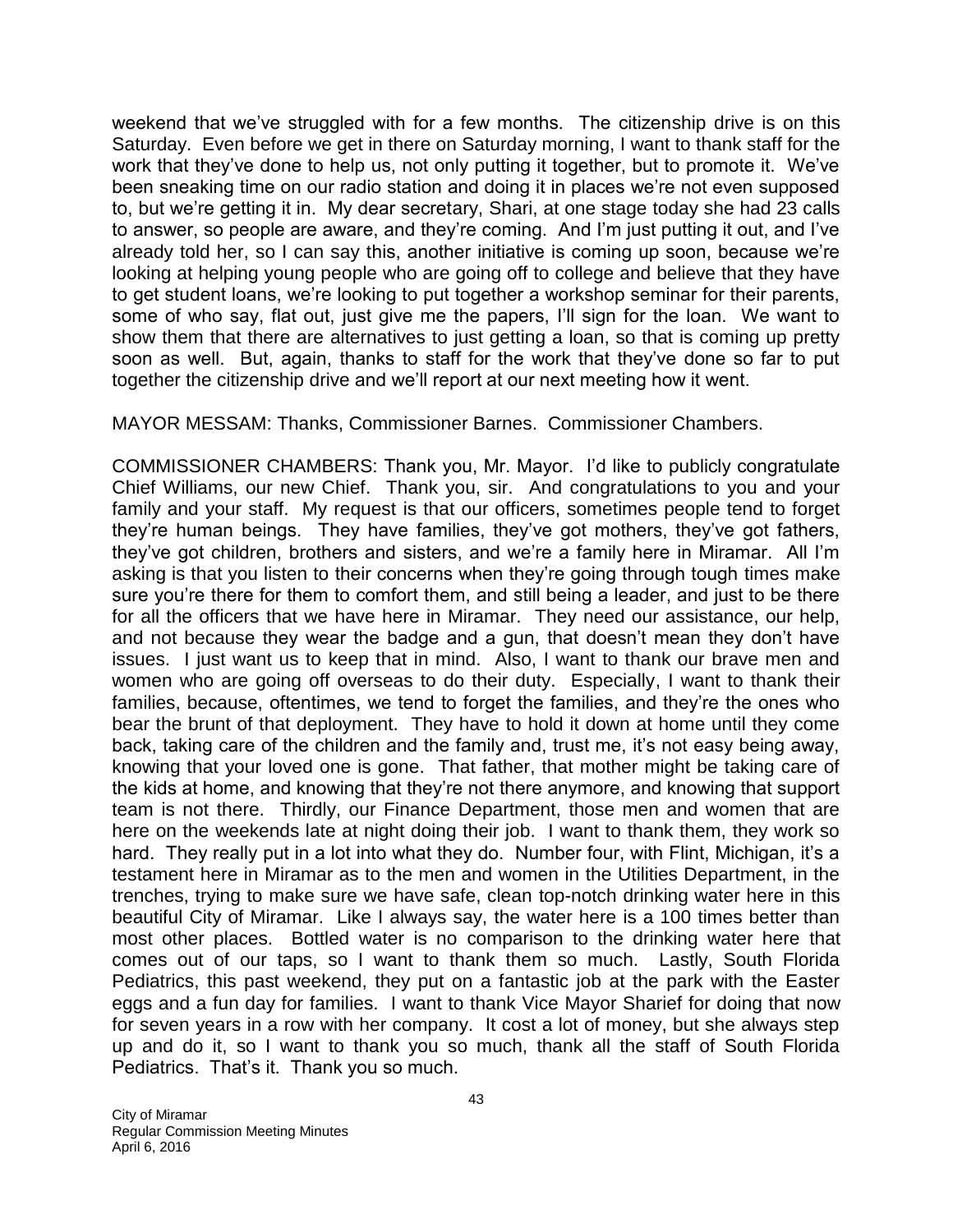COMMISSIONER BARNES: Regarding our new Chief, I already told him last night I won't be speaking with him anymore now I've met his wife, so he understands that.

MAYOR MESSAM: Thank you, Commissioner Chambers. Commissioner Colbourne.

COMMISSIONER COLBOURNE: Thank you very much. I'd like to thank my fellow Commissioners and Mayor here for the support on the Flint item that we had today. I put it forward; it is a resolution that was already placed, that was already done by the National League of Cities, and I just wanted the City of Miramar to just be able to say that we're there with you. So I thank you all for your support on the item. We talked earlier about summer programs for our youth, and I go back to a few years back when I had my first summer employment. But I do want to say that that's where you build your resume. That's where you initiate your career. And it is so important for our youth. And it really would be great for the City of Miramar to be able to establish what we talked about with CareerSource, and with all of the businesses that we have here in the City. Because if all of these businesses that we're attracting that we have here in the City can hire one or two of our youth over the summer, it would make a significant difference in the lives of those youth, in terms of starting out their career, and finding a path of which they want to proceed in their lives. And I'm sure our new chief, and congratulation Chief, will agree that it will keep them off the streets, and make things a lot easier for his officers, and eliminate a lot of the mischiefs that we have today. I was very appreciative of that opportunity when I had my first summer employment at age 14 when I got my working papers, and I'm sure these youngsters will be as well. So it would really be great if we can put something together like that.

MAYOR MESSAM: Thank you, Commissioner Colbourne. A couple of announcements. As been stated before, congratulations to our new Chief, Dexter Williams, and Mrs. Williams, Shelby, golden voice, golden voice, golden voice. We need to put her on The Voice, literally. Awesome, awesome, awesome job. Yes, yes, yes, yes. Maybe we could talk about taking her on the road. I'd like to also encourage the community to support this year's Relay For Life. This year it will be hosted at the Everglades High School. It will be this Friday at 6:00 p.m. at Everglades High School, so I'm sure Ms. Darbar and the entire Everglades High School will be looking forward to the community coming out to support the event. And, finally, I would like to also announce and remind the residents of the Mayor's 3K Walk/Run Health Fitness Fair and Family Fun Day that will take place right outside City Hall. We're expecting a vibrant, diverse group. We have toddlers to our seniors who will be here to run or walk, based on their capability, a little over 1.8 miles around Town Center, which is a great opportunity to come out and break a little sweat. So we ask everyone to wear athletic clothes, walking or running shoes to be comfortable. And the great thing about it is, after the Walk/Run, we have an awesome lineup of demonstrations for yoga, boot camps, jazzercise, and spinning. So if you haven't seen or taken a spinning class, a live DJ. We have the kids zone, which will feature face painting, rock climbing. We have some awesome community partners. We have Joe DiMaggio Children's Hospital that will have the teddy bear corner, so we're asking parents to bring the children out. We also have the Miami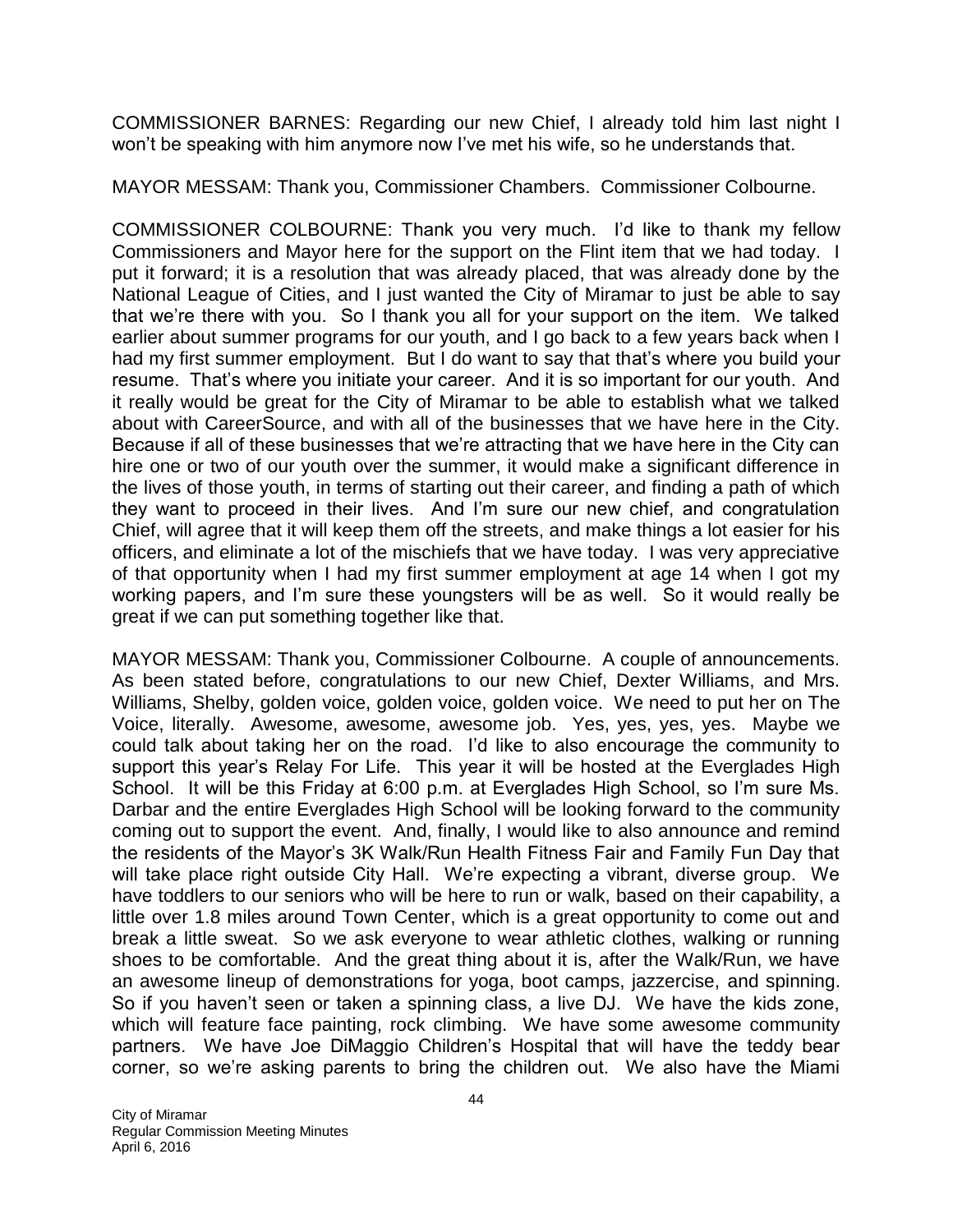Dolphins, who will bring their junior training camp, I don't know if it's an apparatus or an obstacle course that will be right outside where kids can imagine and dream that they are some of the current Dolphin players. So we thank 24 Hour Fitness, our partners across the street of Town Center for partnering with us as well, as well as Aetna and a long list of community partners. Come to see cooking demonstrations. We'll have healthcare professionals from Memorial Hospital Miramar who will be giving free health screenings, to check your blood pressures, blood glucose, the whole nine yards. So there will be some free services here with some great community partners, and the best thing about it, you just don't come and watch; you have an opportunity to actually participate. Finally, the target person we want for this event is the person who had that nice cheesecake the night before and fell asleep on the couch. You can literally roll off the couch, come in front of City Hall, run off a few calories, and have fun with your neighbors and friends. So see everyone Saturday morning, April 9; registration begins at eight o'clock, and the Walk/Run begins at 9:00 a.m., and immediately following, the health fair for those who cannot do the walk will have activities for you to start at nine o'clock as well. And we have some special guests attending as well. We have our very own board member, Patty Good will be there. We have Superintendent Bob Runcie will be there as well, the Miramar High School Football Team will be here present as well, so we have some great community partnerships, and we're looking forward to a great time. So tell your neighbors, and we'll see you on Saturday morning after Relay For Life.

COMMISSIONER CHAMBERS: Mr. Mayor, why not 7:00 a.m.?

MAYOR MESSAM: Because it's my program, and we're starting at 8:00. I need that extra hour to sleep.

COMMISSIONER CHAMBERS: Looking forward to being there.

MAYOR MESSAM: Yes. Good. At this time, Madam Manager, City Attorney reports?

## **City Attorney Reports:**

None

## **City Manager Reports:**

CITY MANAGER WOODS-RICHARDSON: I have one comment. I sent to each of you this afternoon a draft of the Local Government Infrastructure Surtax Resolution, and I'd like you to take a look at it. I will be polling you, so that we can have some sort of discussion on where we want to be with that resolution, in terms of going forward with the referendum.